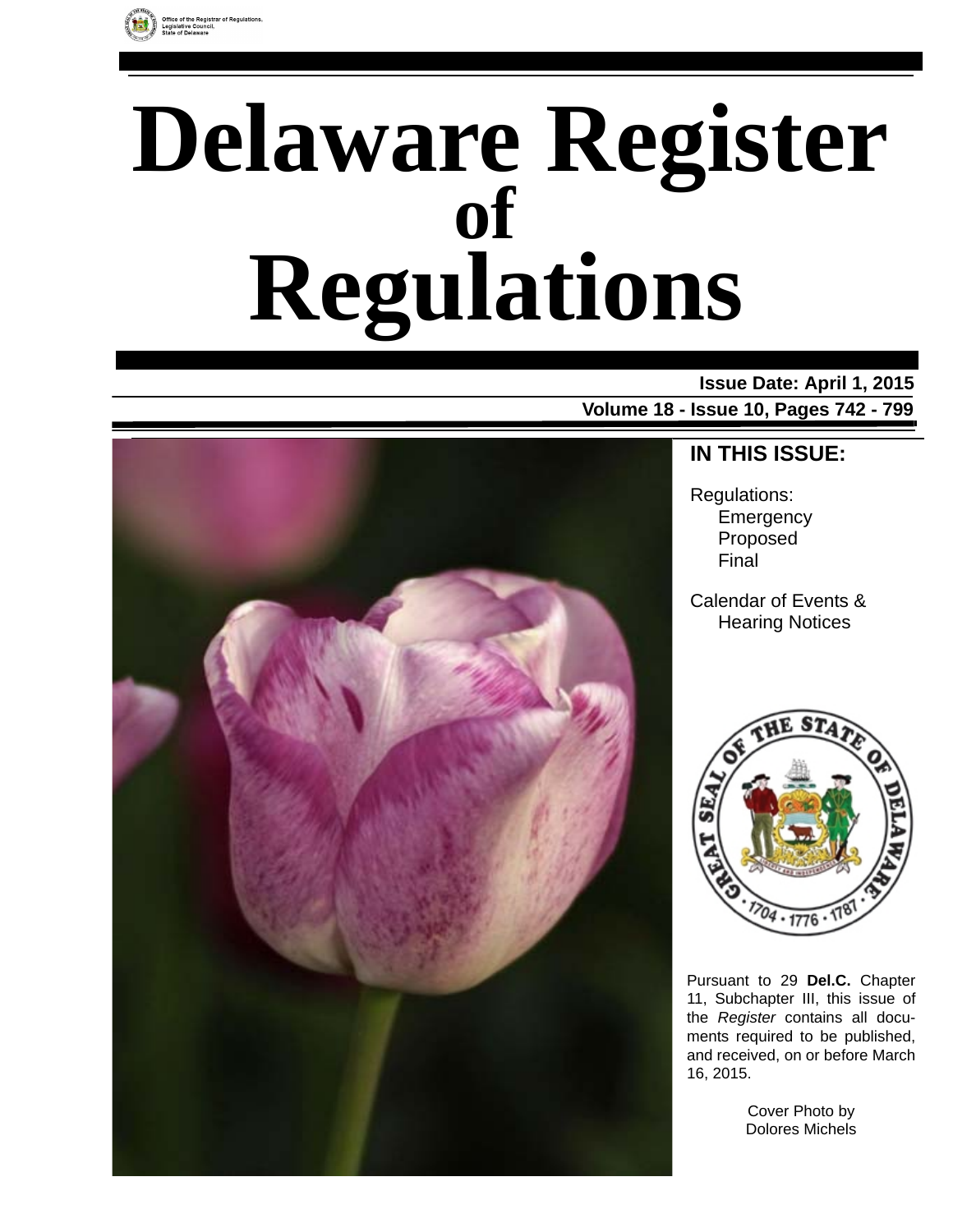### **INFORMATION ABOUT THE DELAWARE REGISTER OF REGULATIONS**

### **DELAWARE REGISTER OF REGULATIONS**

The *Delaware Register of Regulations* is an official State publication established by authority of 69 *Del. Laws*, c. 107 and is published on the first of each month throughout the year.

The *Delaware Register* will publish any regulations that are proposed to be adopted, amended or repealed and any emergency regulations promulgated.

The *Register* will also publish some or all of the following information:

- Governor's Executive Orders
- Governor's Appointments
- Agency Hearing and Meeting Notices
- Other documents considered to be in the public interest.

### **CITATION TO THE DELAWARE REGISTER**

The *Delaware Register of Regulations* is cited by volume, issue, page number and date. An example would be:

16 **DE Reg.** 1227 - 1230 (06/01/13)

Refers to Volume 16, pages 1227 - 1130 of the *Delaware Register* issued on June 1, 2013.

### **SUBSCRIPTION INFORMATION**

The cost of a yearly subscription (12 issues) for the *Delaware Register of Regulations* is \$135.00. Single copies are available at a cost of \$12.00 per issue, including postage. For more information contact the Division of Research at 302-744-4114 or 1-800-282-8545 in Delaware.

### **CITIZEN PARTICIPATION IN THE REGULATORY PROCESS**

Delaware citizens and other interested parties may participate in the process by which administrative regulations are adopted, amended or repealed, and may initiate the process by which the validity and applicability of regulations is determined.

Under 29 **Del.C.** §10115 whenever an agency proposes to formulate, adopt, amend or repeal a regulation, it shall file notice and full text of such proposals, together with copies of the existing regulation being adopted, amended or repealed, with the Registrar for publication in the *Register of Regulations* pursuant to §1134 of this title. The notice shall describe the nature of the proceedings including a brief synopsis of the subject, substance, issues, possible terms of the agency action, a reference to the legal authority of the agency to act, and reference to any other regulations that may be impacted or affected by the proposal, and shall state the manner in which persons may present their views; if in writing, of the place to which and the final date by which such views may be submitted; or if at a public hearing, the date, time and place of the hearing. If a public hearing is to be held, such public hearing shall not be scheduled less than 20 days following publication of notice of the proposal in the *Register of Regulations*. If a public hearing will be held on the proposal, notice of the time, date, place and a summary of the nature of the proposal shall also be published in at least 2 Delaware newspapers of general circulation. The notice shall also be mailed to all persons who have made timely written requests of the agency for advance notice of its regulation-making proceedings.

**DELAWARE REGISTER OF REGULATIONS, VOL. 18, ISSUE 10, WEDNESDAY, APRIL 1, 2015**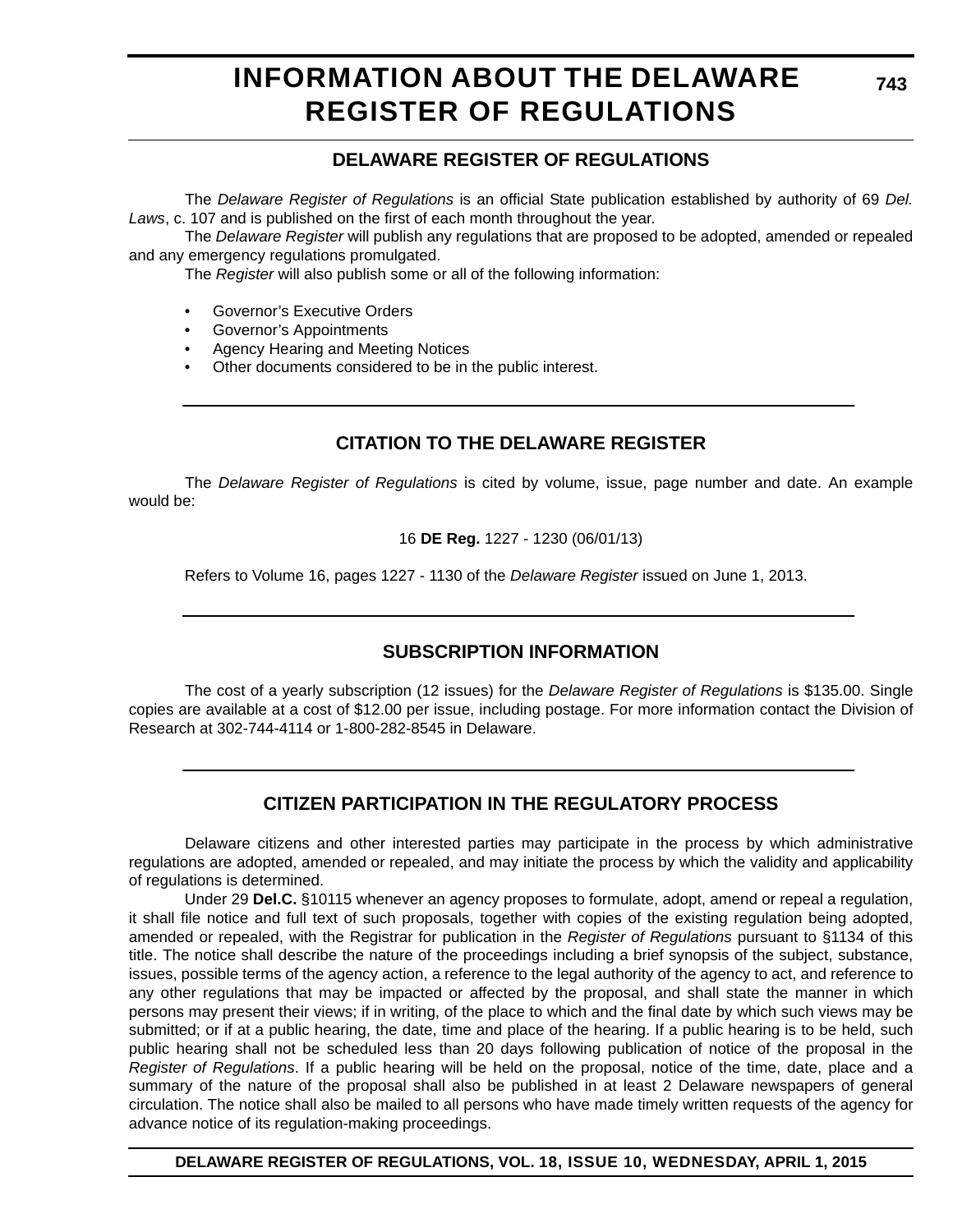**744**

# **INFORMATION ABOUT THE DELAWARE REGISTER OF REGULATIONS**

The opportunity for public comment shall be held open for a minimum of 30 days after the proposal is published in the *Register of Regulations*. At the conclusion of all hearings and after receipt, within the time allowed, of all written materials, upon all the testimonial and written evidence and information submitted, together with summaries of the evidence and information by subordinates, the agency shall determine whether a regulation should be adopted, amended or repealed and shall issue its conclusion in an order which shall include: (1) A brief summary of the evidence and information submitted; (2) A brief summary of its findings of fact with respect to the evidence and information, except where a rule of procedure is being adopted or amended; (3) A decision to adopt, amend or repeal a regulation or to take no action and the decision shall be supported by its findings on the evidence and information received; (4) The exact text and citation of such regulation adopted, amended or repealed; (5) The effective date of the order; (6) Any other findings or conclusions required by the law under which the agency has authority to act; and (7) The signature of at least a quorum of the agency members.

The effective date of an order which adopts, amends or repeals a regulation shall be not less than 10 days from the date the order adopting, amending or repealing a regulation has been published in its final form in the *Register of Regulations*, unless such adoption, amendment or repeal qualifies as an emergency under §10119.

Any person aggrieved by and claiming the unlawfulness of any regulation may bring an action in the Court for declaratory relief.

No action of an agency with respect to the making or consideration of a proposed adoption, amendment or repeal of a regulation shall be subject to review until final agency action on the proposal has been taken.

When any regulation is the subject of an enforcement action in the Court, the lawfulness of such regulation may be reviewed by the Court as a defense in the action.

Except as provided in the preceding section, no judicial review of a regulation is available unless a complaint therefor is filed in the Court within 30 days of the day the agency order with respect to the regulation was published in the *Register of Regulations*.

### **CLOSING DATES AND ISSUE DATES FOR THE DELAWARE REGISTER OF REGULATIONS**

| <b>ISSUE DATE</b> | <b>CLOSING DATE</b> | <b>CLOSING TIME</b> |
|-------------------|---------------------|---------------------|
| May 1             | April 15            | 4:30 p.m.           |
| June 1            | <b>May 15</b>       | 4:30 p.m.           |
| July 1            | June 15             | 4:30 p.m.           |
| August 1          | July 15             | 4:30 p.m.           |
| September 1       | August 17           | 4:30 p.m.           |

### **DIVISION OF RESEARCH STAFF**

**Lori Christiansen,** Director; **Mark J. Cutrona,** Deputy Director; **Tara Donofrio**, Administrative Specialist II; **Robert Lupo**, Printer; **Deborah J. Messina,** Print Shop Supervisor; **Kathleen Morris**, Human Resources/ Financials; **Georgia Roman**, Unit Operations Support Specialist; **Victoria Schultes,** Administrative Specialist II; **Don Sellers,** Printer; **Yvette W. Smallwood**, Registrar of Regulations; **Holly Wagner**, Research Analyst; **Verity Watson**, Joint Sunset Analyst; **Rochelle Yerkes**, Office Manager; **Sara Zimmerman**, Legislative Librarian.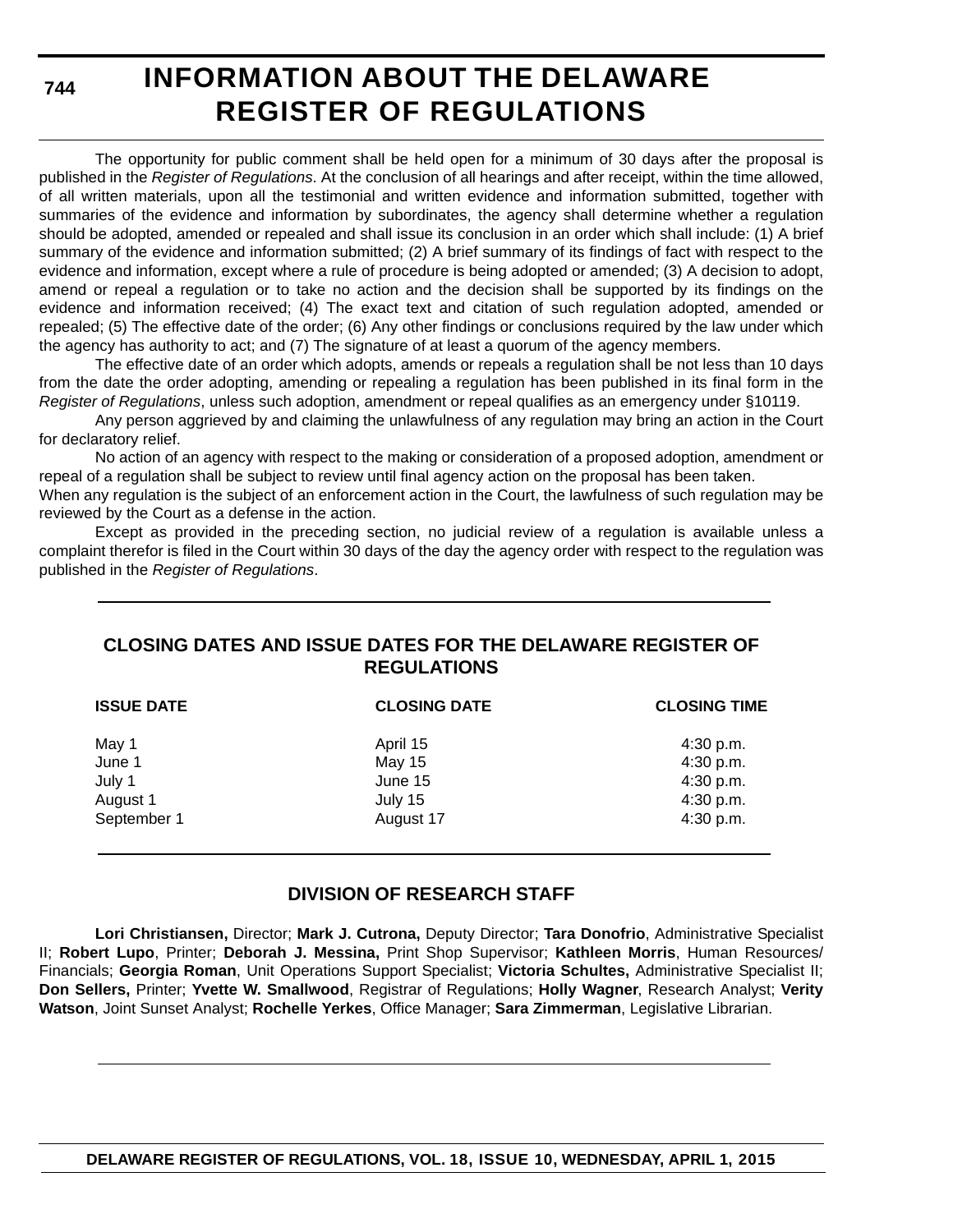<span id="page-3-0"></span>

| <b>TABLE OF CONTENTS</b>                                                                                                                                                                      | 745 |
|-----------------------------------------------------------------------------------------------------------------------------------------------------------------------------------------------|-----|
|                                                                                                                                                                                               | 747 |
| <b>EMERGENCY</b>                                                                                                                                                                              |     |
| DEPARTMENT OF NATURAL RESOURCES AND ENVIRONMENTAL CONTROL<br><b>Division of Fish and Wildlife</b>                                                                                             | 754 |
| <b>PROPOSED</b>                                                                                                                                                                               |     |
| <b>DEPARTMENT OF AGRICULTURE</b><br><b>Thoroughbred Racing Commission</b>                                                                                                                     | 758 |
| <b>DEPARTMENT OF EDUCATION</b><br><b>Office of the Secretary</b>                                                                                                                              | 759 |
| <b>DEPARTMENT OF HEALTH AND SOCIAL SERVICES</b><br><b>Division of Long Term Care Residents Protection</b><br><b>Division of Medicaid and Medical Assistance</b>                               | 761 |
| Draft 1115 Waiver Medicaid Managed Care Comprehensive Quality Strategy Plan<br>DEPARTMENT OF NATURAL RESOURCES AND ENVIRONMENTAL CONTROL<br><b>Division of Waste and Hazardous Substances</b> | 767 |
| <b>DEPARTMENT OF SAFETY AND HOMELAND SECURITY</b><br><b>Division of State Police</b>                                                                                                          | 770 |
|                                                                                                                                                                                               | 776 |
| <b>DEPARTMENT OF SERVICES FOR CHILDREN, YOUTH AND THEIR FAMILIES</b><br><b>Division of Family Services</b>                                                                                    | 778 |
| <b>DEPARTMENT OF STATE</b><br><b>Division of Professional Regulation</b>                                                                                                                      | 779 |
| <b>DEPARTMENT OF TRANSPORTATION</b><br><b>Division of Transportation Solutions</b>                                                                                                            | 779 |
| <b>FINAL</b>                                                                                                                                                                                  |     |

### **[DEPARTMENT OF AGRICULTURE](http://dda.delaware.gov/harness/)**

| <b>Harness Racing Commission</b> |     |
|----------------------------------|-----|
|                                  | 781 |
|                                  | 782 |

**DELAWARE REGISTER OF REGULATIONS, VOL. 18, ISSUE 10, WEDNESDAY, APRIL 1, 2015**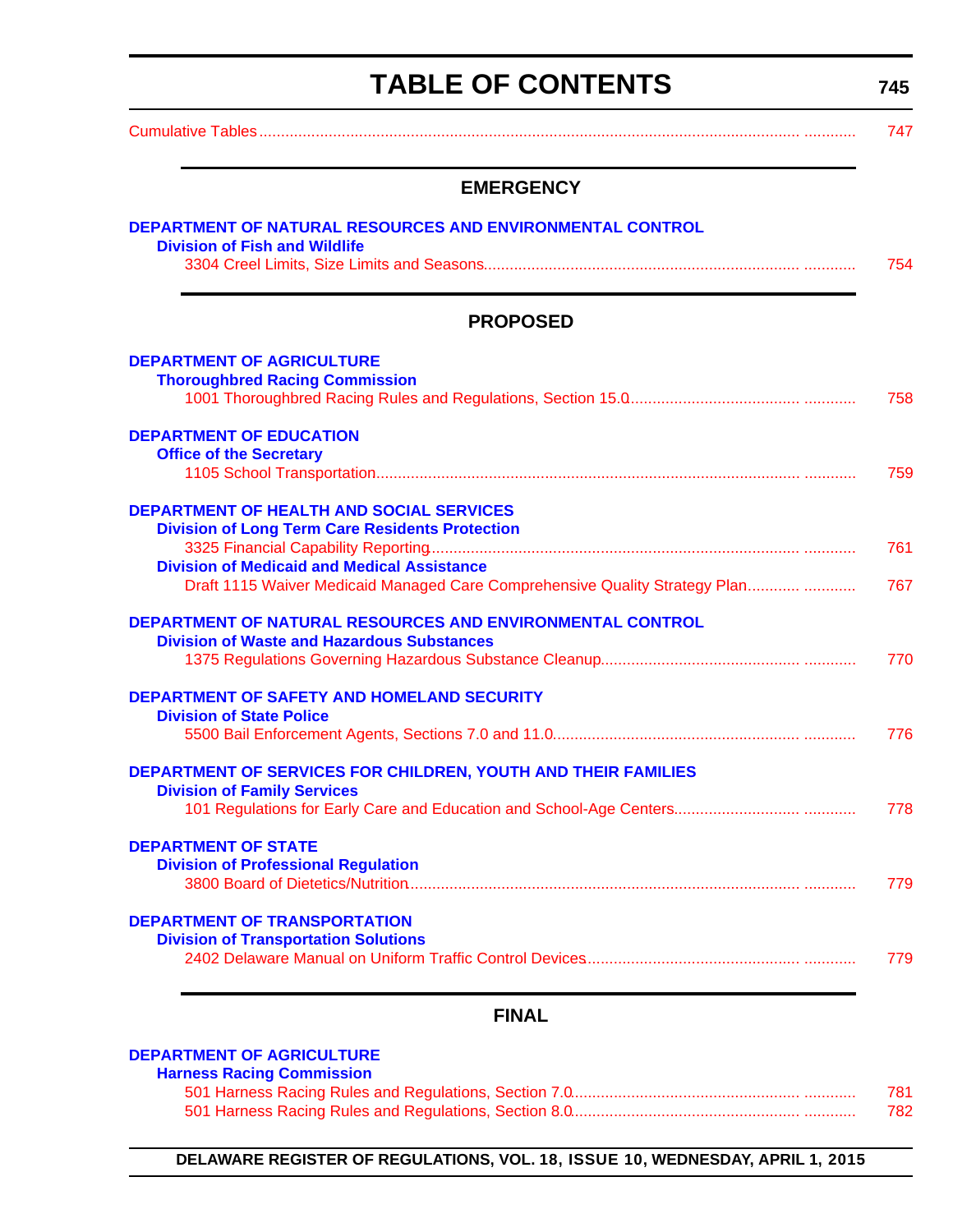#### <span id="page-4-0"></span>**746**

# **TABLE OF CONTENTS**

| <b>DEPARTMENT OF HEALTH AND SOCIAL SERVICES</b><br><b>Division of Medicaid and Medical Assistance</b> | 784 |
|-------------------------------------------------------------------------------------------------------|-----|
| <b>DEPARTMENT OF LABOR</b>                                                                            |     |
| <b>Division of Industrial Affairs</b>                                                                 |     |
|                                                                                                       | 787 |
| <b>DEPARTMENT OF STATE</b>                                                                            |     |
| <b>Division of Professional Regulation</b>                                                            |     |
|                                                                                                       | 788 |
|                                                                                                       | 789 |
|                                                                                                       | 794 |

### **CALENDAR OF EVENTS/HEARING NOTICES**

| Dept. of Agriculture, Thoroughbred Racing Commission, Notice of Public Comment Period                    | 796       |
|----------------------------------------------------------------------------------------------------------|-----------|
|                                                                                                          | 796       |
| Dept. of Health and Social Services, Div. of Long Term Care Residents Protection; Div. of Medicaid and   |           |
|                                                                                                          | 796 - 797 |
| Dept. of Natural Resources and Environmental Control, Div. of Waste and Hazardous Substances,            |           |
|                                                                                                          | 797       |
| Dept. of Safety and Homeland Security, Div. of State Police, Notice of Public Comment Period             | 797       |
| Dept. of Services for Children, Youth and Their Families, Div. of Family Services, Notice of Public      |           |
|                                                                                                          | 798       |
| Dept. of State, Div. of Prof. Regulation, Board of Registration for Professional Land Surveyors; Council |           |
| on Real Estate Appraisers; Board of Dietetics/Nutrition, Notices of Public Hearings                      | 798 - 799 |
| Dept. of Transportation, Div. of Maintenance and Operations, Notice of Public Comment Period             | 799       |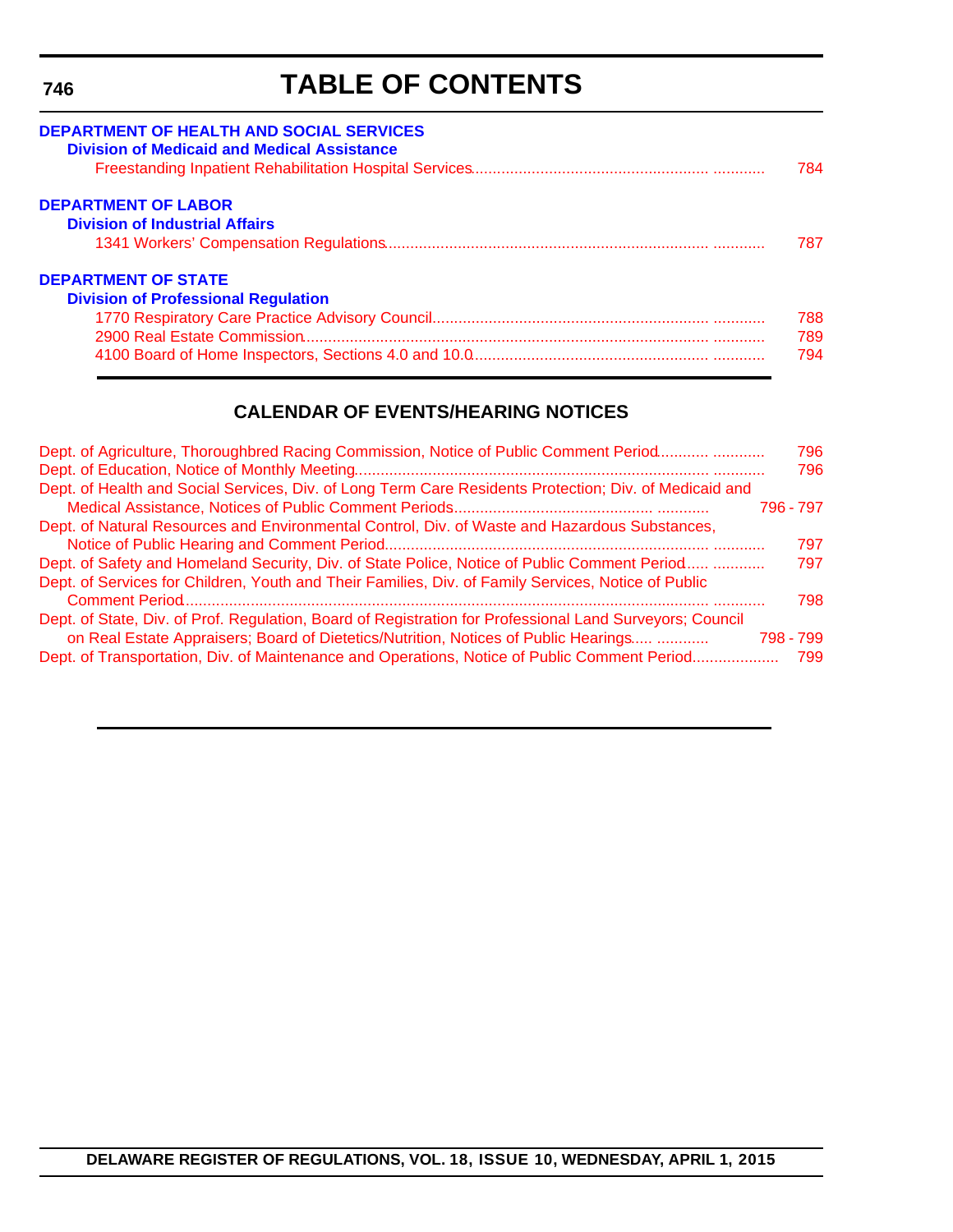<span id="page-5-0"></span>The table printed below lists the regulations that have been proposed, adopted, amended or repealed in the preceding issues of the current volume of the *Delaware Register of Regulations*.

The regulations are listed alphabetically by the promulgating agency, followed by a citation to that issue of the *Register* in which the regulation was published. Proposed regulations are designated with (Prop.); Final regulations are designated with (Final); Emergency regulations are designated with (Emer.); and regulations that have been repealed are designated with (Rep.).

#### **CASH MANAGEMENT POLICY BOARD**

| Objectives and Guidelines for the Investment of State of Delaware Funds                                                                      |                              | 18 DE Reg. 257 (Prop.)<br>18 DE Reg. 462 (Final)  |
|----------------------------------------------------------------------------------------------------------------------------------------------|------------------------------|---------------------------------------------------|
| Objectives and Guidelines for the Investment of State of Delaware Funds<br>Designated as the Delaware Land and Water Conservation Trust Fund |                              | 18 DE Reg. 416 (Prop.)                            |
| DELAWARE CRIMINAL JUSTICE INFORMATION SYSTEM<br><b>Office of the Director</b>                                                                |                              |                                                   |
| Guidelines Governing the Administration of the Neighborhood Building                                                                         |                              | 18 DE Reg. 273 (Prop.)                            |
| 1301 Delaware Criminal Justice Information System Rules and Regulations                                                                      |                              | 18 DE Reg. 552 (Prop.)                            |
| DELAWARE ECONOMIC DEVELOPMENT OFFICE                                                                                                         |                              |                                                   |
| Guidelines Governing the Administration of the Neighborhood Building Blocks Fund                                                             |                              | 18 DE Reg. 273 (Prop.)<br>18 DE Reg. 464 (Final)  |
| DELAWARE MANUFACTURED HOME RELOCATION AUTHORITY                                                                                              |                              |                                                   |
|                                                                                                                                              | 18 DE Reg. 637 (Prop.)       |                                                   |
| DEPARTMENT OF AGRICULTURE<br><b>Harness Racing Commission</b>                                                                                |                              |                                                   |
| 501 Harness Racing Rules and Regulations, Sections 1.0 and 5.0                                                                               |                              | 18 DE Reg. 418 (Prop.)                            |
| 501 Harness Racing Rules and Regulations, Sections 6.0 and 7.0                                                                               |                              | 18 DE Reg. 466 (Final)                            |
| 501 Harness Racing Rules and Regulations, Section 7.0                                                                                        |                              | 18 <b>DE Reg.</b> 6 (Prop.)                       |
|                                                                                                                                              |                              | 18 DE Reg. 490 (Errata)<br>18 DE Reg. 491 (Prop.) |
| 501 Harness Racing Rules and Regulations, Section 8.0                                                                                        |                              | 18 DE Reg. 492 (Prop.)                            |
| 502 Delaware Standardbred Breeders' Fund Regulations                                                                                         |                              | 18 DE Reg. 493 (Prop.)                            |
|                                                                                                                                              |                              | 18 DE Reg. 691 (Final)                            |
| DEPARTMENT OF EDUCATION<br><b>Office of the Secretary</b>                                                                                    |                              |                                                   |
|                                                                                                                                              |                              | 18 DE Reg. 279 (Prop.)                            |
| 106A Teacher Appraisal Process Delaware Performance Appraisal System                                                                         |                              | 18 DE Reg. 556 (Final)                            |
|                                                                                                                                              | 18 <b>DE Reg.</b> 31 (Final) |                                                   |
| 107A Specialist Appraisal Process Delaware Performance Appraisal System                                                                      |                              |                                                   |
|                                                                                                                                              | 18 DE Reg.                   | 40 (Final)                                        |
| 108A Administrator Appraisal Process Delaware Performance Appraisal                                                                          |                              |                                                   |
|                                                                                                                                              |                              | 18 <b>DE Reg.</b> 48 (Final)                      |
|                                                                                                                                              |                              | 18 DE Reg. 494 (Prop.)                            |
| 245 Michael C. Ferguson Achievement Awards Scholarship                                                                                       |                              | 18 DE Reg. 692 (Final)<br>18 DE Reg. 340 (Prop.)  |
|                                                                                                                                              |                              | 18 DE Reg. 177 (Prop.)                            |
|                                                                                                                                              |                              | 18 DE Reg. 366 (Final)                            |
|                                                                                                                                              | 18 DE Reg.                   | 57 (Final)                                        |
|                                                                                                                                              | 18 DE Reg.                   | 95 (Prop.)                                        |
|                                                                                                                                              |                              |                                                   |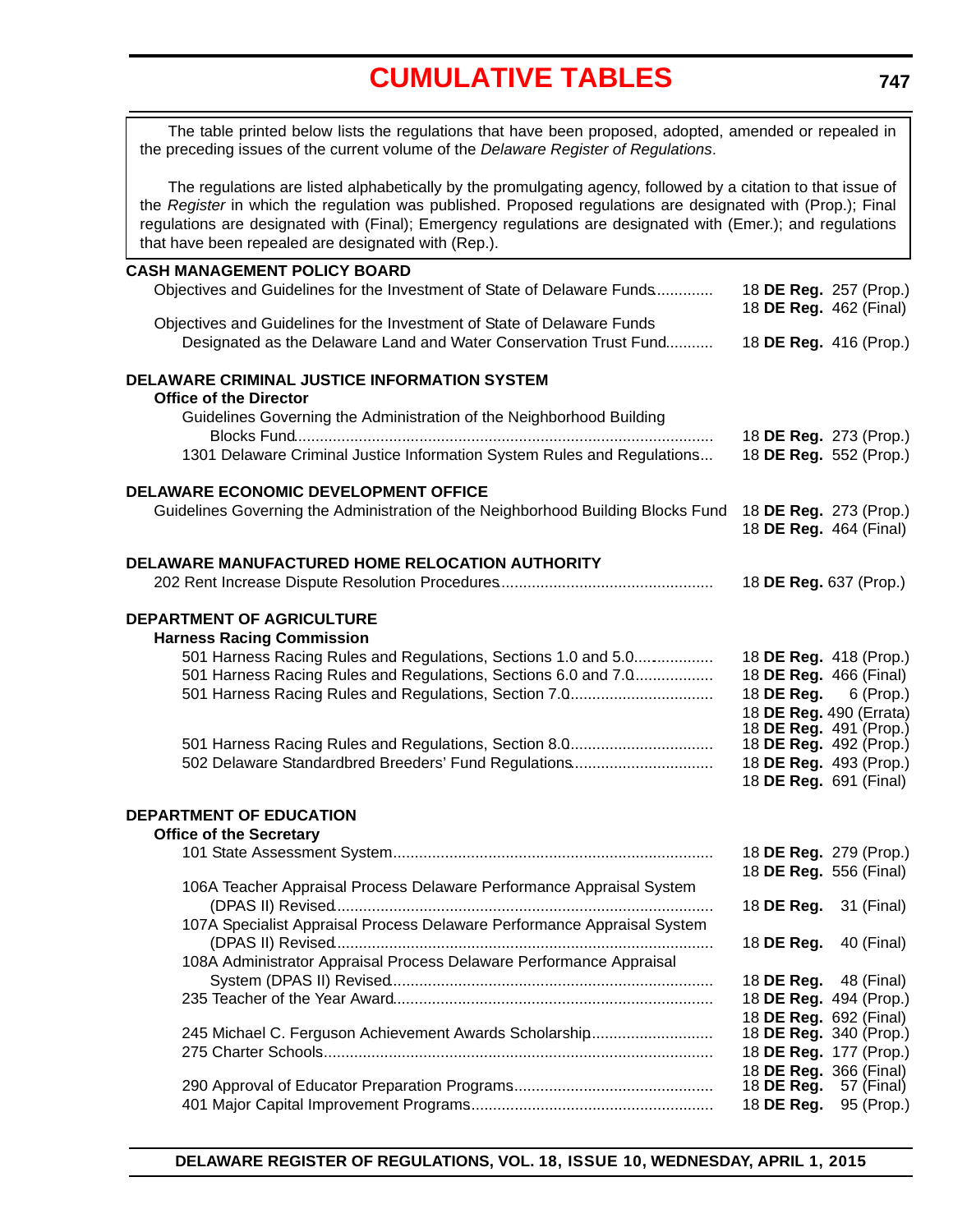|                                                                                    | 18 <b>DE Reg.</b> 300 (Final)                           |            |
|------------------------------------------------------------------------------------|---------------------------------------------------------|------------|
|                                                                                    | 18 DE Reg. 180 (Prop.)                                  |            |
|                                                                                    | 18 DE Reg. 368 (Final)                                  |            |
|                                                                                    | 18 DE Reg. 100 (Prop.)                                  |            |
| 505 High School Graduation Requirements and Diplomas                               | 18 DE Reg. 304 (Final)<br>18 DE Reg. 127 (Final)        |            |
|                                                                                    | 18 DE Reg. 130 (Final)                                  |            |
| 727 Credit for Experience for Educators and for Secretarial Staff                  | 18 DE Reg. 679 (Prop.)                                  |            |
|                                                                                    | 18 DE Reg. 419 (Prop.)                                  |            |
|                                                                                    | 18 DE Reg. 639 (Final)                                  |            |
|                                                                                    | 18 <b>DE Reg.</b> 104 (Prop.)                           |            |
|                                                                                    | 18 DE Reg. 369 (Final)                                  |            |
|                                                                                    | 18 <b>DE Reg.</b> 616 (Prop.)                           |            |
|                                                                                    | 18 DE Reg. 343 (Prop.)                                  |            |
| 923 Children with Disabilities, Subpart B, General Duties and Eligibility of       | 18 DE Reg. 561 (Final)                                  |            |
|                                                                                    | 18 DE Reg. 280 (Prop.)                                  |            |
|                                                                                    | 18 DE Reg. 562 (Final)                                  |            |
|                                                                                    | 18 DE Reg. 618 (Prop.)                                  |            |
| 925 Children with Disabilities, Subpart D, Evaluations, Eligibility Determination, |                                                         |            |
|                                                                                    | 18 DE Reg. 281 (Prop.)                                  |            |
|                                                                                    | 18 DE Reg. 564 (Final)                                  |            |
|                                                                                    | 18 DE Reg. 621 (Prop.)<br>18 <b>DE Reg.</b> 7 (Prop.)   |            |
|                                                                                    | 18 DE Reg. 215 (Final)                                  |            |
| <b>Professional Standards Board</b>                                                |                                                         |            |
| 1507 Alternative Routes to Teacher Licensure and Certification Program             | 18 DE Reg. 496 (Prop.)                                  |            |
|                                                                                    | 18 DE Reg. 218 (Final)                                  |            |
|                                                                                    | 18 DE Reg. 346 (Prop.)                                  |            |
|                                                                                    | 18 DE Reg. 347 (Prop.)                                  |            |
|                                                                                    | 18 DE Reg. 349 (Prop.)                                  |            |
|                                                                                    | 18 DE Reg. 350 (Prop.)                                  |            |
|                                                                                    | 18 DE Reg. 566 (Final)<br>18 <b>DE Reg.</b> 224 (Final) |            |
|                                                                                    |                                                         |            |
| <b>DEPARTMENT OF ELECTIONS</b>                                                     |                                                         |            |
| <b>Kent County</b>                                                                 |                                                         |            |
|                                                                                    | 18 DE Reg.                                              | 58 (Final) |
|                                                                                    |                                                         |            |
| <b>DEPARTMENT OF FINANCE</b>                                                       |                                                         |            |
| <b>Office of the State Lottery</b>                                                 |                                                         |            |
|                                                                                    | 18 DE Reg. 182 (Prop.)                                  |            |
|                                                                                    | 18 DE Reg. 370 (Final)                                  |            |
| DEPARTMENT OF HEALTH AND SOCIAL SERVICES                                           |                                                         |            |
| <b>Division of Long Term Care Residents Protection</b>                             |                                                         |            |
|                                                                                    | 18 DE Reg. 282 (Prop.)                                  |            |
|                                                                                    | 18 DE Reg. 569 (Final)                                  |            |
|                                                                                    | 18 DE Reg. 497 (Prop.)                                  |            |
| <b>Division of Medicaid and Medical Assistance</b>                                 |                                                         |            |
| Diamond State Health Plan 1115 Demonstration Waiver Amendment -                    |                                                         |            |
| Promoting Optimal Mental Health for Individuals through Supports and               |                                                         |            |
|                                                                                    | 18 DE Reg. 186 (Prop.)                                  |            |
|                                                                                    | 18 DE Reg. 371 (Final)<br>18 DE Reg. 509 (Prop.)        |            |
|                                                                                    |                                                         |            |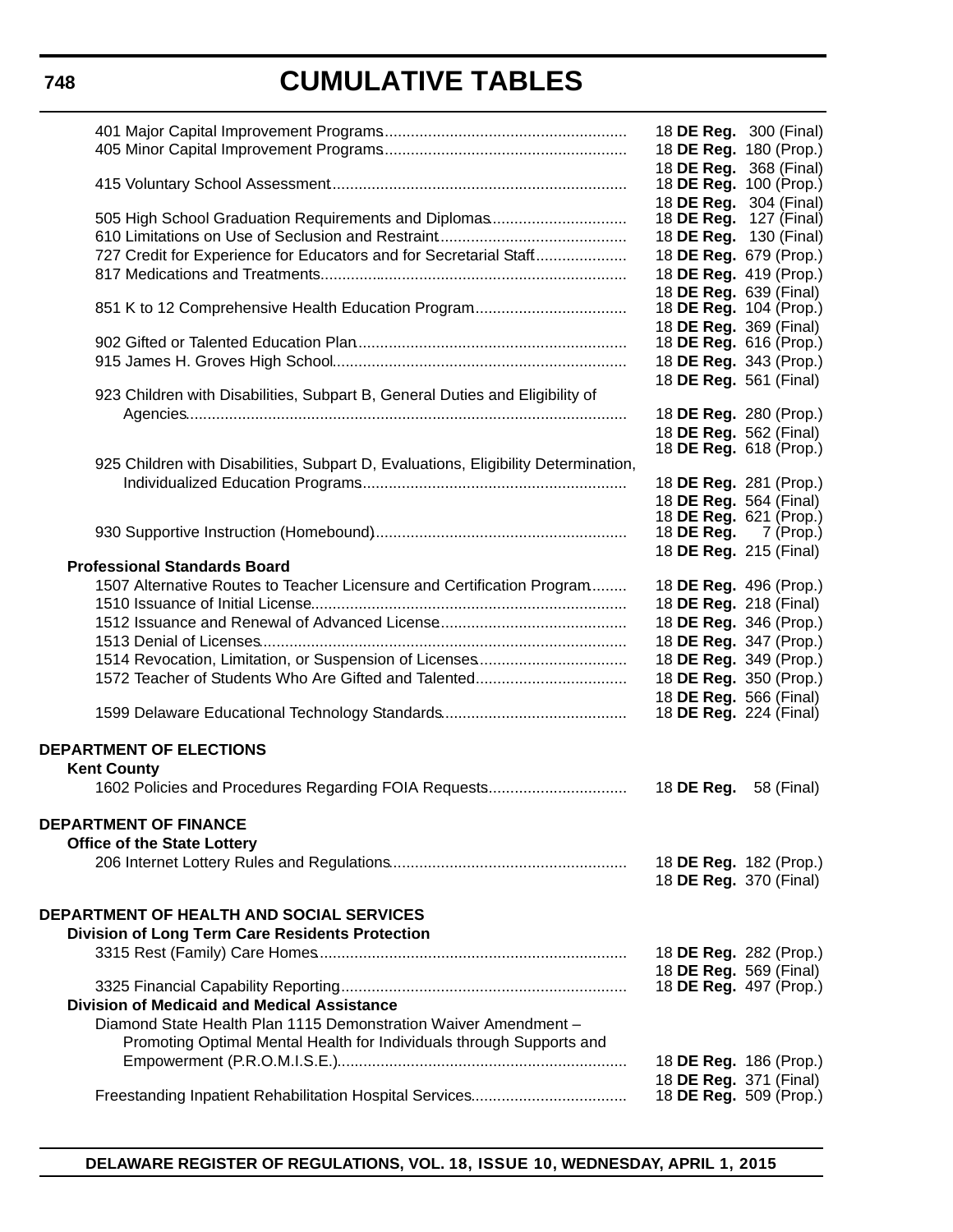| Medicaid 1915(i) Home and Community-Based Services Waiver Programs -         |                                                  |             |
|------------------------------------------------------------------------------|--------------------------------------------------|-------------|
|                                                                              | 18 DE Reg. 681 (Prop.)                           |             |
| Nursing Facility Services - Preadmission Screening and Resident Review       | 18 DE Reg. 106 (Prop.)                           |             |
| Standards for the Coverage of Organ Transplant Services                      | 18 DE Reg. 115 (Prop.)                           |             |
|                                                                              | 18 DE Reg. 310 (Final)                           |             |
| Title XIX Medicaid State Plan, Attachment 3.1-A, Introductory Page 2 -       |                                                  |             |
|                                                                              | 18 <b>DE Reg.</b> 9 (Prop.)                      |             |
|                                                                              | 18 DE Reg. 227 (Final)                           |             |
| Title XIX Medicaid State Plan, Attachment 4.19B, Introduction - Page 4,      |                                                  |             |
| Increased Medicaid Payment for Primary Care Services                         | 18 DE Reg.                                       | 11 (Prop.)  |
|                                                                              | 18 DE Reg. 229 (Final)                           |             |
| Title XIX Medicaid State Plan, Methods and Standards for Establishing        |                                                  |             |
|                                                                              | 18 DE Reg. 424 (Prop.)                           |             |
|                                                                              | 18 <b>DE Reg.</b> 642 (Final)                    |             |
| Title XIX Medicaid State Plan, State Plan Rehabilitative Services - Coverage |                                                  |             |
| and Reimbursement for Community Support Services                             | 18 DE Reg. 429 (Prop.)                           |             |
| Title XXI Delaware Healthy Children Program State Plan - Cost Sharing and    |                                                  |             |
|                                                                              | 18 DE Reg. 183 (Prop.)                           |             |
|                                                                              | 18 DE Reg. 375 (Final)<br>18 DE Reg. 504 (Prop.) |             |
| 70000 Certification and Regulation of Medicaid Managed Care Organizations    |                                                  |             |
| <b>Division of Public Health</b>                                             | 18 DE Reg. 693 (Final)                           |             |
|                                                                              | 18 <b>DE Reg.</b> 63 (Final)                     |             |
|                                                                              | 18 DE Reg.                                       | 67 (Final)  |
|                                                                              | 18 DE Reg.                                       | 14 (Prop.)  |
|                                                                              | 18 DE Reg. 378 (Final)                           |             |
| 4407 Hospital Standards (Construction, Maintenance, and Operation)           | 18 <b>DE Reg.</b> 119 (Prop.)                    |             |
|                                                                              | 18 DE Reg. 390 (Final)                           |             |
| 4408 Facilities That Perform Invasive Medical Procedures                     | 18 DE Reg. 613(Emer.)                            |             |
|                                                                              | 18 DE Reg. 623 (Prop.)                           |             |
|                                                                              | 18 <b>DE Reg.</b> 133 (Final)                    |             |
|                                                                              | 18 DE Reg. 352 (Prop.)                           |             |
|                                                                              | 18 DE Reg. 645 (Final)                           |             |
|                                                                              | 18 DE Reg. 512 (Prop.)                           |             |
|                                                                              | 18 DE Reg. 191 (Prop.)                           |             |
|                                                                              | 18 DE Req. 392 (Final)                           |             |
|                                                                              | 18 <b>DE Reg.</b> 135 (Final)                    |             |
| <b>Division of Social Services</b>                                           |                                                  |             |
| Child Care Subsidy Program, Child Support Policies and Procedures            | 18 DE Reg. 514 (Prop.)                           |             |
|                                                                              | 18 <b>DE Reg.</b> 697 (Final)                    |             |
| Delaware's Temporary Assistance for Needy Families (TANF) State Plan         |                                                  |             |
|                                                                              | 18 DE Reg. 354 (Prop.)                           |             |
|                                                                              | 18 DE Reg. 646 (Final)                           |             |
| <b>DSSM: 2000 Case Processing Procedures - Applications</b>                  | 18 DE Reg. 139 (Final)                           |             |
| 2013 & 9037 Food Supplement Program - Income and Eligibility                 |                                                  |             |
|                                                                              | 18 DE Reg. 142 (Final)                           |             |
| 3011 Delaware TANF Employment and Training Program Requirements . 18 DE Reg. |                                                  | 143 (Final) |
| 9013.1 Food Supplement Program - Household Definition                        | 18 DE Reg. 147 (Final)                           |             |
|                                                                              | 18 DE Reg.                                       | 14 (Prop.)  |
|                                                                              | 18 DE Reg. 231 (Final)                           |             |
| 11003 Determining Technical Eligibility for Child Care                       | 18 DE Reg.                                       | 148 (Final) |
|                                                                              | 18 DE Reg.                                       | 9 (Prop.)   |
|                                                                              | 18 DE Reg. 233 (Final)                           |             |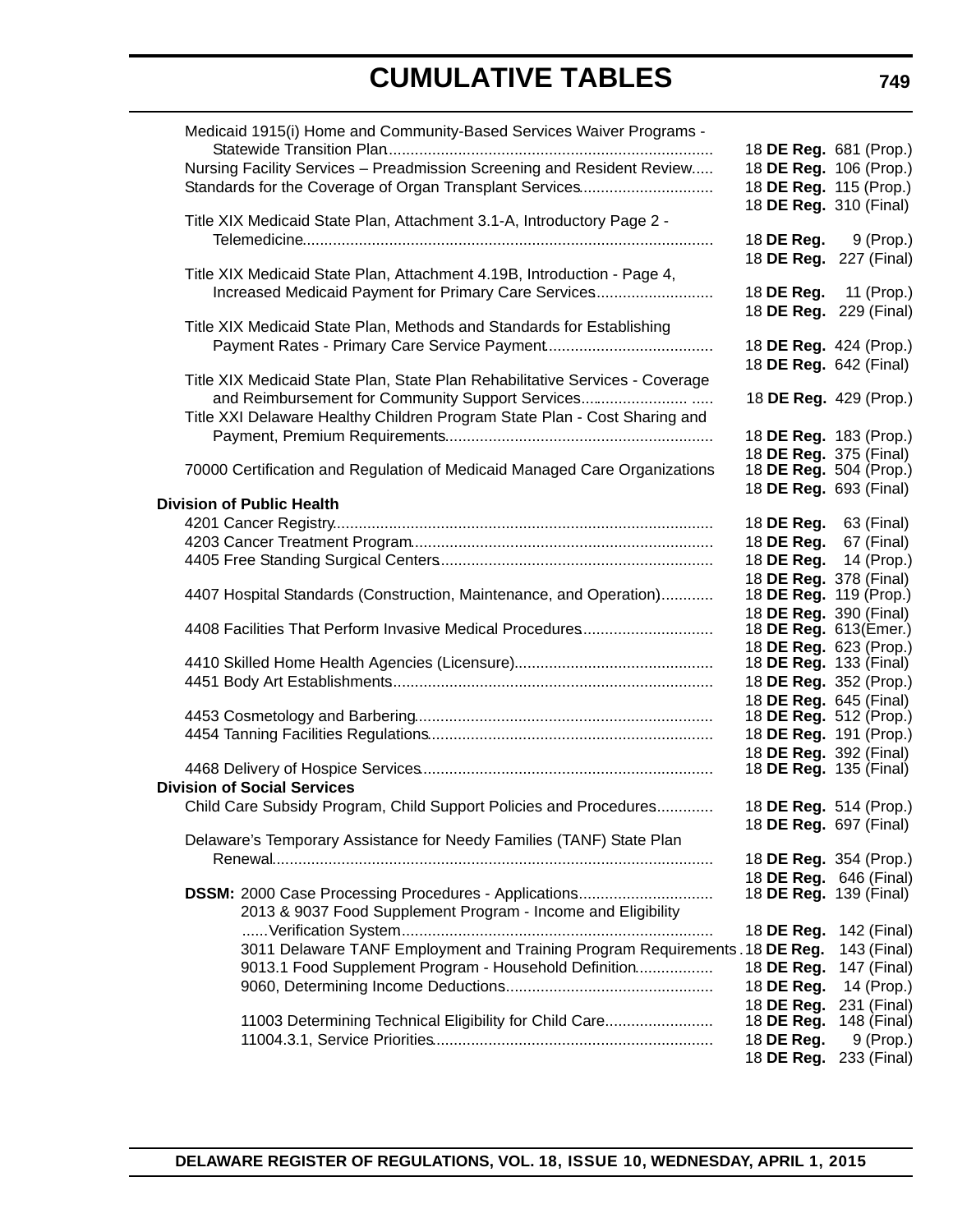| <b>DEPARTMENT OF INSURANCE</b><br><b>Office of the Commissioner</b>                                                                      |                                                                                            |
|------------------------------------------------------------------------------------------------------------------------------------------|--------------------------------------------------------------------------------------------|
| 403 Sale and Purchase of Options [Formerly Regulation 28], Repeal of                                                                     | 18 DE Reg. 283 (Prop.)<br>18 DE Reg. 467 (Final)                                           |
|                                                                                                                                          | 18 <b>DE Reg.</b> 195 (Prop.)<br>18 DE Reg. 393 (Final)                                    |
| 607 Defensive Driving Course Discount (Automobiles and Motorcycles)                                                                      | 18 DE Reg. 519 (Prop.)<br>18 DE Reg. 700 (Final)                                           |
|                                                                                                                                          | 18 DE Reg. 355 (Prop.)<br>18 DE Reg. 574 (Final)                                           |
| <b>DEPARTMENT OF JUSTICE</b><br><b>Fraud and Consumer Protection Division</b>                                                            |                                                                                            |
| Rules and Regulations Pursuant to the Delaware Securities Act                                                                            | 18 DE Reg. 202 (Prop.)                                                                     |
|                                                                                                                                          | 18 DE Reg. 394 (Final)<br>18 <b>DE Reg.</b> 575 (Final)                                    |
| <b>DEPARTMENT OF LABOR</b><br><b>Division of Industrial Affairs</b>                                                                      |                                                                                            |
|                                                                                                                                          | 18 DE Reg. 357 (Prop.)                                                                     |
|                                                                                                                                          | 18 DE Reg. 577 (Final)<br>18 <b>DE Reg.</b> 609 (Errata)<br>18 <b>DE Reg.</b> 675 (Errata) |
| DEPARTMENT OF NATURAL RESOURCES AND ENVIRONMENTAL CONTROL                                                                                |                                                                                            |
| <b>Division of Air Quality</b>                                                                                                           |                                                                                            |
|                                                                                                                                          | 18 DE Reg. 121 (Prop.)                                                                     |
| <b>Division of Energy and Climate</b>                                                                                                    |                                                                                            |
| 102 Implementation of Renewable Energy Portfolio Standards Cost Cap                                                                      | 18 DE Reg. 432 (Prop.)                                                                     |
| <b>Division of Fish and Wildlife</b>                                                                                                     |                                                                                            |
| 3502 Striped Bass Spawning Season and Area Restrictions<br>3503 Striped Bass Recreational Fishing Seasons; Methods of Take; Creel Limit; | 18 DE Reg. 624 (Prop.)                                                                     |
|                                                                                                                                          | 18 DE Reg. 624 (Prop.)                                                                     |
| 3505 Striped Bass Commercial Fishing Seasons; Quotas; Tagging and                                                                        | 18 DE Reg. 624 (Prop.)                                                                     |
|                                                                                                                                          | 18 DE Reg. 624 (Prop.)                                                                     |
|                                                                                                                                          | 18 DE Reg. 624 (Prop.)                                                                     |
| 3521 Weakfish Size Limits; Possession Limits; Seasons                                                                                    | 18 DE Reg. 235 (Final)                                                                     |
|                                                                                                                                          | 18 DE Reg. 525 (Prop.)                                                                     |
|                                                                                                                                          | 18 DE Reg. 701 (Final)                                                                     |
| <b>Division of Waste and Hazardous Substances</b>                                                                                        | 18 <b>DE Reg.</b> 151 (Final)                                                              |
|                                                                                                                                          | 18 DE Reg. 530 (Prop.)                                                                     |
|                                                                                                                                          | 18 DE Reg. 629 (Prop.)                                                                     |
| 1302 Regulations Governing Hazardous Waste (DRGHW)                                                                                       | 18 <b>DE Reg.</b> 631 (Prop.)                                                              |
| <b>Division of Watershed Stewardship</b>                                                                                                 |                                                                                            |
|                                                                                                                                          | 18 DE Reg. 204 (Prop.)                                                                     |
|                                                                                                                                          | 18 DE Reg. 396 (Final)                                                                     |
|                                                                                                                                          | 18 <b>DE Reg.</b> 312 (Final)                                                              |
| 7408 TMDLs for Nutrients for the Murderkill River Watershed                                                                              | 18 DE Reg. 316 (Final)                                                                     |
| DEPARTMENT OF SAFETY AND HOMELAND SECURITY                                                                                               |                                                                                            |
| <b>Division of State Police</b><br>1300 Board of Examiners of Private Investigators & Private Security Agencies                          |                                                                                            |
|                                                                                                                                          | 18 <b>DE Reg.</b> 154 (Final)<br>18 DE Reg. 211 (Prop.)                                    |

**DELAWARE REGISTER OF REGULATIONS, VOL. 18, ISSUE 10, WEDNESDAY, APRIL 1, 2015**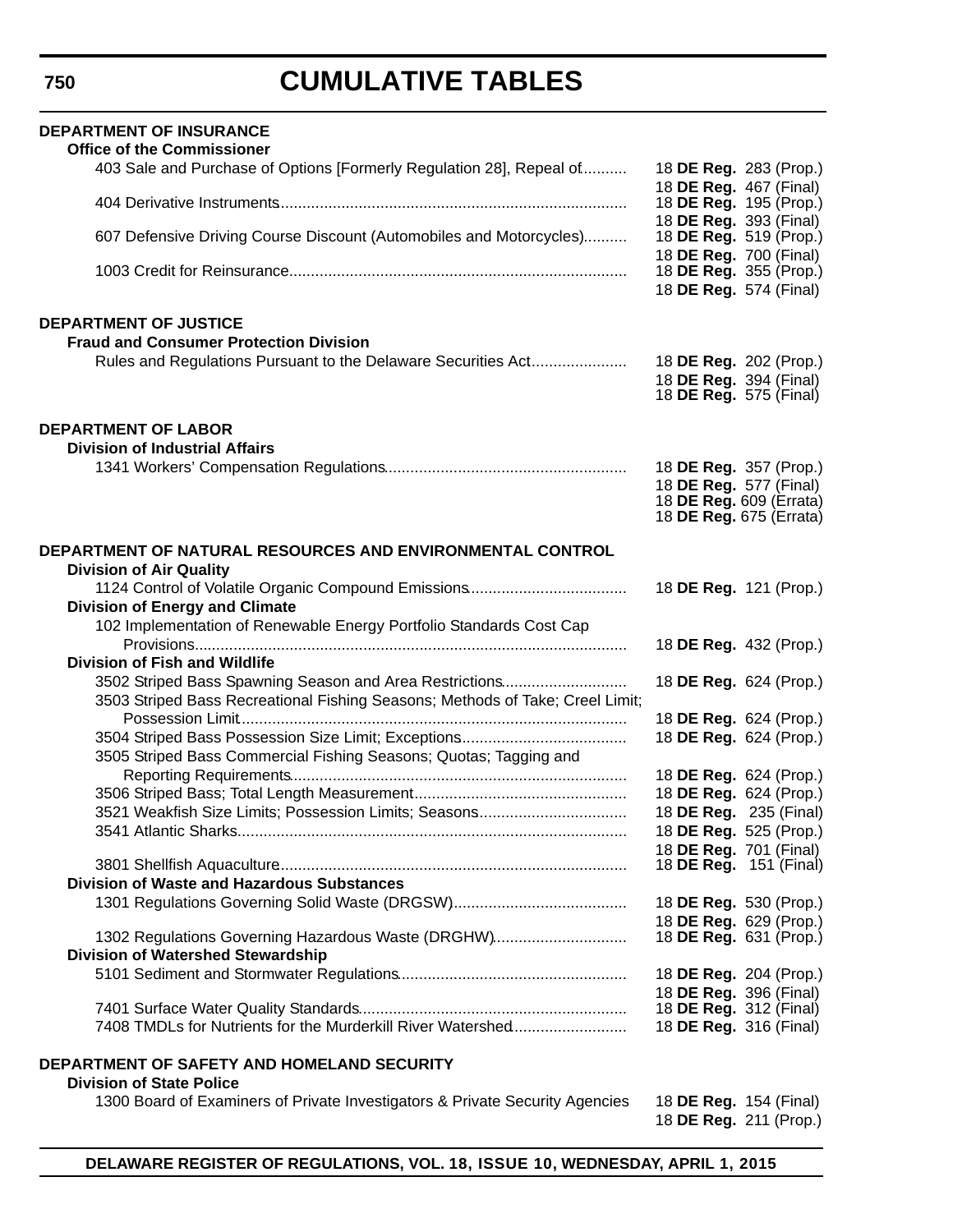| 1300 Board of Examiners of Private Investigators & Private Security Agencies                                                 | 18 <b>DE Reg.</b> 436 (Final)<br>18 DE Reg. 648 (Prop.)                                                           |  |
|------------------------------------------------------------------------------------------------------------------------------|-------------------------------------------------------------------------------------------------------------------|--|
|                                                                                                                              | 18 DE Reg. 468 (Final)<br>18 DE Reg. 675 (Errata)<br>18 DE Reg. 684 (Prop.)                                       |  |
|                                                                                                                              | 18 <b>DE Reg.</b> 21 (Prop.)<br>18 DE Reg. 318 (Final)<br>18 DE Reg. 285 (Prop.)<br>18 <b>DE Reg.</b> 578 (Final) |  |
| Officer of the Alcoholic Beverage Control Commissioner                                                                       | 18 DE Reg. 610 (Errata)                                                                                           |  |
|                                                                                                                              | 18 DE Reg. 208 (Prop.)                                                                                            |  |
|                                                                                                                              | 18 DE Reg. 209 (Prop.)<br>18 DE Reg. 398 (Final)                                                                  |  |
| <b>Office of the Secretary</b>                                                                                               |                                                                                                                   |  |
| 101 Regulations Governing the Relief from Disabilities Board                                                                 | 18 DE Reg. 649 (Final)                                                                                            |  |
| DEPARTMENT OF SERVICES FOR CHILDREN, YOUTH AND THEIR FAMILIES<br>Division of Family Services, Office of Child Care Licensing |                                                                                                                   |  |
| 101 Rules for Early Care and Education and School-Age Centers                                                                | 18 DE Reg. 438 (Prop.)                                                                                            |  |
| 105 Residential Child Care Facilities and Day Treatment Programs                                                             | 18 DE Reg. 122 (Prop.)                                                                                            |  |
| <b>DEPARTMENT OF STATE</b>                                                                                                   |                                                                                                                   |  |
| <b>Division of Historical and Cultural Affairs</b>                                                                           |                                                                                                                   |  |
|                                                                                                                              | 18 DE Reg. 24 (Prop.)                                                                                             |  |
| <b>Division of Professional Regulation</b>                                                                                   | 18 DE Reg. 237 (Final)                                                                                            |  |
| <b>Controlled Substance Advisory Committee</b>                                                                               |                                                                                                                   |  |
|                                                                                                                              | 18 DE Reg. 92 (Emer.)                                                                                             |  |
|                                                                                                                              | 18 DE Reg. 155 (Final)                                                                                            |  |
|                                                                                                                              | 18 DE Reg. 212 (Prop.)                                                                                            |  |
|                                                                                                                              | 18 DE Reg. 320 (Final)                                                                                            |  |
| 103 Regulations Governing Charitable Gambling Other Than Raffles                                                             | 18 DE Reg. 685 (Prop.)<br>18 <b>DE Reg.</b> 157 (Final)                                                           |  |
| 200 Board of Landscape Architecture, Section 7.0, Continuing Education as a                                                  |                                                                                                                   |  |
|                                                                                                                              | 18 DE Reg. 287 (Prop.)                                                                                            |  |
|                                                                                                                              | 18 DE Reg. 321 (Final)                                                                                            |  |
|                                                                                                                              | 18 DE Reg. 124 (Prop.)                                                                                            |  |
|                                                                                                                              | 18 DE Reg. 213 (Prop.)                                                                                            |  |
|                                                                                                                              | 18 DE Reg. 579 (Final)<br>18 <b>DE Reg.</b> 238 (Final)                                                           |  |
| 1100 Board of Dentistry and Dental Hygiene, Section 6.0, Continuing                                                          |                                                                                                                   |  |
|                                                                                                                              | 18 <b>DE Reg.</b> 399 (Final)                                                                                     |  |
|                                                                                                                              | 18 DE Reg. 439 (Prop.)                                                                                            |  |
|                                                                                                                              | 18 DE Reg. 704 (Final)                                                                                            |  |
|                                                                                                                              | 18 DE Reg. 633 (Prop.)                                                                                            |  |
|                                                                                                                              | 18 DE Reg. 444 (Prop.)                                                                                            |  |
| 1800 Board of Plumbing, Heating, Ventilation, Air Conditioning and                                                           |                                                                                                                   |  |
| 1900 Board of Nursing, Section 6.0 Requirements & Procedures for Licensure                                                   | 18 DE Reg. 686 (Prop.)<br>18 DE Reg. 322 (Final)                                                                  |  |
|                                                                                                                              | 18 DE Reg. 445 (Prop.)                                                                                            |  |
|                                                                                                                              | 18 DE Reg. 705 (Final)                                                                                            |  |
|                                                                                                                              | 18 DE Reg. 532 (Prop.)                                                                                            |  |
|                                                                                                                              | 18 DE Reg. 536 (Prop.)                                                                                            |  |
|                                                                                                                              | 18 DE Reg. 707 (Final)                                                                                            |  |
| 2600 Examining Board of Physical Therapists and Athletic Trainers                                                            | 18 DE Reg. 290 (Prop.)                                                                                            |  |

**DELAWARE REGISTER OF REGULATIONS, VOL. 18, ISSUE 10, WEDNESDAY, APRIL 1, 2015**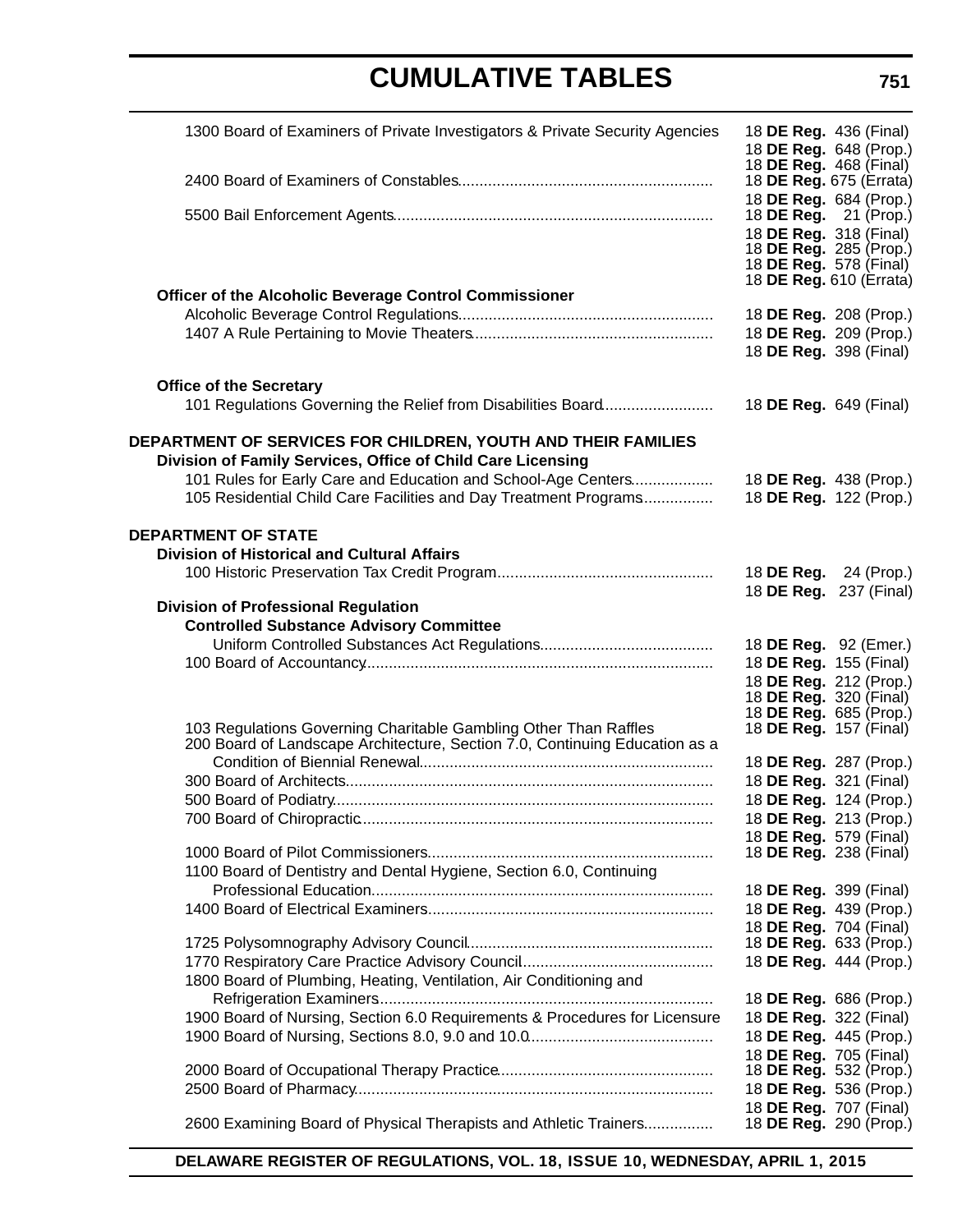**752**

# **CUMULATIVE TABLES**

| 2600 Examining Board of Physical Therapists and Athletic Trainers          | 18 DE Reg. 447 (Prop.)                                  |
|----------------------------------------------------------------------------|---------------------------------------------------------|
|                                                                            | 18 DE Reg. 469 (Final)                                  |
|                                                                            | 18 <b>DE Reg.</b> 126 (Prop.)<br>18 DE Reg. 634 (Prop.) |
|                                                                            | 18 DE Reg. 651 (Final)                                  |
|                                                                            | 18 DE Reg. 447 (Prop.)                                  |
|                                                                            | 18 DE Reg. 538 (Prop.)                                  |
| 3000 Board of Professional Counselors of Mental Health and Chemical        |                                                         |
|                                                                            | 18 DE Reg. 451 (Prop.)                                  |
|                                                                            | 18 DE Reg. 323 (Final)                                  |
|                                                                            | 18 DE Reg. 358 (Prop.)                                  |
|                                                                            | 18 DE Reg. 158 (Final)                                  |
|                                                                            | 18 DE Reg. 400 (Final)                                  |
|                                                                            | 18 DE Reg. 239 (Final)                                  |
| Office of the State Bank Commissioner                                      |                                                         |
|                                                                            | 18 DE Reg. 291 (Prop.)                                  |
|                                                                            | 18 DE Reg. 295 (Prop.)                                  |
|                                                                            | 18 DE Reg. 472 (Final)<br>18 <b>DE Reg.</b> 295 (Prop.) |
|                                                                            | 18 DE Reg. 472 (Final)                                  |
| 2104 Minimum Disclosure and Agreement Requirements                         | 18 <b>DE Reg.</b> 295 (Prop.)                           |
|                                                                            | 18 DE Reg. 472 (Final)                                  |
|                                                                            | 18 <b>DE Reg.</b> 295 (Prop.)                           |
|                                                                            | 18 DE Reg. 472 (Final)                                  |
|                                                                            | 18 <b>DE Reg.</b> 295 (Prop.)                           |
|                                                                            | 18 DE Reg. 472 (Final)                                  |
|                                                                            | 18 <b>DE Reg.</b> 159 (Final)                           |
|                                                                            | 18 DE Reg. 159 (Final)                                  |
|                                                                            | 18 DE Reg. 295 (Prop.)<br>18 DE Reg. 472 (Final)        |
|                                                                            | 18 DE Reg. 295 (Prop.)                                  |
|                                                                            | 18 DE Reg. 472 (Final)                                  |
|                                                                            | 18 <b>DE Reg.</b> 295 (Prop.)                           |
|                                                                            | 18 DE Reg. 472 (Final)                                  |
|                                                                            | 18 <b>DE Reg.</b> 159 (Final)                           |
|                                                                            | 18 DE Reg. 159 (Final)                                  |
| <b>Public Service Commission</b>                                           |                                                         |
| 1001 Rules of Practice and Procedure of the Delaware Public Service        |                                                         |
|                                                                            | 18 DE Reg. 160 (Final)                                  |
| 4001 Rules for the Provision of Telecommunication Services (Docket Nos. 10 |                                                         |
|                                                                            | 18 DE Reg. 296 (Prop.)<br>18 DE Reg. 653 (Final)        |
| 4002 Regulations Governing Payphone Service Providers in Delaware          | 18 <b>DE Reg.</b> 687 (Prop.)                           |
| 4003 Regulations Governing the Minimum Service Requirements for the        |                                                         |
| Provision of Telephone Service for Public Use within the State of Delaware |                                                         |
|                                                                            | 18 DE Reg. 296 (Prop.)                                  |
|                                                                            | 18 DE Reg. 653 (Final)                                  |
|                                                                            |                                                         |
| DEPARTMENT OF TRANSPORTATION                                               |                                                         |
| <b>Division of Maintenance and Operations</b>                              |                                                         |
|                                                                            | 18 DE Reg. 690 (Prop.)                                  |
| <b>Division of Motor Vehicles</b>                                          |                                                         |
| 2224 Defensive Driving Course, Providers, and Instructors                  | 18 DE Reg. 540 (Prop.)                                  |
| 2228 Special Group or Organization Registration Plates for Persons With    | 18 DE Reg. 708 (Final)                                  |
|                                                                            | 18 DE Reg. 635 (Prop.)                                  |
|                                                                            |                                                         |

**DELAWARE REGISTER OF REGULATIONS, VOL. 18, ISSUE 10, WEDNESDAY, APRIL 1, 2015**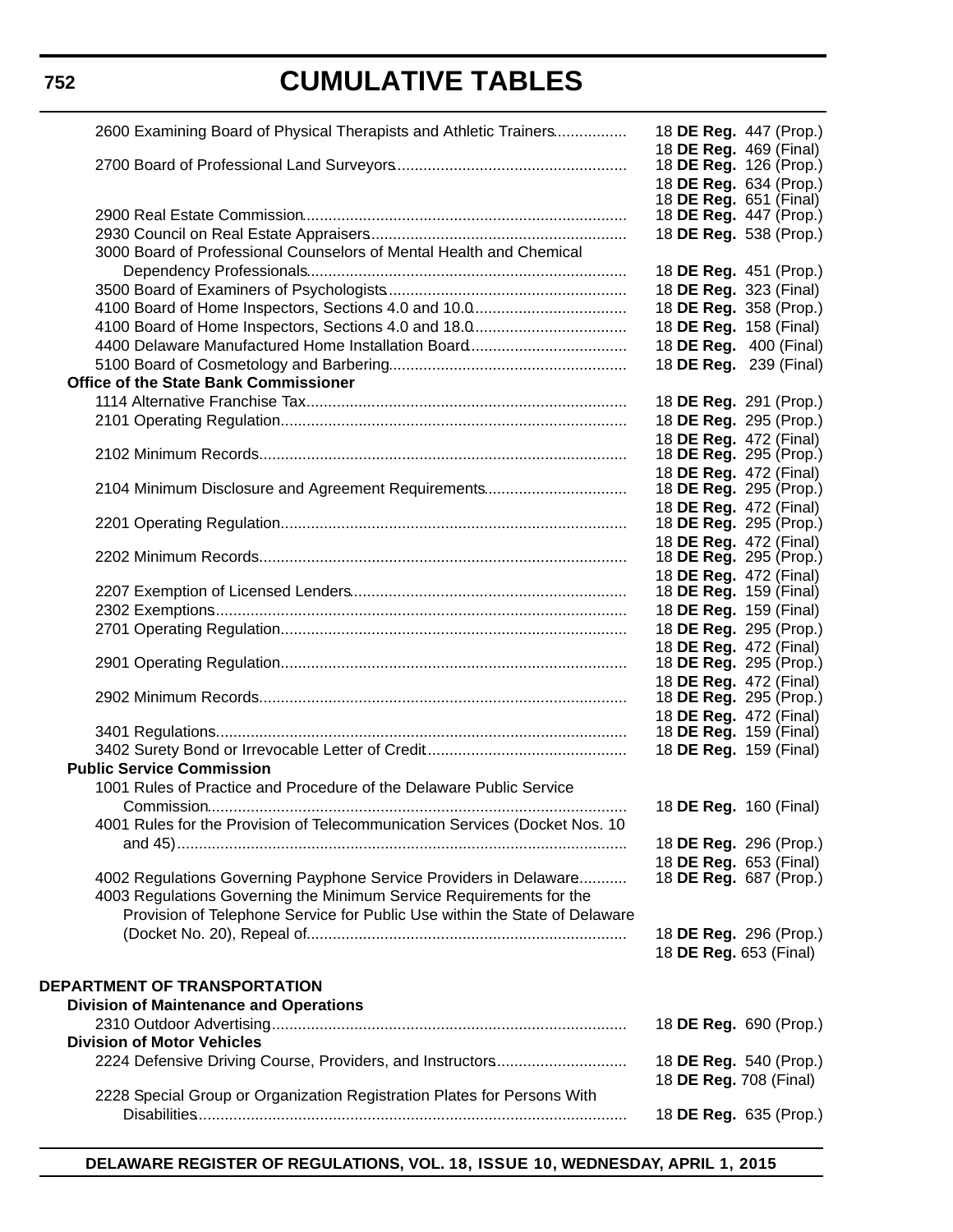| <b>Division of Planning and Policy</b>                                          |                               |                        |
|---------------------------------------------------------------------------------|-------------------------------|------------------------|
| 2309 Standards and Regulations for Subdivision Streets and State Highway        |                               | 18 DE Reg. 240 (Final) |
|                                                                                 |                               | 18 DE Reg. 455 (Prop.) |
|                                                                                 | 18 <b>DE Reg.</b> 709 (Final) |                        |
| <b>Division of Transportation Solutions</b>                                     |                               |                        |
| 2406 Policies and Procedures for Acquisition of Certain Real Property Interests | 18 DE Reg. 733 (Final)        | 18 DE Reg. 456 (Prop.) |
| 2407 Alternative Dispute Resolution Process for Acquisition of Certain Real     |                               |                        |
|                                                                                 |                               | 18 DE Reg. 545 (Prop.) |
|                                                                                 | 18 DE Reg. 734 (Final)        |                        |
| <b>DIVISION OF RESEARCH</b>                                                     |                               |                        |
| <b>Office of the Registrar of Regulations</b>                                   |                               |                        |
| Regulation Governing Administrative Rulemaking Procedures                       | 18 <b>DE Reg.</b> 161 (Final) |                        |
|                                                                                 |                               |                        |
| <b>EXECUTIVE DEPARTMENT</b>                                                     |                               |                        |
| <b>Office of Management and Budget</b>                                          |                               |                        |
| <b>Division of Facilities Management</b>                                        |                               |                        |
| Regulations for the Drug Testing of Contractor and Subcontractor                |                               |                        |
| Employees Working on Large Public Works Projects                                |                               | 18 DE Reg. 550 (Prop.) |
| 4103 Regulation Governing the State of Delaware Asbestos Certification          |                               |                        |
|                                                                                 |                               | 18 DE Reg. 547 (Prop.) |
|                                                                                 |                               | 18 DE Reg. 736 (Final) |
| <b>State Employees Benefits Committee</b>                                       |                               |                        |
| 2001 Group Health Care Insurance Eligibility and Coverage Rules                 | 18 DE Reg.                    | 79 (Final)             |
| <b>Statewide Benefits Office</b>                                                |                               |                        |
| 2007 Disability Insurance Program Rules and Regulations                         | 18 DE Reg.                    | 79 (Final)             |
| <b>Office of State Planning Coordination</b>                                    |                               |                        |
| Guidelines Governing the Administration and Review of Applications for          |                               |                        |
|                                                                                 |                               | 18 DE Reg. 359 (Prop.) |
|                                                                                 |                               |                        |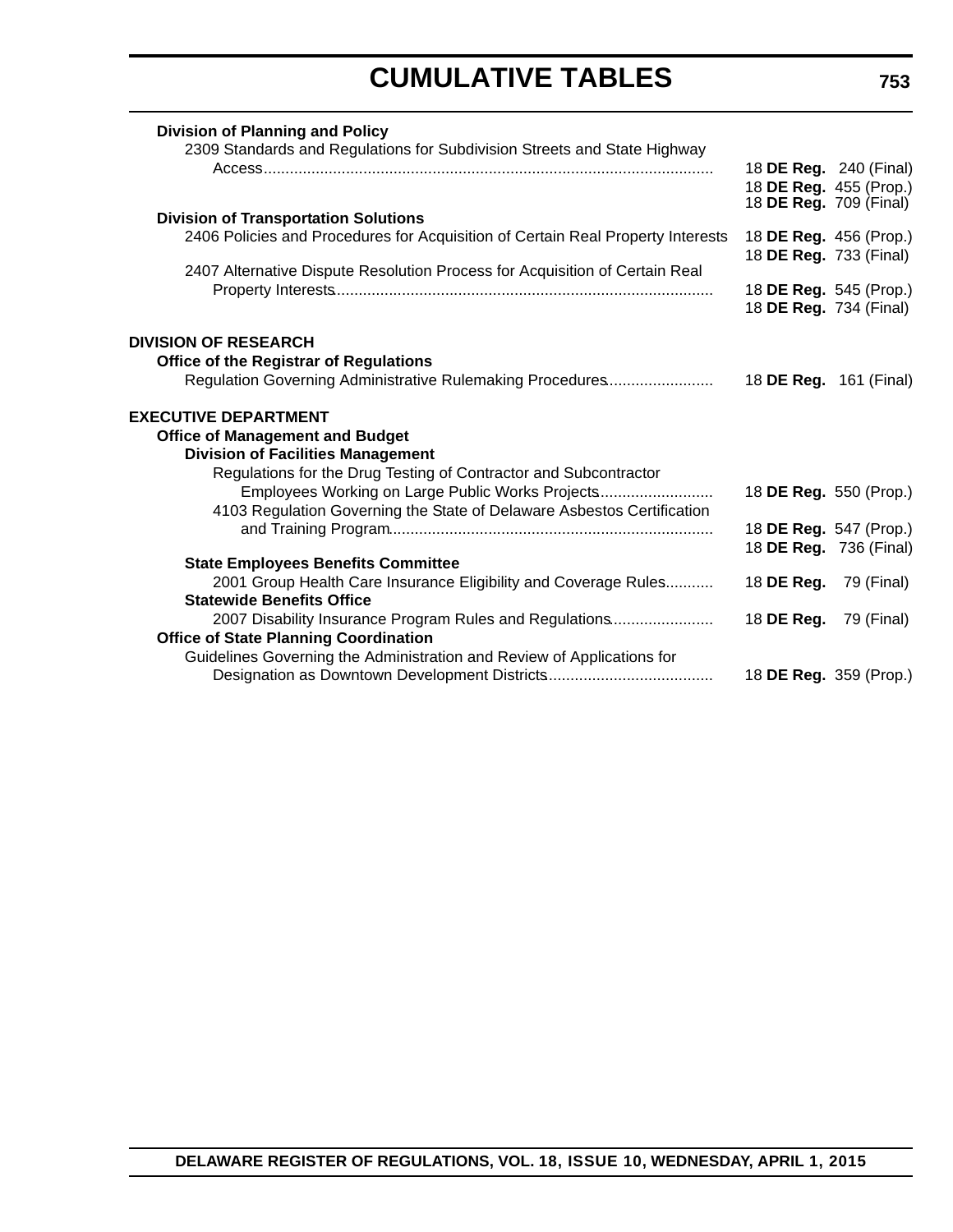### **Symbol Key**

<span id="page-12-0"></span>Arial type indicates the text existing prior to the regulation being promulgated. Underlined text indicates new text. Language which is stricken through indicates text being deleted.

#### **Emergency Regulations**

Under 29 **Del.C.** §10119 an agency may promulgate a regulatory change as an Emergency under the following conditions:

#### **§ 10119. Emergency regulations.**

If an agency determines that an imminent peril to the public health, safety or welfare requires the adoption, amendment or repeal of a regulation with less than the notice required by § 10115, the following rules shall apply:

(1) The agency may proceed to act without prior notice or hearing or upon any abbreviated notice and hearing that it finds practicable;

(2) The order adopting, amending or repealing a regulation shall state, in writing, the reasons for the agency's determination that such emergency action is necessary;

(3) The order effecting such action may be effective for a period of not longer than 120 days and may be renewed once for a period not exceeding 60 days;

(4) When such an order is issued without any of the public procedures otherwise required or authorized by this chapter, the agency shall state as part of the order that it will receive, consider and respond to petitions by any interested person for the reconsideration or revision thereof; and

(5) The agency shall submit a copy of the emergency order to the Registrar for publication in the next issue of the *Register of Regulations*. (60 Del. Laws, c. 585, § 1; 62 Del. Laws, c. 301, § 2; 71 Del. Laws, c. 48, § 10.)

### **[DEPARTMENT OF NATURAL RESOURCES AND ENVIRONMENTAL](http://www.dnrec.delaware.gov/fw/Pages/FWPortal.aspx)  CONTROL**

#### **DIVISION OF FISH AND WILDLIFE**

Statutory Authority: 7 Delaware Code, §103 and 7 Delaware Code, Chapter 60 (7 **Del.C.** §103 and 7 **Del.C.**, Ch. 60)

### 7 **DE Admin. Code** 3304

#### **EMERGENCY REGULATION ORDER 2015-F-0007**

#### **[3304 Creel Limits, Size Limits and Seasons](#page-3-0)**

#### **AUTHORITY**

Pursuant to 29 **Del.C.** §10119, the Department of Natural Resources and Environmental Control is adopting amendments to Non-Tidal Finfish Regulation 3304 Creel Limits and Seasons for trout (7 **DE Admin. Code** 3304, Sections 3.1.2 and 3.4.2) without prior notice or public hearing in the interest of public safety.

#### **REASON FOR THE EMERGENCY REGULATION ORDER**

Delaware's trout season on the designated trout ponds (Newton Pond in Sussex County and Tidbury Pond in Kent County) is established in 7 **DE Admin. Code** 3304 as the first Saturday in March (March 7, 2015). However, Delaware is presently under a winter storm warning with predicted snow accumulations of four to ten inches through 1900 Hrs. on Thursday March 5, 2015 (National Weather Service Mount Holly, NJ), the scheduled trout stocking date for the ponds. Furthermore, the two ponds are presently covered in several inches of ice. These unusual circumstances preclude safe trout stocking and present an imminent safety risk to hatchery personnel, Department staff, and the fishing public, who may venture onto unsafe ice in pursuit of trout. As such, for the 2015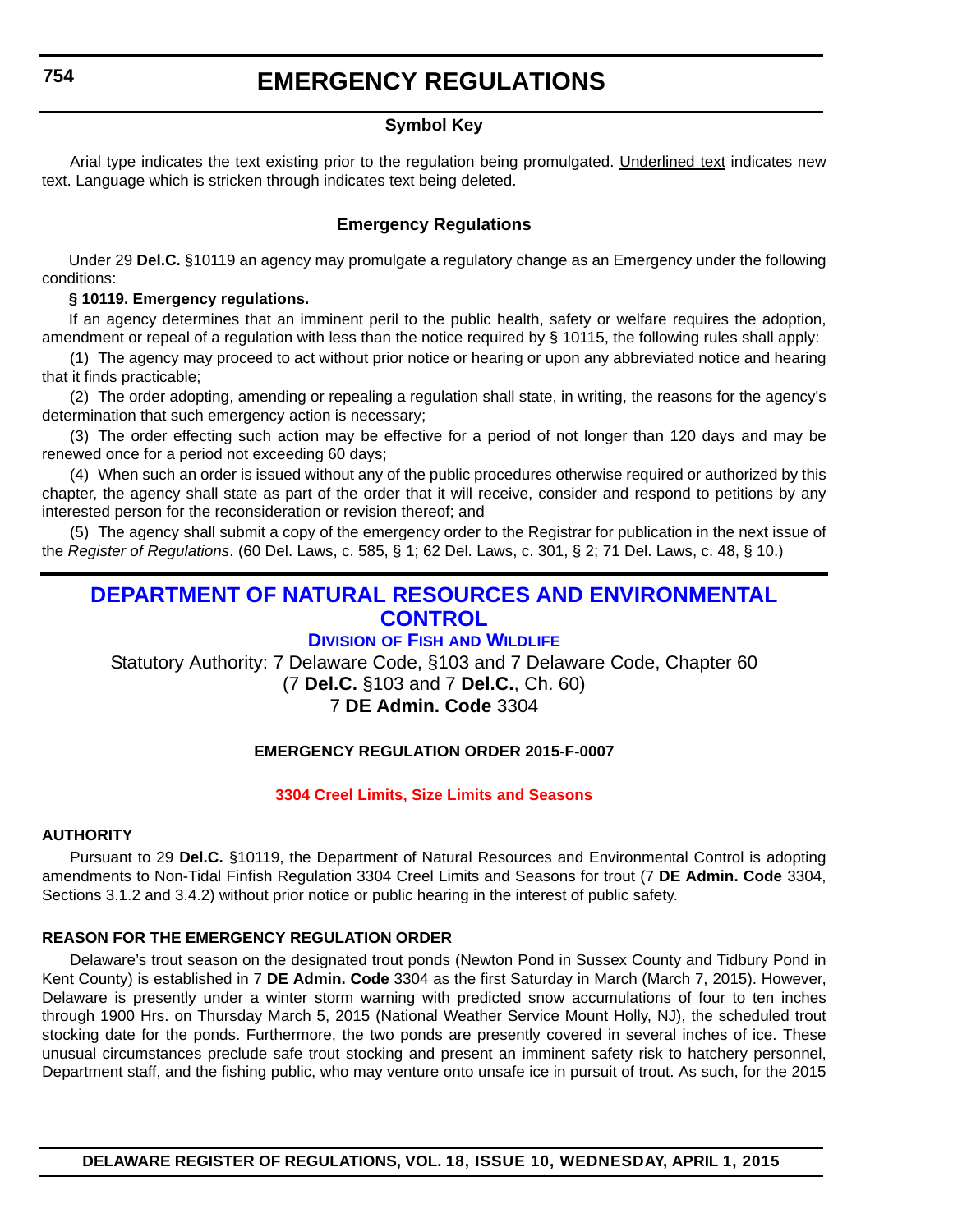### **EMERGENCY REGULATIONS**

calendar year only, the Department hereby amends 7 **DE Admin. Code** 3304, Section 3.1.2 to postpone the opening day of the trout season until the second Saturday in March (March 14, 2015) at 0700 Hrs. (7:00 a.m.). The designated trout ponds will remain closed to all fishing until that time.

In addition, the requirement to possess a valid trout stamp to fish in a designated trout pond will also be extended through April 8, 2015 through this action. Accordingly, for the 2015 calendar year only, the Department hereby amends 7 **DE Admin. Code** 3304, Section 3.4.2 from "the first Saturday in March through April 1" to "the second Saturday in March through April 8".

#### **EFFECTIVE DATE OF ORDER**

This Emergency Order shall take effect at 12:01 a.m. on March 5, 2015 and shall remain in effect for 60 days.

#### **PETITION FOR RECOMMENDATIONS**

The Department will receive, consider and respond to petitions by any interested person for recommendations or revisions of this Order. Petitions should be presented to Stewart Michels, Fisheries Section, Division of Fish and Wildlife, 89 Kings Highway, Dover, Delaware, 19901. Comments can also be emailed stewart.michels@state.de.us.

#### **ORDER**

It is hereby ordered, the  $4<sup>th</sup>$  day of March 2015 that the above referenced amendments to Non-Tidal Finfish Regulation 3304 (7 **DE Admin. Code** 3304, Sections 3.1.2 and 3.4.2), a copy of which is hereby attached, are adopted pursuant to 29 **Del.C.** §10119 and supported by the evidence contained herein.

David S. Small, Secretary

Department of Natural Resources and Environmental Control

#### **3304 Creel Limits, Size Limits and Seasons**

(Penalty Section 7 **Del.C.** §1304)

- 1.0 Closed Seasons. Unless otherwise provided by law or regulation of the Department, there is no closed season, size limits or possession limits on any species of fish taken by hook and line in any non-tidal waters of this State.
- 2.0 Bass.
	- 2.1 Statewide limits.
		- 2.1.1 It is unlawful for any person to have in possession more than six (6) largemouth bass or to have in possession more than six (6) smallmouth at or between the place where said largemouth and/or smallmouth bass were caught and said person's personal abode or temporary or transient place of lodging.
		- 2.1.2 Unless otherwise authorized in this regulation, it is unlawful for any person to possess any largemouth bass that measure less than twelve (12) inches in total length. Any largemouth bass taken which is less than the twelve (12) inches in total length must be immediately returned to the water with the least possible injury.
		- 2.1.3 It is unlawful for any person to possess any smallmouth bass measuring from twelve (12) inches to and including (17) inches in total length. Any smallmouth bass taken which is greater than twelve (12) inches and less than seventeen (17) inches must be immediately returned to the water with the least possible injury.
		- 2.1.4 Notwithstanding 2.1.1 of this section, it is unlawful for any person to have in possession more than one (1) smallmouth bass measuring more than seventeen (17) inches in total length at or between the place where said smallmouth bass was caught and said person's personal abode or temporary or transient place of lodging.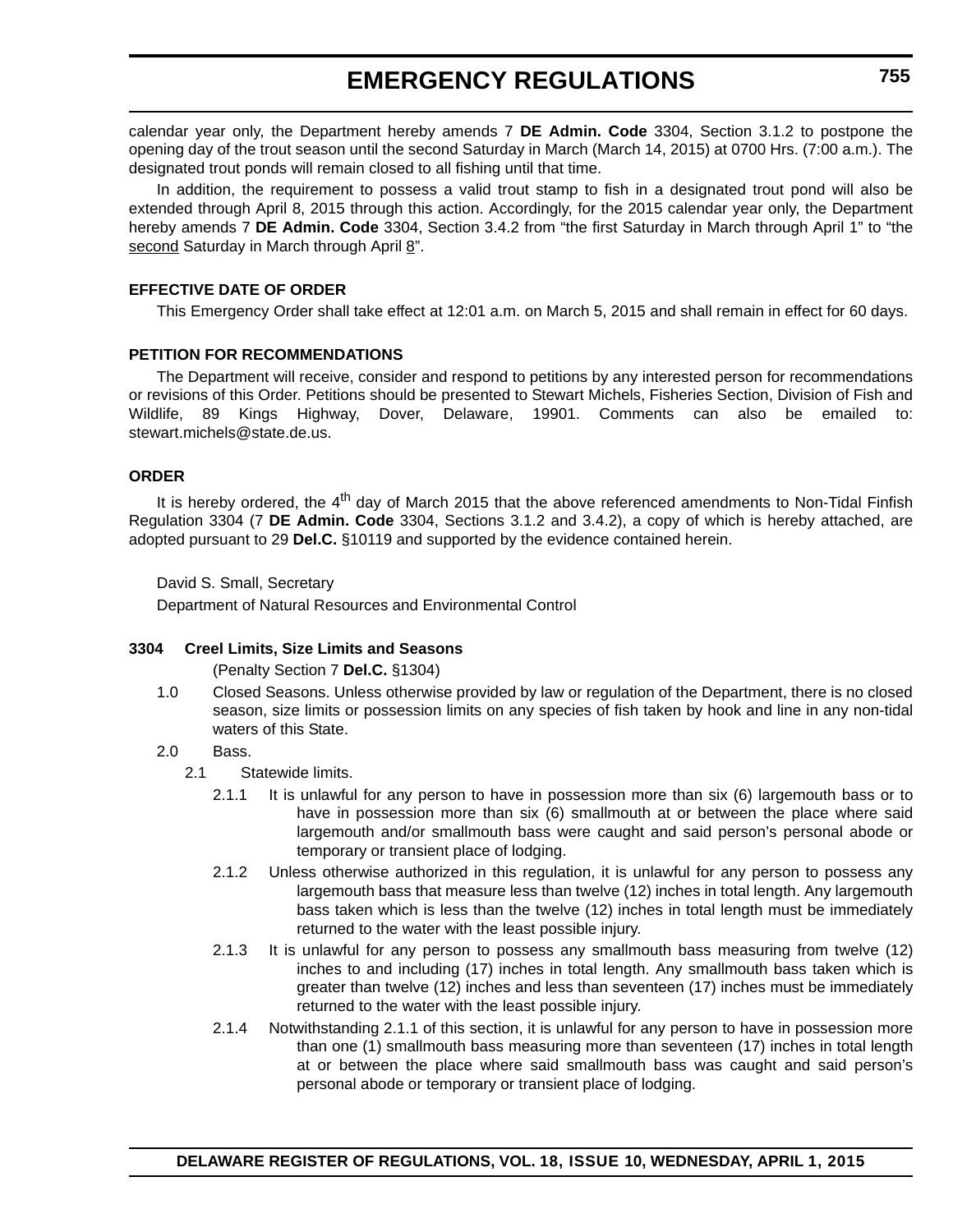### **EMERGENCY REGULATIONS**

- 2.1.5 It is lawful for any person to have in possession while fishing up to six (6) smallmouth bass that are less than twelve (12) inches in total length.
- 2.2 Becks Pond.
	- 2.2.1 Notwithstanding 2.1.1 of this section, it is unlawful for any person to have in possession while fishing on Becks Pond more than two (2) largemouth bass.
	- 2.2.2 Notwithstanding 2.1.2 of this section, it is unlawful for any person to have in possession while fishing on Becks Pond any largemouth bass less than fifteen (15) inches in total length. Any largemouth bass less than fifteen (15) inches in total length must be immediately returned to Becks Pond with the least possible injury.

#### 3.0 Trout.

- 3.1 Pond and Stream Seasons.
	- 3.1.1 It is unlawful for any person to fish for rainbow trout, brown trout, brook trout, or any hybrids of these species in designated trout streams, except between and including the first Saturday of April and the second Saturday of March of each succeeding year.
	- 3.1.2 It is unlawful for any person to fish for rainbow trout, brown trout, brook trout, or any hybrids of these species in designated trout ponds, except between and including the first second Saturday of March and the second Saturday of February of each succeeding year.
- 3.2 Hours of Fishing.
	- 3.2.1 It is unlawful for any person to fish for rainbow trout, brown trout, brook trout, or any hybrids of these species in designated trout streams on the opening day of the trout season before 7:30 a.m. and thereafter for the remainder of the trout season between one-half hour after sunset and one-half hour before sunrise.
	- 3.2.2 It is unlawful for any person to fish for rainbow trout, brown trout, brook trout, or any hybrids of these species in designated trout ponds on the opening day of the trout season before 7 a.m. and thereafter for the remainder of the trout season between one-half hour after sunset and one-half hour before sunrise.
- 3.3 Possession. It is unlawful for any person to possess in any one day during the prescribed open season more than six (6) rainbow trout, brown trout brook trout or any hybrids of these species in any combination. On any day after a person takes his or her legal limit of trout, said person is prohibited from fishing in a designated trout stream or a designated trout pond on the same day, unless otherwise authorized by law or this regulation.
- 3.4 Trout Stamp.
	- 3.4.1 It is unlawful for any person to fish in a designated trout stream from the first Saturday in April through June 30 and from the first Saturday in October through November 30, unless said person has in his or her possession a valid trout stamp, or unless said person is exempted by law from having a trout stamp.
	- 3.4.2 It is unlawful for any person to fish in a designated trout pond from the first second Saturday in March through April 48, unless said person has in his or her possession a valid trout stamp, or unless said person is exempted by law from having a trout stamp.
- 3.5 Restricted Trout Stream.
	- 3.5.1 It is unlawful for any person to fish in a restricted trout stream with more than two (2) flies on a line at any one time.
	- 3.5.2 It is unlawful for any person to use any metallic, wooden, plastic or rubber spinners, spoons, lures, plugs, or any natural or synthetic bait on any restricted trout stream.
	- 3.5.3 It is unlawful for any person to have in his or her possession more than four (4) trout within 50 feet of any restricted trout stream. On the restricted trout stream only, trout may be caught and released as long as the four (4) trout possession limit is not exceeded. All trout released must be returned to the water as quickly as possible with the least possible injury.
- 3.6 Closure of Designated Trout Streams and Ponds.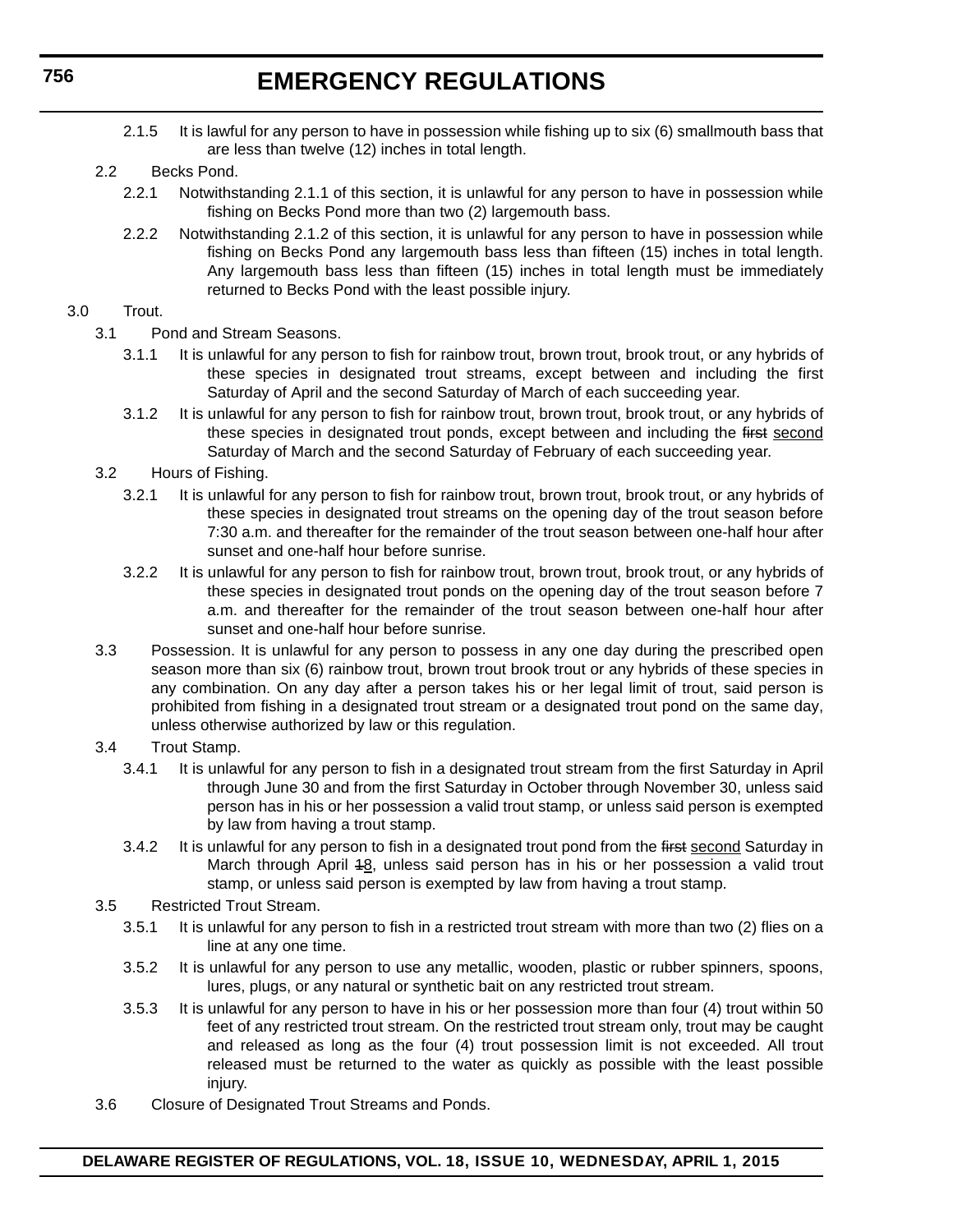### **EMERGENCY REGULATIONS**

- 3.6.1 It is unlawful for any person to fish in a designated trout stream two weeks (14 days) prior to the scheduled opening of the stream trout season.
- 3.6.2 It is unlawful for any person to fish in a designated trout pond two weeks (14 days) prior to the scheduled opening of the pond trout season.
- 4.0 Striped Bass and Hybrid Striped Bass
	- 4.1 It is unlawful for any person to have in his or her possession while fishing in the non-tidal waters of this State more than two (2) striped bass (*Morone saxatilis*) or striped bass hybrids (*Morone saxatilis* x *M. chrysops*).
	- 4.2 It is unlawful for any person to possess any striped bass or any striped bass hybrid under the length of fifteen (15) inches measured from the tip of the snout to the tip of the tail while fishing in the non-tidal waters of this State.
- 5.0 Panfish Limits. It is unlawful for any person to have in possession while fishing in any State-owned non-tidal water more than fifty (50) panfish in aggregate to include bluegill, pumpkinseed, redear sunfish, black crappie, white crappie, white perch or yellow perch, provided no more than twenty-five (25) of the fifty (50) allowed in possession are of any one species.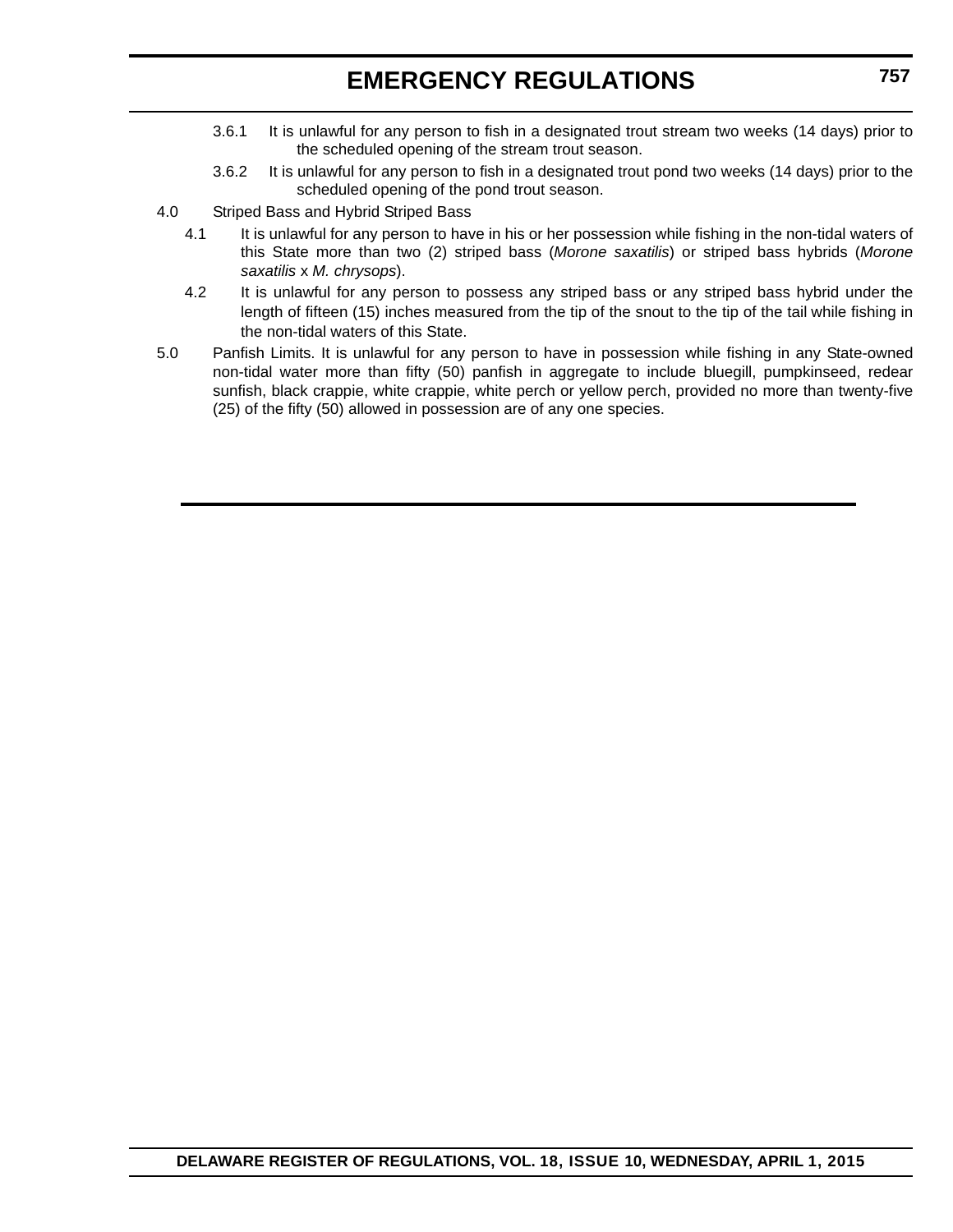### **Symbol Key**

Arial type indicates the text existing prior to the regulation being promulgated. Underlined text indicates new text. Language which is stricken through indicates text being deleted.

### **Proposed Regulations**

Under 29 **Del.C.** §10115 whenever an agency proposes to formulate, adopt, amend or repeal a regulation, it shall file notice and full text of such proposals, together with copies of the existing regulation being adopted, amended or repealed, with the Registrar for publication in the *Register of Regulations* pursuant to §1134 of this title. The notice shall describe the nature of the proceedings including a brief synopsis of the subject, substance, issues, possible terms of the agency action, a reference to the legal authority of the agency to act, and reference to any other regulations that may be impacted or affected by the proposal, and shall state the manner in which persons may present their views; if in writing, of the place to which and the final date by which such views may be submitted; or if at a public hearing, the date, time and place of the hearing. If a public hearing is to be held, such public hearing shall not be scheduled less than 20 days following publication of notice of the proposal in the *Register of Regulations*. If a public hearing will be held on the proposal, notice of the time, date, place and a summary of the nature of the proposal shall also be published in at least 2 Delaware newspapers of general circulation. The notice shall also be mailed to all persons who have made timely written requests of the agency for advance notice of its regulation-making proceedings.

#### **[DEPARTMENT OF AGRICULTURE](http://dda.delaware.gov/thoroughbred/) THOROUGHBRED RACING COMMISSION**

Statutory Authority: 3 Delaware Code, Section 10103(c) (3 **Del.C.** §10103(c)) 3 **DE Admin. Code** 1001

#### **PUBLIC NOTICE**

#### **[1001 Thoroughbred Racing Rules and Regulations](#page-3-0)**

#### **Summary**

The Thoroughbred Racing Commission proposes to amend its Regulations adopted in accordance with Title 3, Chapter 101. The purpose of the amended regulations is to adopt by reference the Association of Racing Commissioners International Non-Steroidal Anti-Inflammatory Drug Stacking rule (ARCI-011-020, Part E.(1)(C)). Other regulations issued by the Thoroughbred Racing Commission are not affected by this proposal. The Thoroughbred Racing Commission is issuing these proposed regulations in accordance with Title 3 of the Delaware Code. This notice is issued pursuant to the requirements of Chapter 101 of Title 29 of the Delaware Code.

#### **Comments**

A copy of the proposed regulations is being published in the April 1, 2015 edition of the Delaware *Register of Regulations*. A copy is also on file in the office of the Thoroughbred Racing Commission, 777 Delaware Park Boulevard, Wilmington, Delaware 19804 and is available for inspection during regular office hours. Copies are also published online at the *Register of Regulations* website: http://regulations.delaware.gov/services/ current\_issue.shtml.

Interested parties may offer written comments on the proposed regulations or submit written suggestions, data, briefs or other materials to the Thoroughbred Racing Commission at the above address as to whether these proposed regulations should be adopted, rejected or modified. Pursuant to 29 **Del.C.** §10118(a), public comments must be received on or before May 1, 2015. Written materials submitted will be available for inspection at the above address.

<span id="page-16-0"></span>**758**

**DELAWARE REGISTER OF REGULATIONS, VOL. 18, ISSUE 10, WEDNESDAY, APRIL 1, 2015**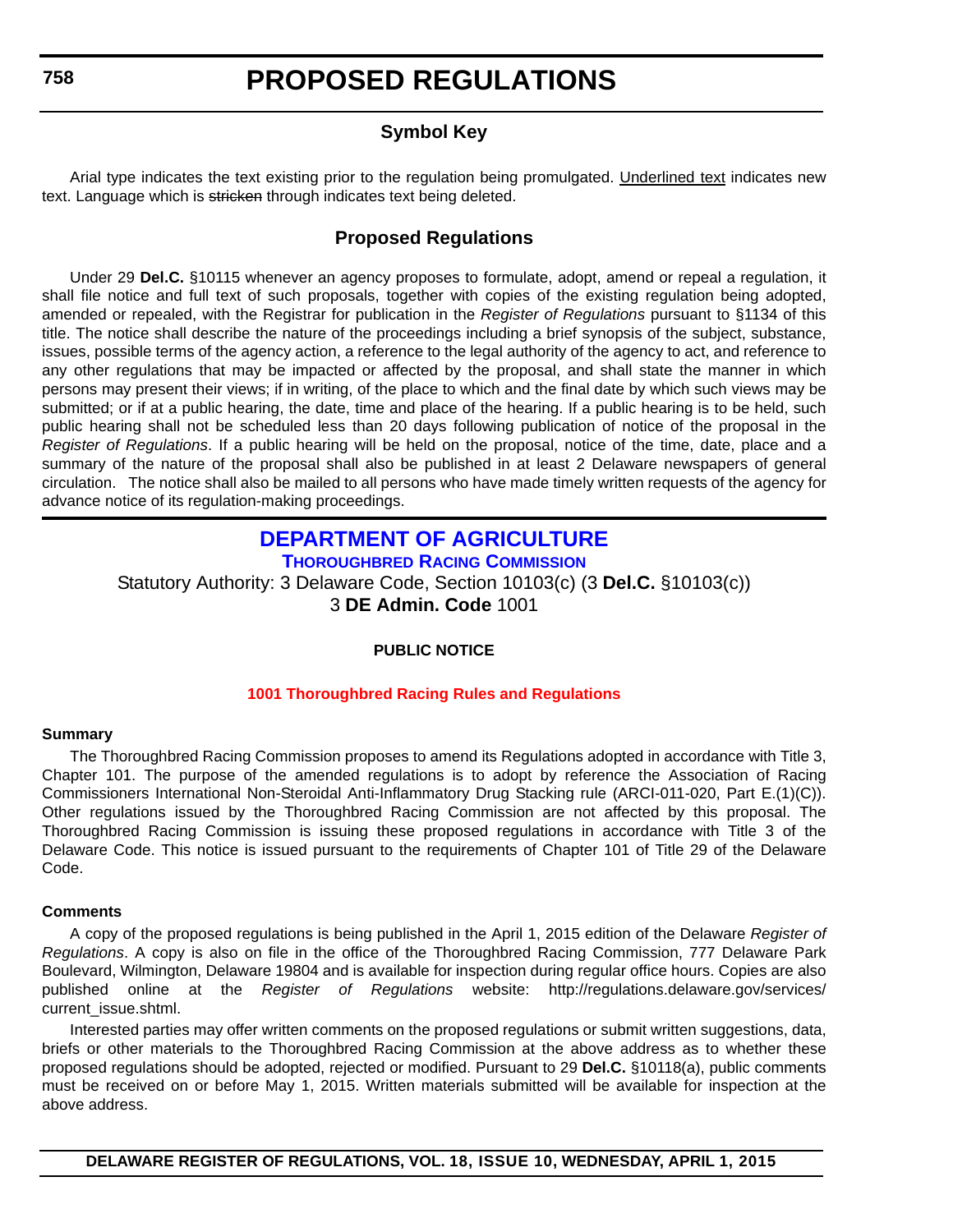#### <span id="page-17-0"></span>**Adoption of Proposed Regulation**

On or after May 1, 2015, following review of the public comment, the Thoroughbred Racing Commission will determine whether to adopt the proposed amended Regulations or make additional changes because of the public comments received.

#### **1001 Thoroughbred Racing Rules and Regulations** *(Break in Continuity of Sections)*

#### **15.0 Medication; Testing Procedures**

15.1 Prohibition and Control of Medication:

#### *(Break in Continuity Within Section)*

#### 15.1.3 Foreign Substances:

15.1.3.1 No horse participating in a race shall carry in its body any foreign substance except as provided in Rule 15.1.3.1.3:

#### *(Break in Continuity Within Section)*

15.1.3.1.4 Except as provided in DTRC Rule 15.20, <sup>T</sup>the only approved non-steroidal antiinflammatory drug (NSAID) that may be present in a horse's body while it is participating in a race is phenylbutazone/oxyphenobutazone in the level stated in 15.1.3.1.5 or 15.1.3.1.6. The presence of any other NSAID at any test level is forbidden.

Revised: 1/6/92.

#### *(Break in Continuity Within Section)*

15.20 ARCI NSAID Stacking Rule

15.20.1 The Commission hereby adopts by reference the Association of Racing Commissioners International Non-Steroidal Anti-Inflammatory Drug Stacking rule (ARCI-011-020, Part E.(1)(C)), version 5.9 approved December 12, 2014.

**\*Please Note: As the rest of the sections were not amended they are not being published. A copy of the regulation is available at:**

**[1001 Thoroughbred Racing Rules and Regulations](http://regulations.delaware.gov/register/april2015/proposed/18 DE Reg 758 04-01-15.htm)**

### **[DEPARTMENT OF EDUCATION](http://www.doe.k12.de.us/site/default.aspx?PageID=1)**

**OFFICE OF THE SECRETARY**

Statutory Authority: 14 Delaware Code, Section 122(b) (14 **Del.C.** §122(b)) 14 **DE Admin. Code** 1105

**PUBLIC NOTICE**

**Education Impact Analysis Pursuant To 14 Del.C. Section 122(d)**

#### **[1105 School Transportation](#page-3-0)**

**A. Type of Regulatory Action Required** Amendment to Existing Regulation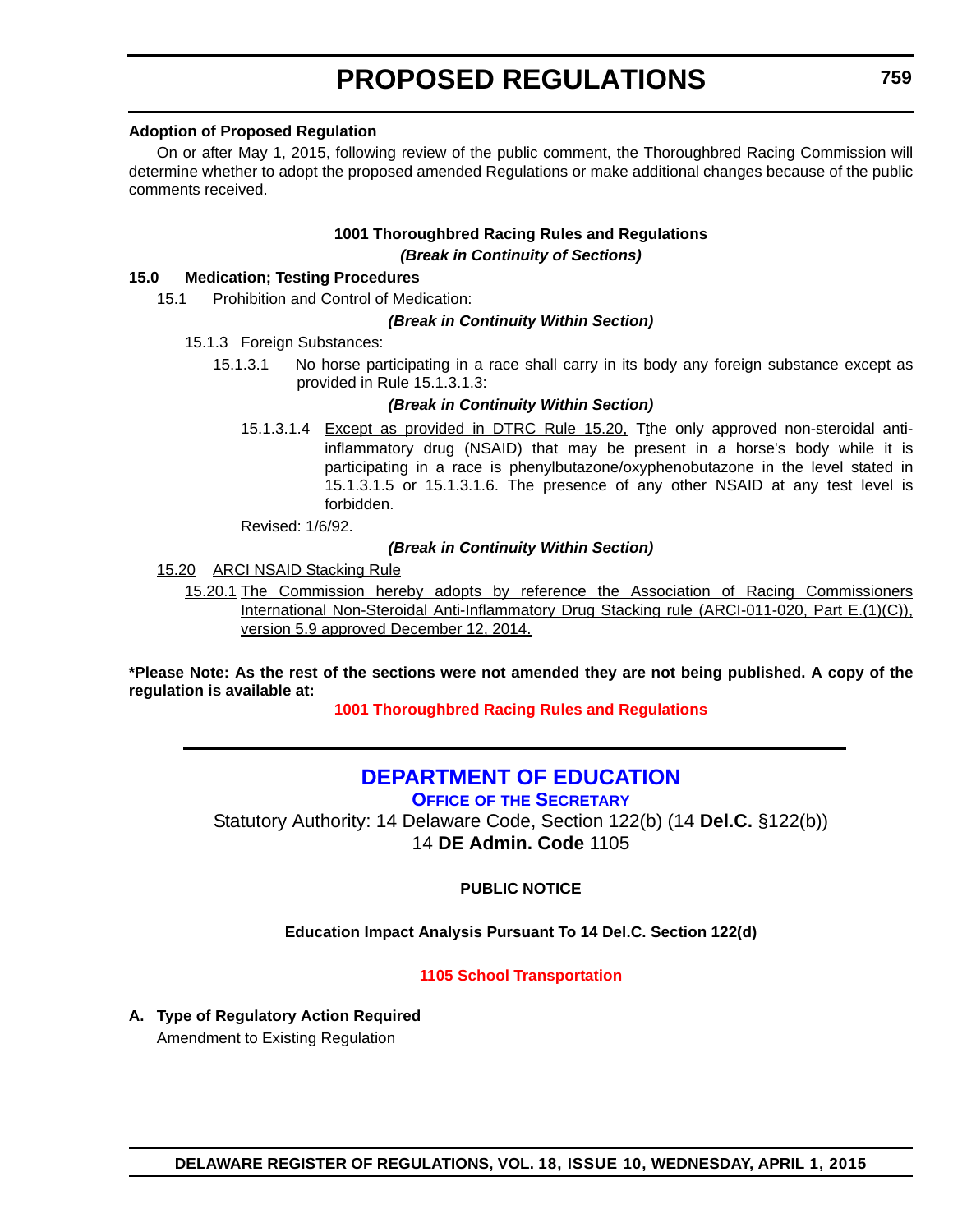**760**

#### **B. Synopsis of Subject Matter of the Regulation**

The Secretary of Education intends to amend 14 **DE Admin. Code** 1105 School Transportation. This regulation is being amended to align with changes in Title 14 of the **Delaware Code**, including, but not limited to the maximum age of a school bus for use on a regular route, criminal background checks, and the process for training school bus drivers. Additionally, it will establish a mandatory in-service training program for school bus drivers and aides, it will require an annual physical for school bus aides and will direct districts to make disbursements on a prorated basis when they fund a portion of the transportation costs.

Persons wishing to present their views regarding this matter may do so in writing by the close of business on or before **May 5, 2015** to Tina Shockley, Education Associate, Department of Education, Regulatory Review, at 401 Federal Street, Suite 2, Dover, Delaware 19901. A copy of this regulation may be viewed or obtained at the Department of Education, Finance Office located at the address listed above.

#### **C. Impact Criteria**

1. Will the amended regulation help improve student achievement as measured against state achievement standards? The amended regulation is not intended to improve student achievement as measured against state achievement standards.

2. Will the amended regulation help ensure that all students receive an equitable education? The amended regulation helps ensure that students receive an equitable education.

3. Will the amended regulation help to ensure that all students' health and safety are adequately protected? The amendments specifically address students' health and safety as it relates to school bus transportation.

4. Will the amended regulation help to ensure that all students' legal rights are respected? The amended regulation continues to ensure that all student's legal rights are respected.

5. Will the amended regulation preserve the necessary authority and flexibility of decision making at the local board and school level? The amended regulations does not change the decision making at the local board and school level.

6. Will the amended regulation place unnecessary reporting or administrative requirements or mandates upon decision makers at the local board and school levels? The amended regulation does not place any unnecessary reporting or administrative requirements on decision makers.

7. Will the decision making authority and accountability for addressing the subject to be regulated be placed in the same entity? The decision making authority and accountability for addressing the subject to be regulated does not change because of the amendment.

8. Will the amended regulation be consistent with and not an impediment to the implementation of other state educational policies, in particular to state educational policies addressing achievement in the core academic subjects of mathematics, science, language arts and social studies? The amendment is consistent with and not an impediment to the implementation of other state educational policies.

9. Is there a less burdensome method for addressing the purpose of the regulation? There is not a less burdensome method for addressing the purpose of the regulation.

10. What is the cost to the State and to the local school boards of compliance with the regulation? There is no expected cost to implementing this amended regulation.

**\*Please Note: Due to the size of the proposed regulation, it is not being published here. A copy of the regulation is available at:**

**[1105 School Transportation](http://regulations.delaware.gov/register/april2015/proposed/18 DE Reg 759 04-01-15.htm)**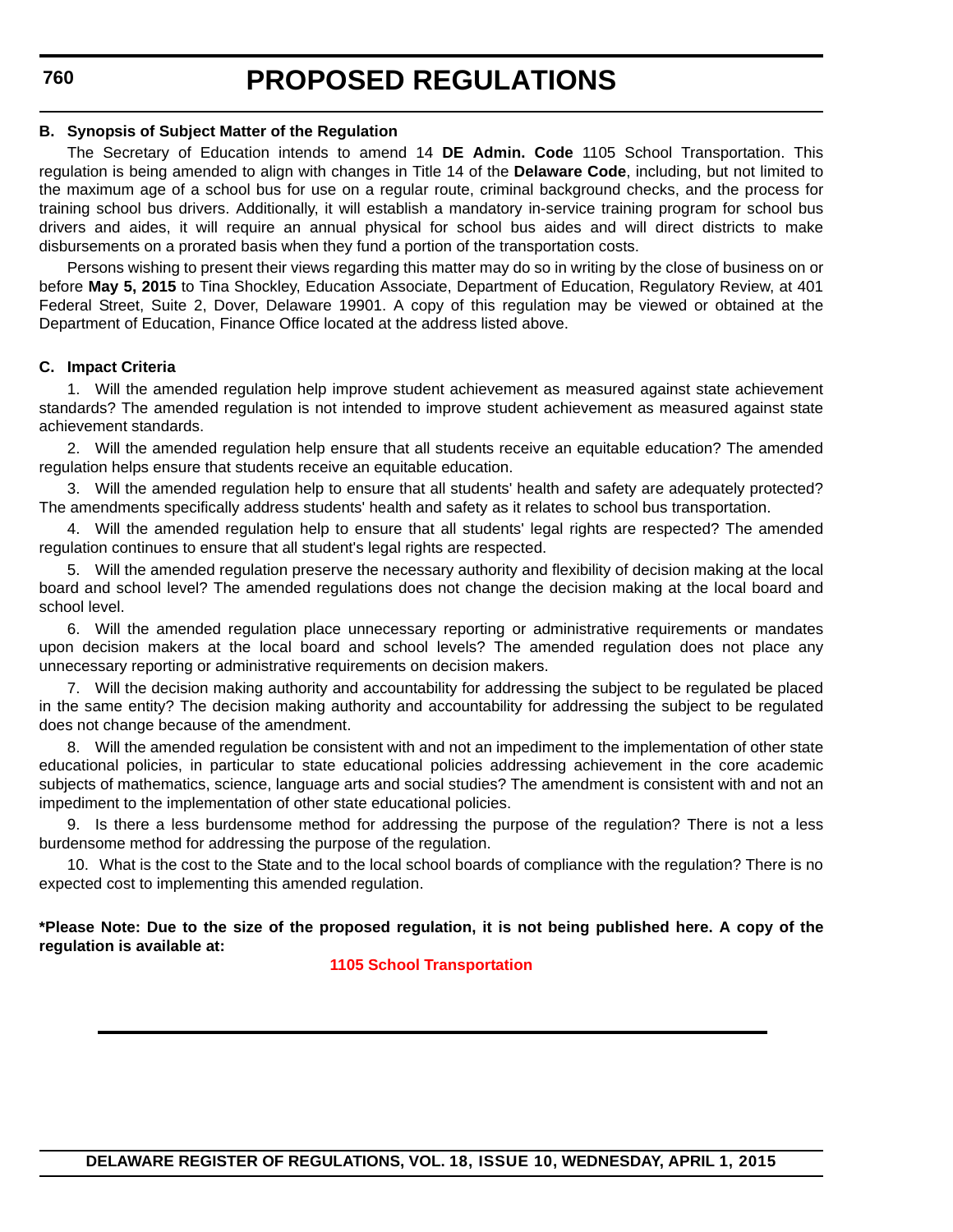#### **[DEPARTMENT OF HEALTH AND SOCIAL SERVICES](http://www.dhss.delaware.gov/dhss/dltcrp/index.html) DIVISION OF LONG TERM CARE RESIDENTS PROTECTION**

<span id="page-19-0"></span>Statutory Authority: 29 Delaware Code, Section 7903(10) (29 **Del.C.** §7903(10))

#### **PUBLIC NOTICE**

#### **[3325 Financial Capability Reporting](#page-3-0)**

In compliance with the State's Administrative Procedures Act (APA - Title 29, Chapter 101 of the Delaware Code) and under the authority of Title 29 of the Delaware Code, Section 7903(10), Delaware Health and Social Services (DHSS) / Division of Long Term Care Residents Protection is proposing to create Regulation 3325, Financial Capability Reporting.

Any person who wishes to make written suggestions, compilations of data, testimony, briefs or other written materials concerning the proposed new regulations must submit same to Thomas Murray, Deputy Director, Division of Long Term Care Resident Protection, 3 Mill Road, Suite 308, Wilmington, Delaware 19806 by April 30, 2015.

The action concerning the determination of whether to adopt the proposed regulation will be based upon the results of Department and Division staff analysis and the consideration of the comments and written materials filed by other interested persons.

#### **Background**

For some time there have existed various interpretations of the requirement for facilities to submit financial documents to allow staff to effectively assess the financial capability of the facilities. This regulation details the information that must be submitted and the circumstances under which it must be submitted. It will establish consistency in the application of 16 **Del.C.** §§1104(b)(2) and 1104(e).

#### **Summary of Proposal**

This regulation details the level of information that must be provided by the facility under various circumstances. It also details when and in what form the department will require the submission of audited financial statements.

#### **Statutory Authority**

16 **Del.C.** §1119C, Nursing Facilities and Similar Facilities 29 **Del.C.** §7903(10), Powers, duties and functions of the Secretary

#### **3325 Financial Capability Reporting**

#### **1.0 Authority**

This regulation is promulgated and adopted pursuant to 29 **Del.C.** §7971(d).

#### **2.0 Purpose and Scope**

- 2.1 The purpose of this regulation is to detail the Department of Health and Social Services' authority to monitor the financial capability of licensed long term care (LTC) providers. It details the level of information that must be provided by the licensee, or potential licensee, under various circumstances. It also defines when and in what form the Department will require the submission of audited financial statements reporting the financial position and the results of operations of facilities by independent certified public accountants.
- 2.2 Every facility (as defined in 16 **Del.C.** §1102(4)) licensed to provide care for more than three (3) residents shall be subject to this regulation. Facilities licensed to provide care for 3 or fewer residents

#### **DELAWARE REGISTER OF REGULATIONS, VOL. 18, ISSUE 10, WEDNESDAY, APRIL 1, 2015**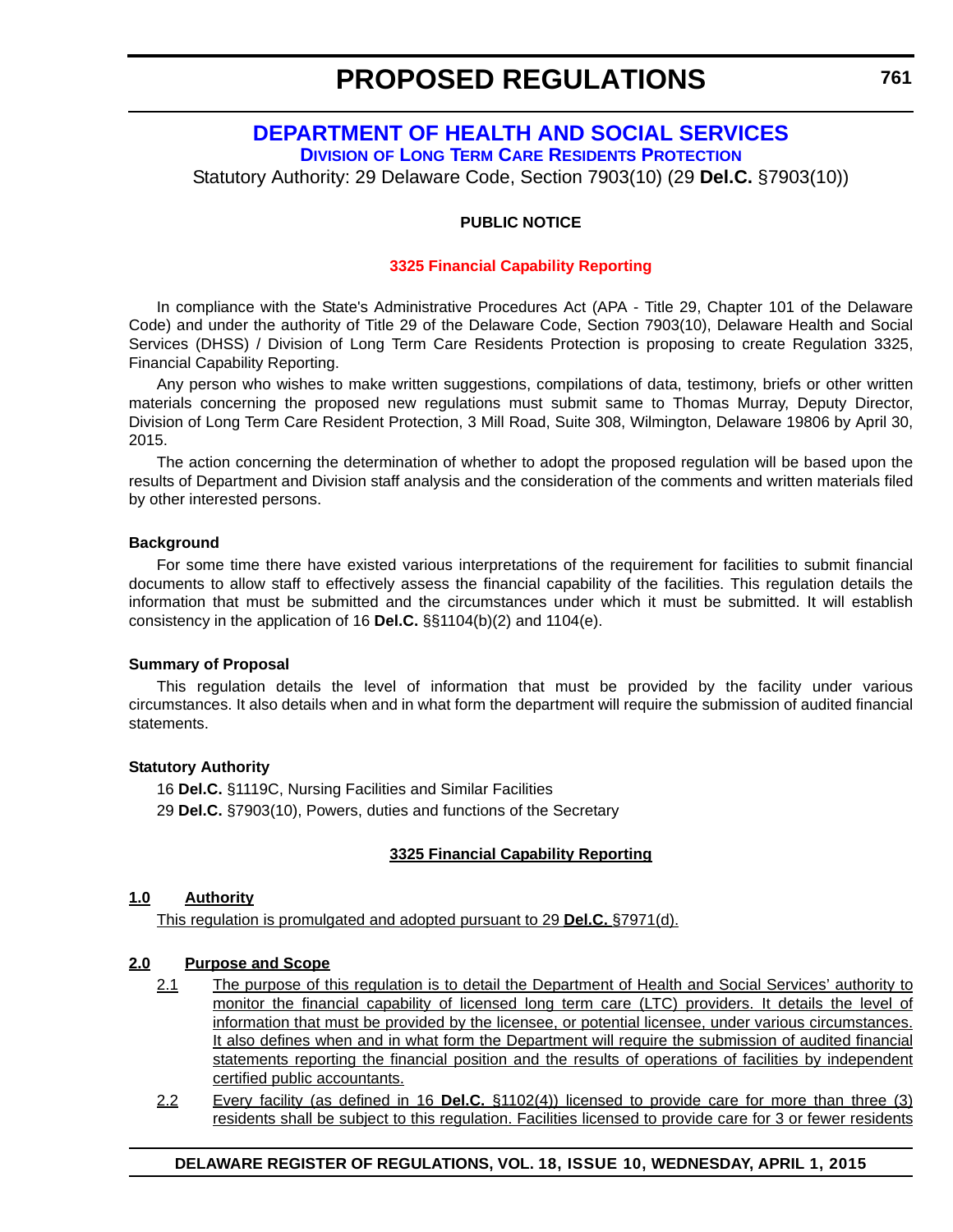shall be required to submit documentation demonstrating financial capability as required by the Department.

2.3 This regulation shall not prohibit, preclude or in any way limit DHSS from ordering, conducting or performing examinations of facilities under the rules and regulations of the Delaware Department of Health and Social Services and the practices and procedures of its regulations.

### **3.0 Definitions**

- "**Accountant**" means a practitioner of accounting or accountancy, which is the measurement, disclosure or provision of assurance about financial information that helps managers, investors, tax authorities and others make decisions about allocating resources.
- An "**Affiliate**" of, or person "**Affiliated**" with, means a person that directly or indirectly, through one or more intermediaries, controls, or is controlled by, or is under common control of the facility specified.

"**Audited Financial Report**" means and includes those items specified in subsection 7.4 of this regulation.

"**Controlling Organization**" means an entity that has a majority ownership interest in the licensed facility.

"**Department**" means the Delaware Department of Health and Social Services (DHSS).

"**Division**" means the DHSS Division of Long Term Care Residents Protection (DLTCRP).

"**Domicile**" means the location of the headquarters of the business.

"**Facility**" means a long term care facility as defined in 16 **Del.C.** §1102(4) which is licensed under 16 **Del.C.** §1103 to provide care and services to more than three (3) residents.

- "**Financial Distress**" means a finding by the Department following the analysis of an audit, complaint or data indicating that the financial condition of the facility threatens the health or safety of a resident(s) of a facility.
- "**Generally Accepted Accounting Principles (GAAP)**" means those principles that are recognized as the standard framework of guidelines for financial accounting.
- "**Independent Certified Public Accountant**" means an independent certified public accountant or accounting firm in good standing with the American Institute of Certified Public Accountants (AICPA) and in all states in which he or she is licensed to practice.
- "**Material Adverse Change**" means a change in the financial position of the facility or the controlling organization that threatens the health or safety of a resident(s) of a facility.

#### **4.0 Requirements for the Submission of Financial Documents Upon Application for Renewal of a License.**

- 4.1 All annual applications for renewal of a license shall be submitted at least thirty (30) calendar days prior to the expiration date of the license. The application must include a transmittal letter containing:
	- 4.1.1 The type of ownership for the facility as well as senior, subordinate and affiliated organizations, i.e. proprietorship, partnership, corporation, Subchapter S Corporation or Limited Liability Company and;
	- 4.1.2 The place of incorporation/registration, including names and addresses for all persons/entities with a 5% or greater ownership;
	- 4.1.3 Year-end financial statement(s) balance sheet, income statement, and statement of cash flows for the facility (most-recent year at year-end). If the year-end statement that is provided is three (3) or more months old when it is received by the Department a supplemental statement through the most recent month must be submitted. If the supplemental statement(s) is not prepared by independent accountants, it is to be attested to by the treasurer and a second officer;
	- 4.1.4 A list of officers with addresses;
	- 4.1.5 Organization charts with names and titles (personnel facility and controlling organization);
	- 4.1.6 Organization chart (corporate structure), delineating senior, subordinate and affiliated organizations, lines of authority/ownership, and domicile;
	- 4.1.7 Facility address (domicile), all aliases and E.I.N. (employer identification number);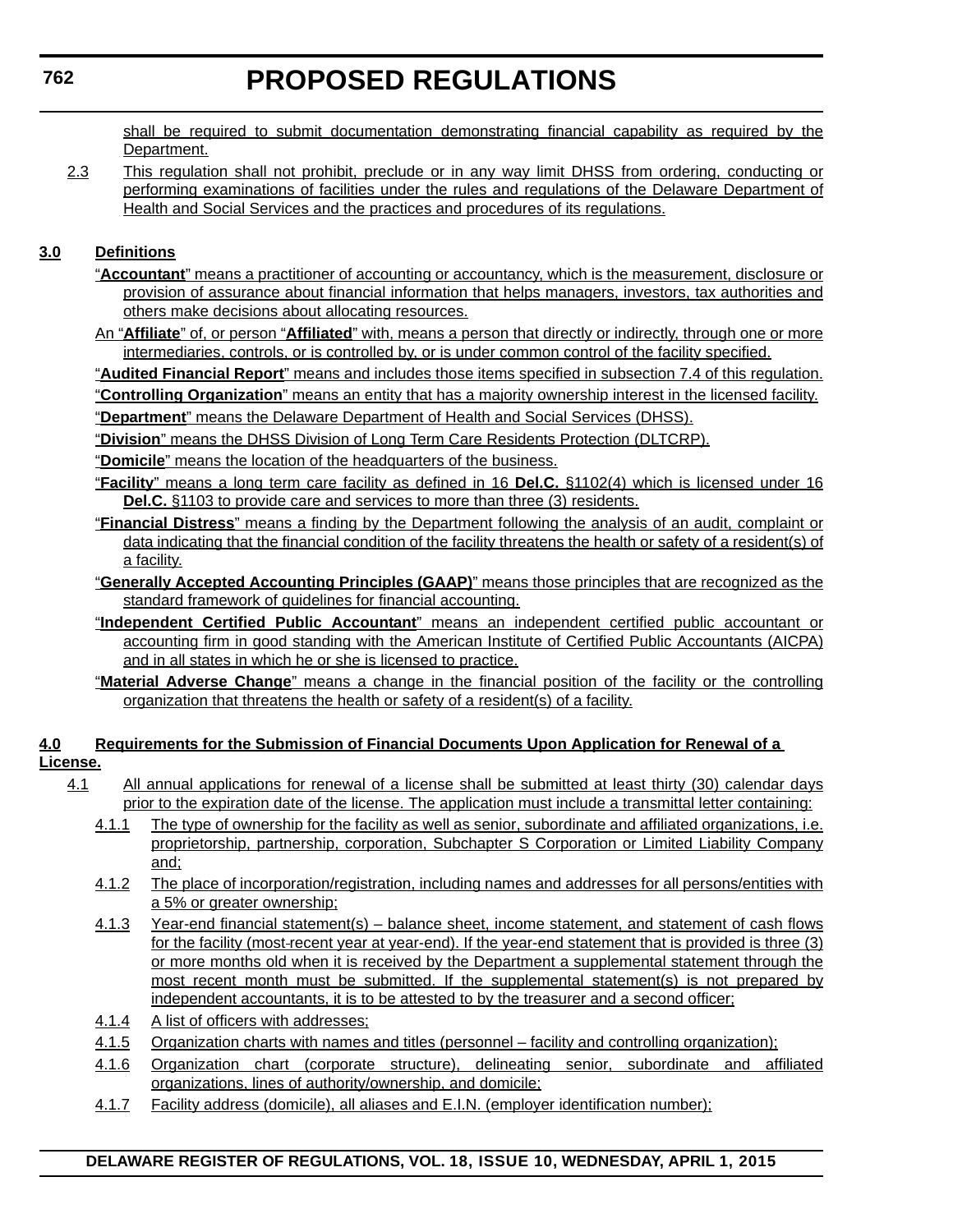- 4.1.8 Information on the ownership of the real estate on which the facility is located including: name of the organization, address (domicile), E.I.N and principals with 5% or greater ownership;
- 4.1.9 Name, address (domicile, and E.I.N. of the management entity involved in the operation of the facility, if any;
- 4.1.10 All items submitted separately must bear the signed certification statement; "I certify, under penalty of perjury, the attached statement is true, complete and correct";
- 4.1.11 Information on the controlling organization to include:
	- 4.1.11.1 The most recent year-end financial statements for the controlling organization;
	- 4.1.11.2 The most recent year-end personal financial statements of the proprietors or partners if the Controlling Organization is a proprietorship or partnership; and
	- 4.1.11.3 The most recent year-end personal financial statement for guarantors of a corporate transaction if the Controlling Organization is a proprietorship or partnership.
- 4.2 Any material adverse change to the facility's financial position must be reported to the Department by the facility in writing within five (5) business days of its occurrence or discovery.

#### **5.0 Requirements for the Submission of Financial Documents Upon Application for New/Change of Ownership**

- 5.1 All applications for a license for a new facility or for a change of ownership for an existing facility shall include with the application a transmittal letter to include all the items listed in subsection 4.1except 4.1.3 and;
- 5.2 Transaction Documents to include:
	- 5.2.1 Sale/Purchase Agreement
	- 5.2.2 Closing Statement
	- 5.2.3 Notes (must include all terms and conditions, including but not limited to balance, payment amount, payment period, interest rate and mandated ratios)
	- 5.2.4 Mortgages (see 5.2.3)
	- 5.2.5 Leases (Complete)
- 5.3 Financial Documents to include:
	- 5.3.1 Projected statement of Revenue and Expenses for thirty-six (36) months;
	- 5.3.2 Projected statement of Revenue and Expenses converted to cash flow (for 36 months);
	- 5.3.3 Beginning Pro Forma Balance Sheet. (end of first, second and third years);
	- 5.3.4 Ending Pro Forma Balance Sheets (end of first year, second and third years);
	- 5.3.5 Any newly established Facility without a parent, or any new or newly owned facility with a newly established parent without a financial history of at least thirty-six (36) months will provide evidence of capital availability equal to four (4) months of anticipated facility expenses as evidenced on the pro forma profit and loss statement. Said capital availability shall be maintained at a local financial institution for the first twenty-four (24) months of operation of the facility and the facility will provide a copy of a letter from it to the local financial institution instructing it to notify the Department immediately if the agreed upon balance is not maintained;
	- 5.3.6 Information on the controlling organization to include;
		- 5.3.6.1 The most recent three (3) years of audited year-end financial statements for the controlling organization;
		- 5.3.6.2 The most recent three (3) years of audited personal financial statements for the proprietors or partners if the Controlling Organization is a proprietorship or partnership;
		- 5.3.6.3 The most recent three (3) years of audited personal financial statements for guarantors of a corporate transaction if the Controlling Organization is a proprietorship or partnership;
	- 5.3.7 The Department may accept draft transaction documents and unaudited financial statements pending the receipt of executed transaction documents and audited financial statements and reserves the right to require the submission of additional information upon initial review; and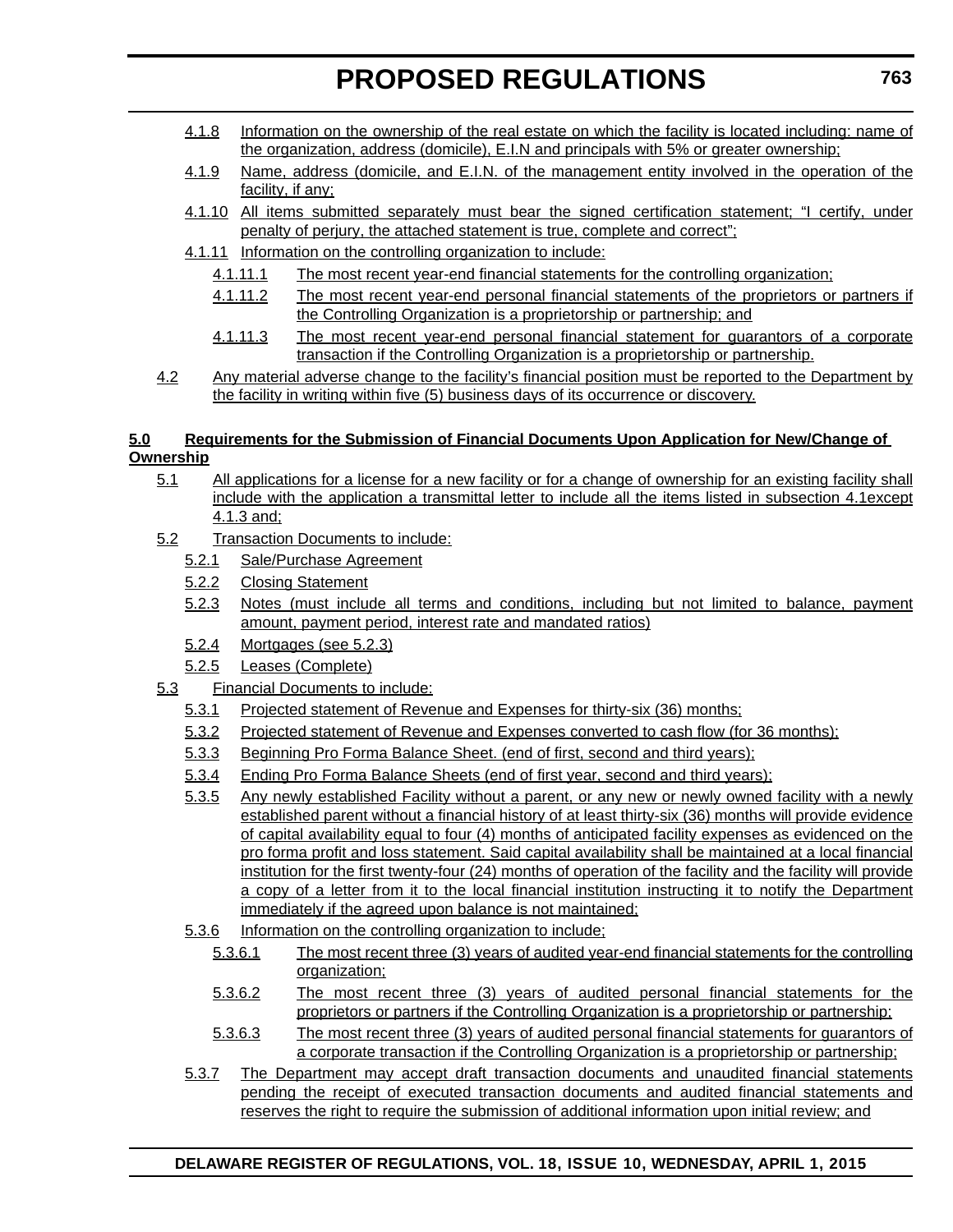- 5.3.8 Additional materials which will facilitate analysis are encouraged.
- 5.4 Effective upon the date of purchase or change of ownership the facility will provide monthly financial information to DHSS as required. All in-house prepared financial information is to include the following certification signed by the Chief Financial Officer: "All financial information provided herewith is certified to be true and correct to the best of my knowledge and belief, under penalty of perjury." The information will include:
	- 5.4.1 Balance sheet;
	- 5.4.2 Profit/Loss statement;
	- 5.4.3 Statement of cash flow; and
	- 5.4.4 Current resident census.
- 5.5 Any material adverse change to the facility's cash flow or financial position must be reported to the Department by the facility in writing within five (5) business days of its occurrence or discovery.

### **6.0 Resident Trust Funds**

- 6.1 Every facility that receives, holds or disburses funds belonging to the residents shall maintain and retain the below listed documentation. The documentation must be provided to DHSS upon request.
	- 6.1.1 Copy of the current Surety Bond covering Resident Trust Funds.
	- 6.1.2 Copies of appropriate account statements for the Fund (bank statements) for the most recent month.
	- 6.1.3 Copies of ledger account records for each resident having funds in the account corresponding to the most recent account statement.
	- 6.1.4 If reconciliations are performed, copies of the statement of reconciliation for the appropriate month.
	- 6.1.5 A record of all residents for whom the facility held funds discharged from the facility during the previous twelve (12) months. For each such discharged resident the facility shall document the following;
		- 6.1.5.1 Date of departure;
		- 6.1.5.2 Reason for departure;
		- 6.1.5.3 Resident balance in trust fund at date of departure;
		- 6.1.5.4 Date and disposition of resident funds.

#### **7.0 Audited Financial Disclosure Requirement**

- 7.1 When the Department determines that financial conditions exist which threaten the health or safety of a resident(s) in a facility, the Department may require the facility to submit certified in-house financial statements within 15 days of request and an audited financial report prepared by an Independent Certified Public Accountant within 60 days. The foregoing time frames may be extended by the Department upon written request.
- 7.2 Conditions which may prompt the Department to require audited financial disclosure include but are not limited to:
	- 7.2.1 Substandard Quality of Care due to an adverse financial condition.
	- 7.2.2 A material adverse change to the facility's financial position.
	- 7.2.3 Facility/Equipment maintenance inadequacies due to an adverse financial condition.
	- 7.2.4 Repeated or frequent payroll interruptions or shortages.
	- 7.2.5 Confirmed delinquencies on invoices from suppliers or attendant court actions.
	- 7.2.6 Personnel shortages (understaffing and /or under-qualification of staff) due to an adverse financial condition.
	- 7.2.7 Delinquent tax payments.
	- 7.2.8 Bankruptcy, reorganization or closure.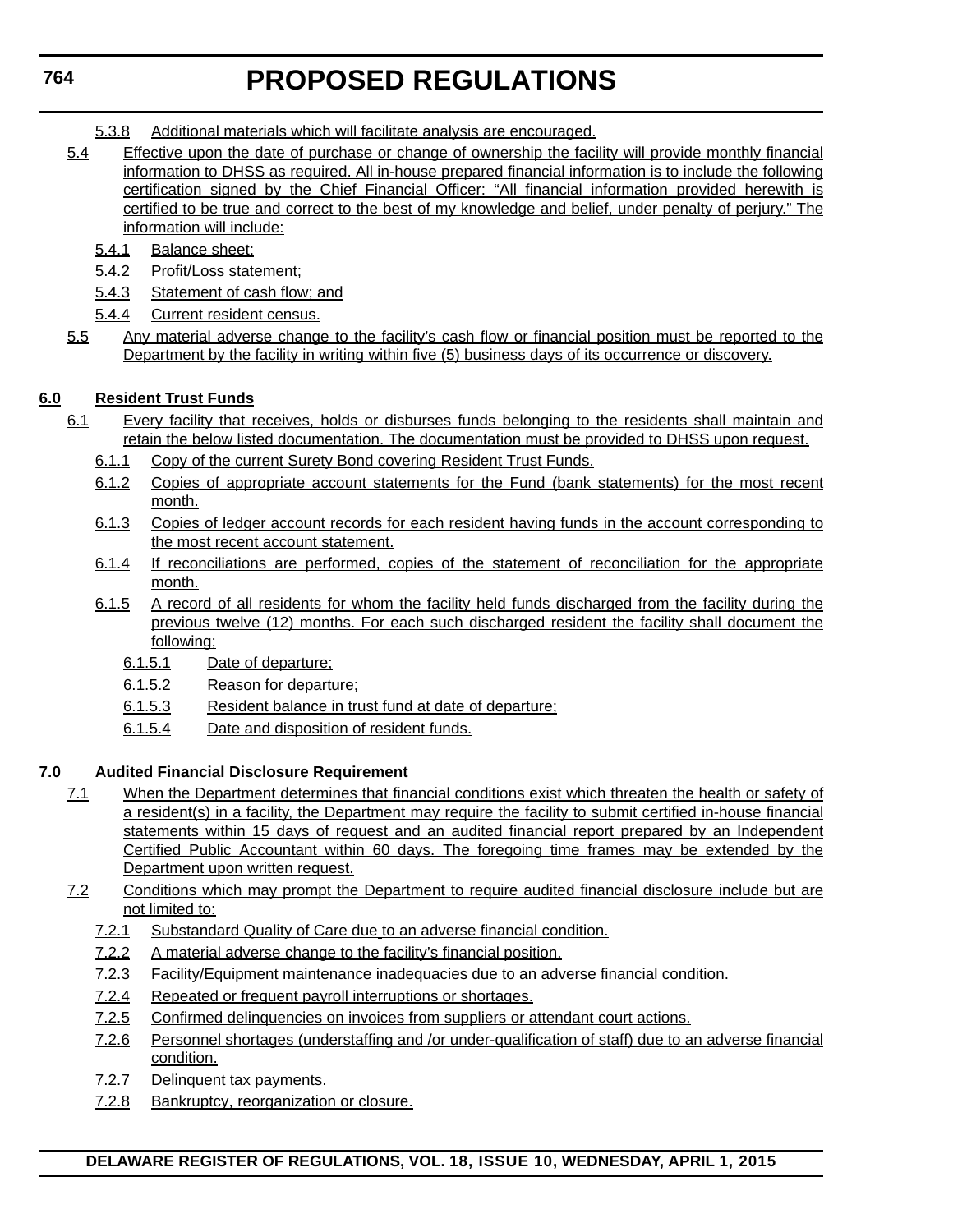- 7.3 Audits may initially be transmitted to the Department by electronic means. The electronic submission must be followed by an original, bound, signed audit, prepared by an independent certified public accountant.
- 7.4 Contents of an Audited Financial Report:
	- 7.4.1 The audited financial report shall indicate the current financial position of the facility and the results of its operations, cash flows and changes in capital. The report shall conform to GAAP practices. It shall include:
		- 7.4.1.1 Report of independent certified public accountant;
		- 7.4.1.2 Balance sheet reporting assets, liabilities, and capital;
		- 7.4.1.3 Statement of operations;
		- 7.4.1.4 Statement of cash flows;
		- 7.4.1.5 Statement of changes in capital; and
		- 7.4.1.6 Notes to financial statements. These notes shall be those required by GAAP.

#### **8.0 Qualifications of Independent Certified Public Accountant**

- 8.1 In order for the Department to recognize a person or firm as a qualified independent certified public accountant the person or firm must meet or exceed the following qualifications:
	- 8.1.1 Is in good standing with the AICPA and in all states in which the accountant is licensed to practice;
	- 8.1.2 Has neither directly nor indirectly entered into an agreement of indemnification with respect to the audit of the facility; and
	- 8.1.3 He or she conforms to the standards of his or her profession, as contained in the Code of Professional Ethics of the AICPA and Rules and Regulations and Code of Ethics and Rules of Professional Conduct of the Delaware State Board of Accountancy, or similar code.

### **9.0 Consolidated Financial Statements**

- 9.1 A facility may make written application to DHSS for approval to file consolidated financial statements in lieu of separate annual financial statements if the facility is part of a group. Consolidated statements must meet the following requirements:
	- 9.1.1 Amounts shown on the consolidated audited financial report shall be shown on the worksheet;
	- 9.1.2 Amounts for each separately licensed facility subject to this section shall be stated separately;
	- 9.1.3 Non-facility operations may be shown on the worksheet on a consolidated or individual basis;
	- 9.1.4 Explanations of consolidating and eliminating entries shall be included;
	- 9.1.5 A reconciliation of any differences between the amounts shown in the individual facility columns of the worksheet and comparable amounts shown on the annual statements of the facilities shall be included;
	- 9.1.6 Notes on each facility included in a consolidated financial statement will be included with the notes of the consolidation with each separate facility clearly identified; and
	- 9.1.7 Any statements completed in excess of 30 days after the closing of the audited period will be accompanied by an in-house prepared financial statement for each separately licensed facility. The period covered by the in-house statement will be from the audit end-date through the most recent facility monthly statement. The statement will be dated and certified as correct by the signature of the Chief Financial Officer.

#### **10.0 Scope of Audit and Report of Independent Certified Public Accountant**

Financial statements furnished pursuant to subsection 7.4 shall be examined by the independent certified public accountant. The audit of the facility's financial statements shall be conducted in accordance with generally accepted auditing standards. In accordance with AU Section 319 of the Professional Standards of the AICPA, *Consideration of Internal Control in a Financial Statement Audit*, the independent certified public accountant should obtain an understanding of internal control sufficient to plan the audit.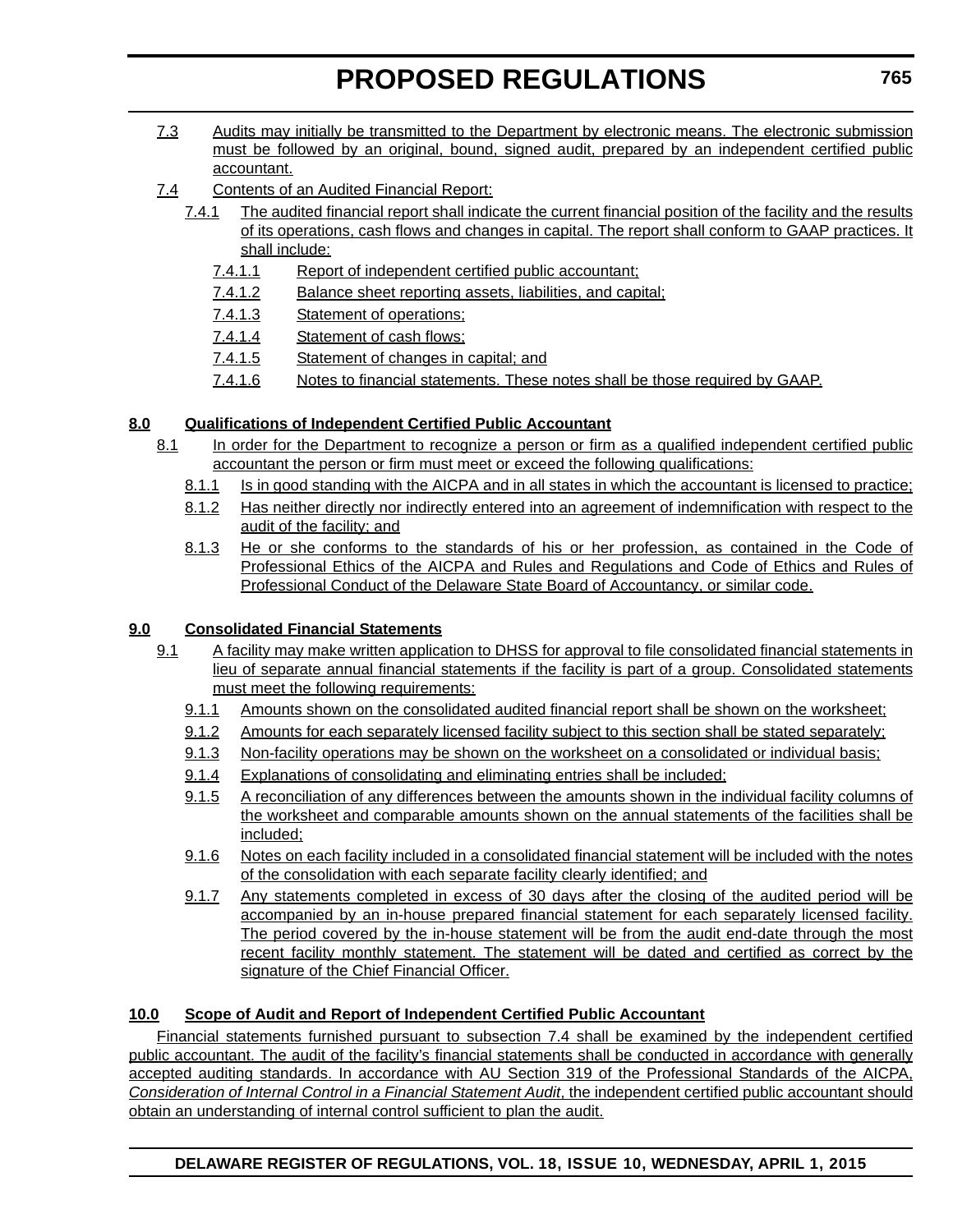#### **11.0 Notification of Adverse Financial Condition**

- 11.1 A facility that is required to furnish an annual audited financial report shall require the independent certified public accountant to report, in writing, within five (5) business days to the board of directors or its audit committee any determination by the independent certified public accountant that the facility has materially misstated its financial condition to the Department. A facility that receives a report pursuant to this paragraph shall forward a copy of the report to the Department within five (5) business days of receipt of the report accompanied by any amended or corrected audit generated as a result of the misstatement.
- 11.2 No independent certified public accountant shall be liable in any manner to any person for any statement made in connection with the above paragraph if the statement is made in good faith in compliance with subsection 10.1.
- 11.3 If the accountant, subsequent to the date of the audited financial report filed pursuant to this regulation, becomes aware of facts that might have affected his or her report, the Department notes the obligation of the accountant to take such action as prescribed in Volume 1, Section AU 561 of the Professional Standards of the AICPA.

#### **12.0 Conduct of Facility in Connection with the Preparation of Required Reports and Documents**

- 12.1 No director or officer of a facility shall, directly or indirectly:
	- 12.1.1 Make or cause to be made a materially false or misleading statement to an accountant in connection with any audit, review or communication required under this regulation; or
	- 12.1.2 Fail to accurately report any material fact or information to the accountant in connection with any audit or review required under this regulation; or
	- 12.1.3 Directly or indirectly coerce, manipulate, mislead or fraudulently influence any accountant engaged in the performance of an audit pursuant to this regulation that results in the submission of materially misleading financial statements.

#### **13.0 Enforcement and Oversight Authority**

- 13.1 The Department is authorized to impose the below listed actions to monitor the financial capability of a facility it has determined to be in financial distress. Noncompliance with any imposed action may result in the imposition of civil penalties or other remedies for compliance as authorized by 16 **Del.C.**, Chapter 11, Sub-Chapter I.
	- 13.1.1 Monthly submission within thirty (30) calendar days of the end of the month of monthly financial information from the facility to include:
		- 13.1.1.1 Balance Sheet, Profit and Loss Statement, Statement of Cash Flows, Census Information; and
		- 13.1.1.2 Certification by the Chief Financial or Corporate Officer with the following statement: "All financial information provided herein is certified to be true and correct to the best of my knowledge and belief, under penalty of perjury."
	- 13.1.2 Submission of monthly certifications from the facility that all required licenses, taxes and insurances are paid-to-date, are current and in effect.
	- 13.1.3 Attendance of facility and corporate staff at periodic meetings with the Department to discuss past performance and expectations for future performance, to include:
		- Facility Administrator
		- Regional/Corporate CFO/Controller
		- Regional Administrator
	- 13.1.4 Requirement of a written plan from the facility indicating how it will return to profitability.
	- 13.1.5 Reclassification of the facility license from annual to provisional status.
	- 13.1.6 Requirement that the Controlling Organization (if any) of the facility provide a written assurance to the Department that the Controlling Organization will step in to provide financial support to ensure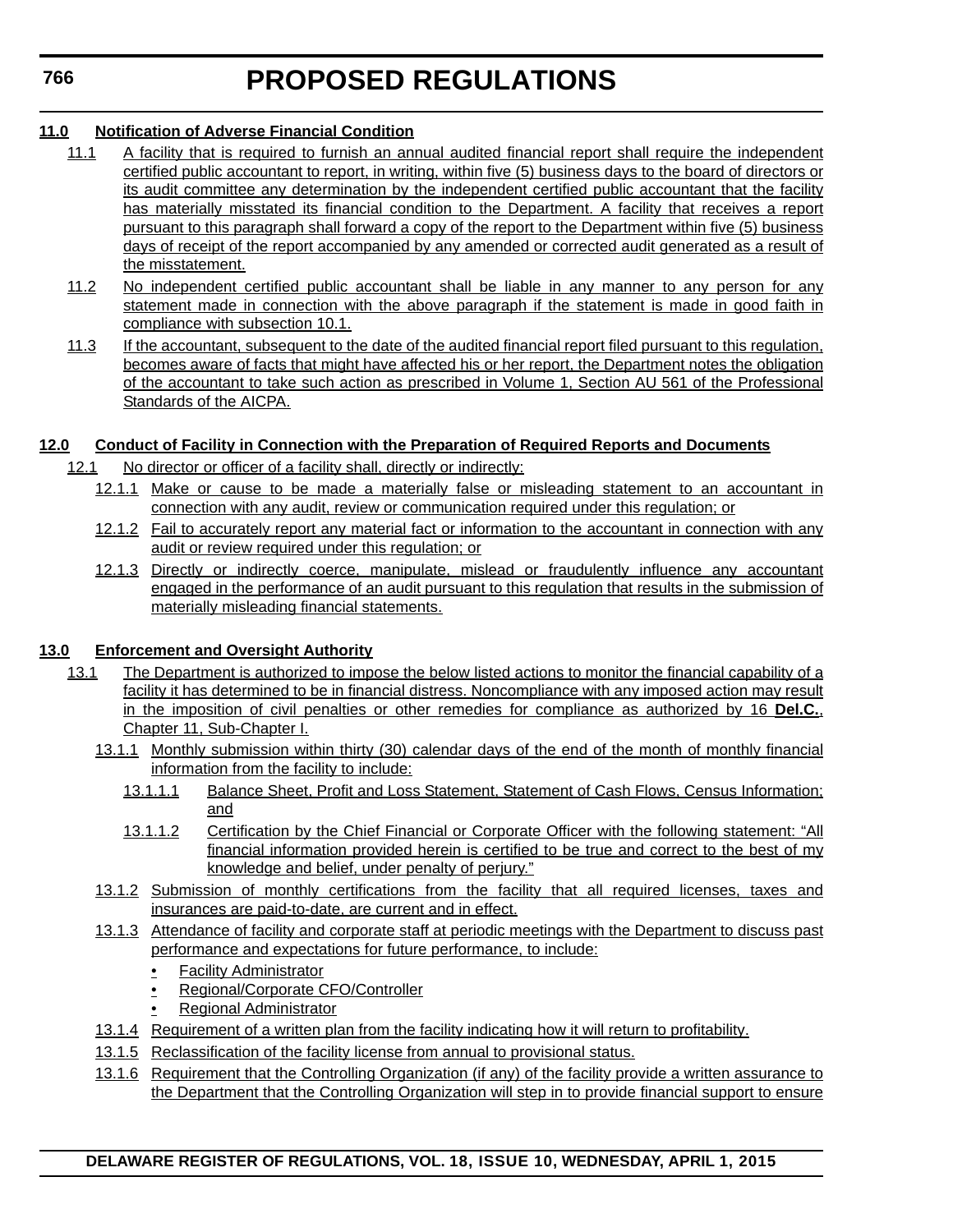that the residents continue to receive quality care. The written assurance is to include text as provided by the Department.

- <span id="page-25-0"></span>13.1.7 Query courts of local jurisdiction for pending or past legal actions or judgments against the facility by suppliers and/or government agencies
- 13.1.8 Notification to The Centers for Medicare and Medicaid Services of the facility's financial difficulty (federally certified facilities).
- 13.1.9 The issuance of an emergency order temporarily transferring the management of the facility to another qualified entity in cases where the physical health or safety of a resident(s) is in imminent risk.
	- 13.1.9.1 The terms and conditions of the emergency order including costs of implementation are to be determined by the Department*.* The terms and conditions of the emergency order are effective until the Department conducts an administrative hearing to determine the facility management's ongoing licensure status, which hearing must be conducted within 60 days from the date of the issuance of the order unless the facility requests a continuance of the hearing date. At the conclusion of the hearing the Department will make a final determination regarding the costs of implementation of such management and the facility's ongoing licensure status.
- 13.1.10 Require written notification from the facility, to each individual resident and, if known, a family member or legal representative that the financial capability of the facility is under review by the Department. The notification must be written in a language and manner that is easily understood by the individual resident and/or individual resident's representative.
	- 13.1.10.1 Provide a copy of the notice to the DHSS; the State Long Term Care Ombudsman; managed care organization (MCO), as appropriate; any Departmental DHSS agency involved in the resident placement in the facility, including Adult Protective Services; and the protection and advocacy agency as defined in 16 **Del.C.** §1102 if the resident is an individual with a developmental disability or mental illness.

#### **14.0 Confidentiality of Facility Financial Records**

- 14.1 The Department shall maintain the financial documents submitted by facilities in a secure and confidential manner.
- 14.2 The Department will consider financial documents submitted pursuant to these regulations as exempt from public disclosure consistent with 29 **Del.C.** §10002(l)(2).

#### **15.0 Severability Provision**

If any section or portion of a section of this regulation or its applicability to any person or circumstance is held invalid by a court, the remainder of the regulation or the applicability of the provision to other persons or circumstances shall not be affected.

#### **DIVISION OF MEDICAID [AND MEDICAL ASSISTANCE](http://www.dhss.delaware.gov/dhss/dmma/)**

Statutory Authority: 31 Delaware Code, Section 512 (31 **Del.C.** §512)

### **PUBLIC NOTICE**

#### **[Draft 1115 Waiver Medicaid Managed Care Comprehensive Quality Strategy Plan](#page-3-0)**

 In compliance with the public notice requirements of the State's Administrative Procedures Act (APA - Title 29, Chapter 101 of the Delaware Code), 42 U.S.C. §1315(d), 42 CFR Part 431, Subpart G and 42 CFR 447.205, Delaware Health and Social Services (DHSS), Division of Medicaid and Medical Assistance (DMMA), Division of Substance Abuse and Mental Health (DSAMH) is seeking public comment on Delaware's Draft 1115 Waiver

#### **DELAWARE REGISTER OF REGULATIONS, VOL. 18, ISSUE 10, WEDNESDAY, APRIL 1, 2015**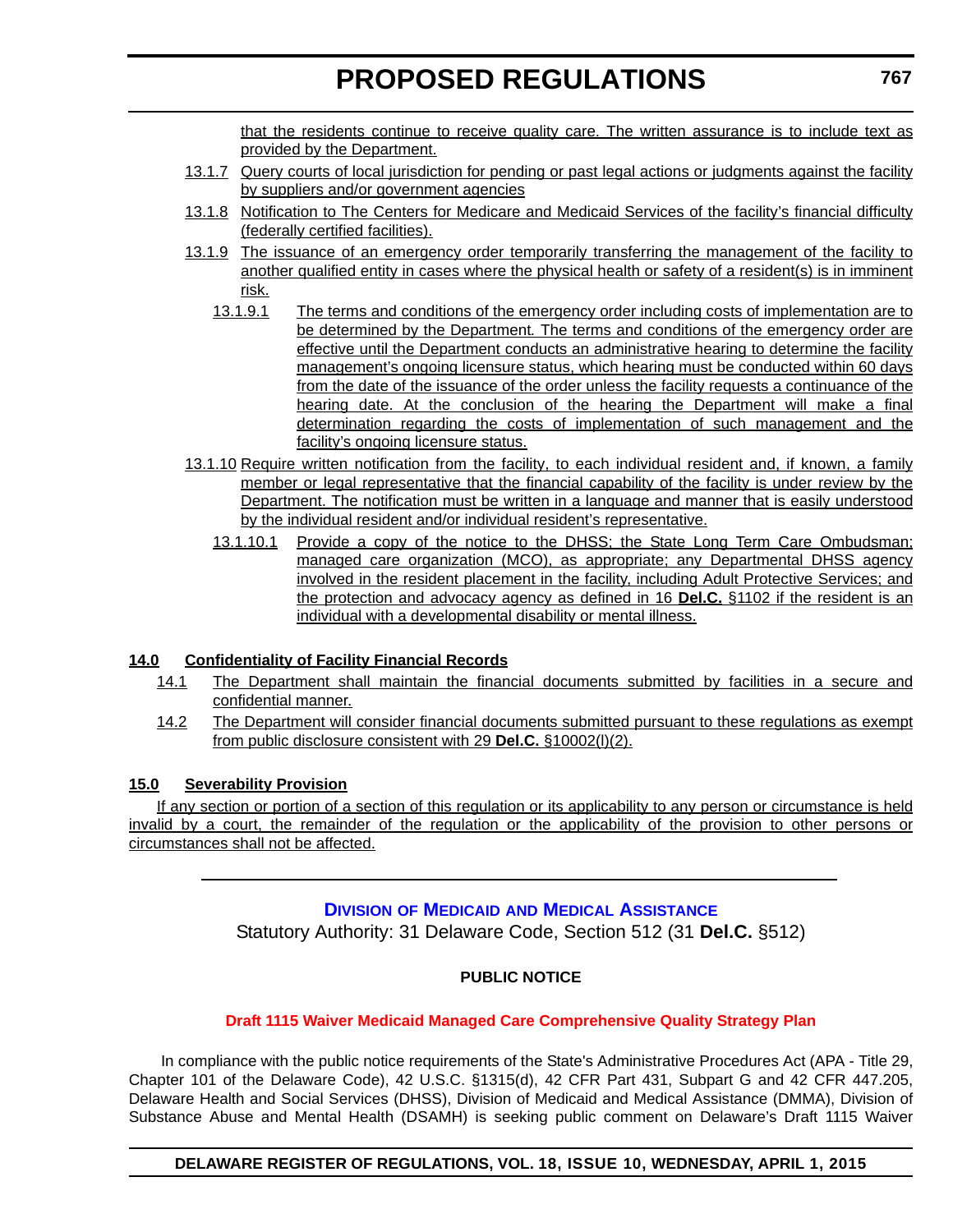Comprehensive Quality Strategy Plan that will be submitted to the Centers for Medicare and Medicaid Services (CMS).

Any person who wishes to make written suggestions, compilations of data, testimony, briefs or other written materials concerning the proposed new regulations must submit same to Sharon L. Summers, Planning, Policy and Quality Unit, Division of Medicaid and Medical Assistance, 1901 North DuPont Highway, P.O. Box 906, New Castle, Delaware 19720-0906 or by fax to 302-255-4425 by April 30, 2015.

The action concerning the determination of whether to adopt the proposed regulation will be based upon the results of Department and Division staff analysis and the consideration of the comments and written materials filed by other interested persons.

#### **SUMMARY OF PROPOSAL**

This regulatory posting is to provide public notice and to receive public comments for consideration regarding the Delaware Medicaid Managed Care *Quality Strategy Plan*. Delaware Health and Social Services/Division of Medicaid and Medical Assistance is modifying and updating the current Diamond State Health Plan Medicaid managed care strategy as required by 42 CFR Part 438, Subparts D and E (relating to quality assessment and performance improvement; and external quality review) to incorporate the PROMISE (Promoting Optimal Mental Health for Individuals through Supports and Empowerment) Section 1115 demonstration waiver amendment.

#### **Statutory Authority**

- 42 U.S.C. §1315, *Demonstration projects*
- Social Security Act §1115, *Demonstration projects*
- 42 CFR 431 Subpart G, *Section 1115 Demonstrations*
- Section 1932(c)(1) of the Social Security Act, *Quality Assurance Standards, Quality Assessment and Improvement Strategy*
- 42 CFR 438, Subpart D, *Quality Assessment and Performance Improvement*
- 42 CFR 438, Subpart E, *External Quality Review*

#### **Background**

Federal regulations at 42 CFR §438.200 et seq. require all States contracting with a managed care organization (MCO) to have a written strategy for assessing and improving the quality of managed care services offered within the State. This is what the Centers for Medicare and Medicaid Services (CMS) refers to as the "State Quality Strategy".

#### *State Responsibilities*

Each State must obtain the input of beneficiaries and other stakeholders in the development of the State Quality Strategy, and make the State Quality Strategy available for public comment before adopting it final.

Currently, States are required to submit to CMS a copy of the initial quality strategy and a copy of the revised strategy whenever significant changes are made. Additionally, per 42 CFR §438.202(e), States are required to submit regular reports on the implementation and effectiveness of the quality strategy. This requirement may be satisfied one of two ways:

1. By means of the State's annual External Quality Review (EQR) technical report. If a State chooses to use this method, the State must ensure that its EQR technical report includes a section that addresses the effectiveness of the State's quality strategy and determine whether any updates to the quality strategy are necessary based on the EQR assessment.

2. By means of a separate report on the implementation and effectiveness of the quality strategy. This State must submit this separate report to CMS on at least an annual basis.

#### *Elements of State Quality Strategies*

In accordance with 42 CFR §438.204, at a minimum, State Quality Strategies must include: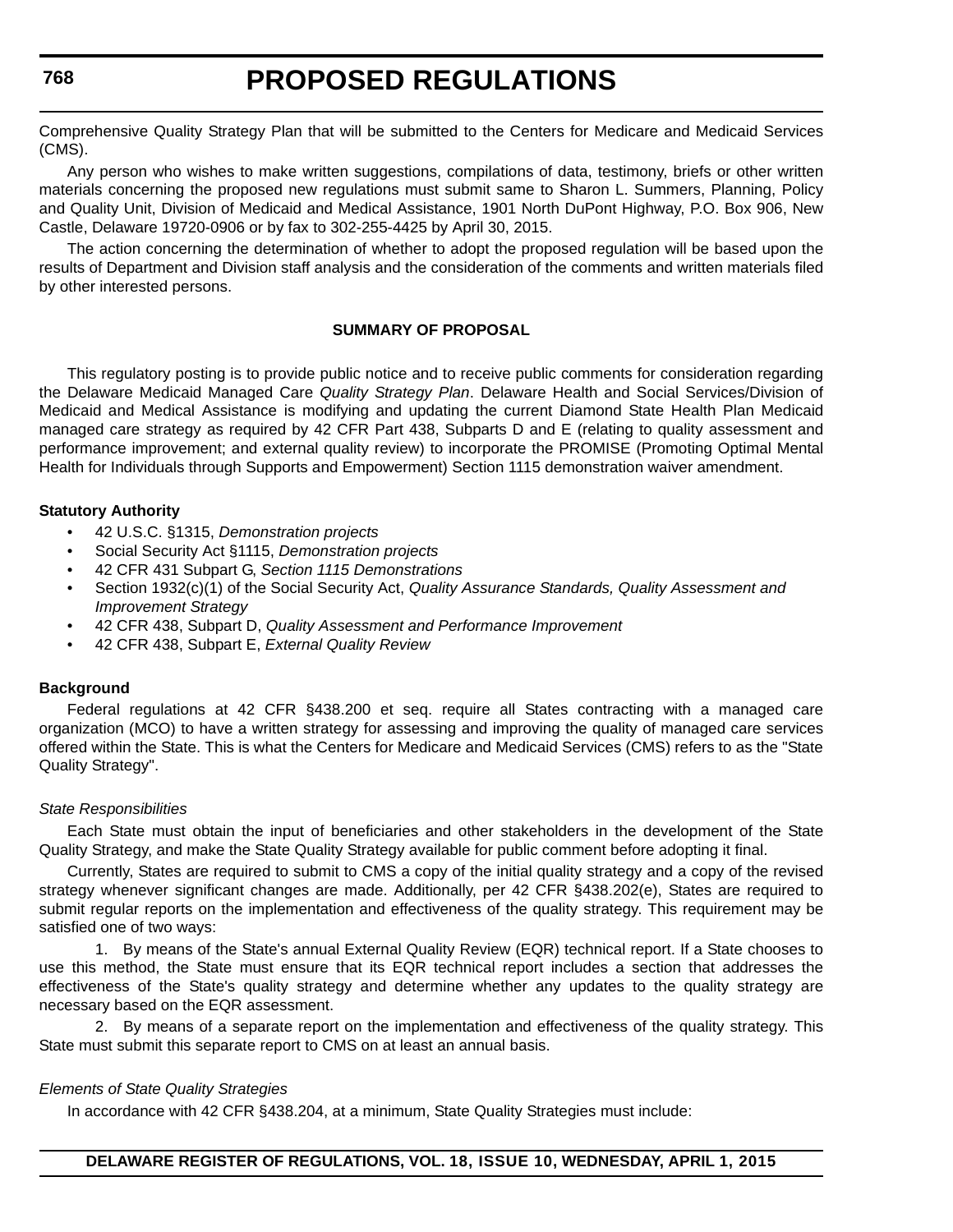- The MCO contract provisions that incorporate the standards of Part 438, subpart D;
- Procedures that assess the quality and appropriateness of care and services furnished to all Medicaid enrollees under the MCO contracts, and to individuals with special health care needs;
- Procedures that identify the race, ethnicity, and primary language spoken of each Medicaid enrollee;
- Procedures that regularly monitor and evaluate the MCO compliance with the standards of Part 438, Subpart D;
- Arrangements for annual, external independent reviews of the quality outcomes and timeliness of, and access to, the services covered under each MCO contract;
- For MCOs, appropriate use of intermediate sanctions that, at a minimum, meet the requirements of Subpart I of this Part 438;
- An information system that supports initial and ongoing operation and review of the State's quality strategy; and,
- Standards, at least as stringent as those in Part 438, Subpart D, for access to care, structure and operations, and quality measurement and improvement.

#### **Summary of Proposal**

#### *Purpose*

Delaware Health and Social Services (DHSS)/Division of Medicaid and Medical Assistance (DMMA) is making available for public review and comment a draft proposed Quality Strategy for the State's section 1115 Medicaid demonstration waivers, Diamond State Health Plan and Diamond State Health Plan Plus. This process has been undertaken to fulfill the requirements of the Code of Federal Regulations, specifically 42 CFR §438.202(b) which requires states to obtain the input of recipients and other stakeholders in the development of the strategy and the Waiver's associated Special Terms and Conditions, specifically STC 47, to make the strategy available for public comment. The purpose of this notice is to fulfill that requirement. Comments on public notices and comments received at public hearings will be used to formulate Delaware's Final Quality Strategy that will be submitted to CMS by May 1, 2015.

#### *Draft 2015 Managed Care Quality Strategy Summary*

The Quality Management Strategy (QMS) is a comprehensive plan which incorporates quality assurance monitoring and ongoing quality improving processes to coordinate, assess and continually improve the delivery of quality care to the Medicaid beneficiaries. The proposed draft Comprehensive Quality Strategy addresses and incorporates the development of and integration of the Promoting Optimal Mental Health for Individuals through Supports and Employment (PROMISE) Program. The PROMISE program is an effort to improve clinical and recovery outcomes for beneficiaries with behavioral health needs.

#### *Public Comment Submission Process*

Under the provisions of 42 CFR §441.301(c)(6)(iii), DHSS/DMMA gives public notice and provides an open comment period for thirty (30) days to allow all stakeholders an opportunity to provide input to the Proposed Draft 1115 Waiver Medicaid Managed Care Comprehensive Quality Strategy Plan. Comments must be received by 4:30 p.m. on March 31, 2015. Comments and input regarding the draft quality strategy plan may be submitted in the following ways:

By email: Sharon.Summers@state.de.us

By fax: 302-255-4425 to the attention of Sharon L. Summers

By written comments sent to:

Sharon L. Summers Division of Medicaid and Medical Assistance Planning, Policy & Quality Unit 1901 North DuPont Highway P.O. Box 906 New Castle, Delaware 19720-0906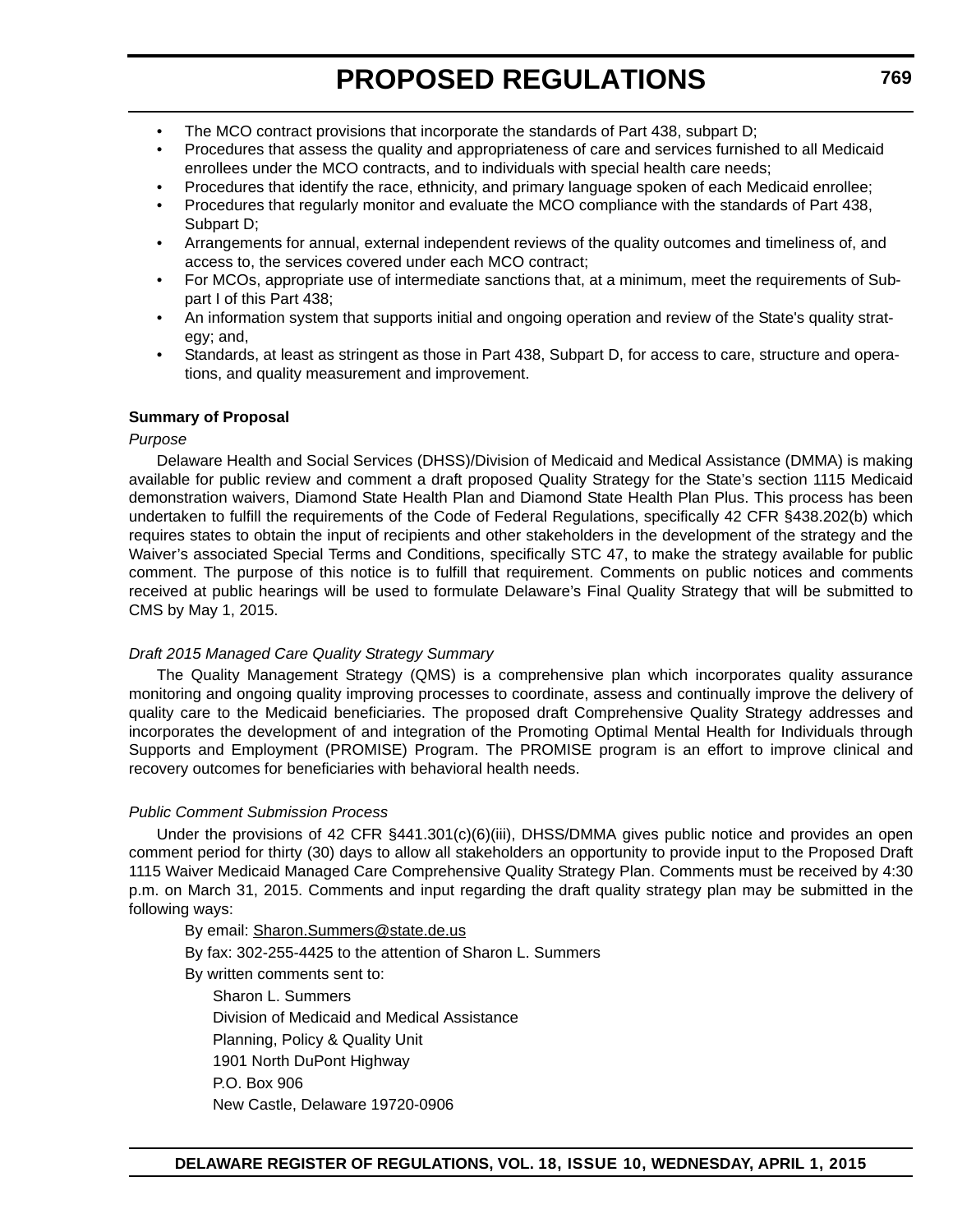<span id="page-28-0"></span>**770**

# **PROPOSED REGULATIONS**

Delaware utilized two (2) prior public input procedures by 1) publishing the Comprehensive Quality Strategy Plan in two (2) major Delaware newspapers for a thirty-day public comment period on March 1, 2015: *The News Journal* and the *Delaware State News*; and, 2) holding two public hearings on Monday, March 23, 2015 in Kent County and on Friday, March 27, 2015 in New Castle County.

#### *Draft of Proposed Medicaid Managed Care Comprehensive Quality Strategy Plan*

The Comprehensive Quality Strategy Plan is accessible on both the Division of Medicaid and Medical Assistance (DMMA) website: http://dhss.delaware.gov/dmma/ and the Division of Substance Abuse and Mental Health (DSAMH) website:

#### http://www.dhss.delaware.gov/dhss/dsamh/.

Hard copies are available by contacting Arlene Baal at Arlene. Baal@state.de.us.

Hard copies are available for review at the Division of Medicaid and Medical Assistance, 1901 North DuPont Highway, Holloway Campus, Lewis Building, Conference Room 198, New Castle, Delaware 19720 from 8:00 am – 4:30 pm.

#### **Fiscal Impact Statement**

There is no increase in cost on the General Fund. Section 1115 demonstration waivers must be "budget neutral" over the life of the project, meaning that they cannot be expected to cost the Federal government more than it would cost without the waiver.

### **[DEPARTMENT OF NATURAL RESOURCES AND ENVIRONMENTAL](http://www.dnrec.delaware.gov/dwhs/Pages/default.aspx)  CONTROL**

#### **DIVISION OF WASTE AND HAZARDOUS SUBSTANCES**

Statutory Authority: 7 Delaware Code, Chapter 91 (7 **Del.C.** Ch. 91) 7 **DE Admin. Code** 1375

#### **REGISTER NOTICE SAN # 2013-29**

#### **[1375 Regulations Governing Hazardous Substance Cleanup](#page-3-0)**

#### **1. TITLE OF THE REGULATIONS:**

1375 Regulations Governing Hazardous Substance Cleanup

#### **2. BRIEF SYNOPSIS OF THE SUBJECT, SUBSTANCE AND ISSUES:**

The Hazardous Substance Cleanup Act was enacted in 1990, and the Regulations implementing the Act were completed in 1996. There was a revision to the Regulations in 2002 that established criteria for designating a Brownfield property. There was another revision in 2012 that addressed many issues, including, but not limited to, participation in the new brownfields program, consultant certification, notification requirements, investigation procedures, long term stewardship, facility closure, and natural resource damage assessment. Since the 2012, changes have been necessary to meet current practices. The major proposed changes create new regulations for determination of Conditional No Further Action, update the procedures for providing notice in land records, and clarify certain definitions.

#### **3. POSSIBLE TERMS OF THE AGENCY ACTION:**

N/A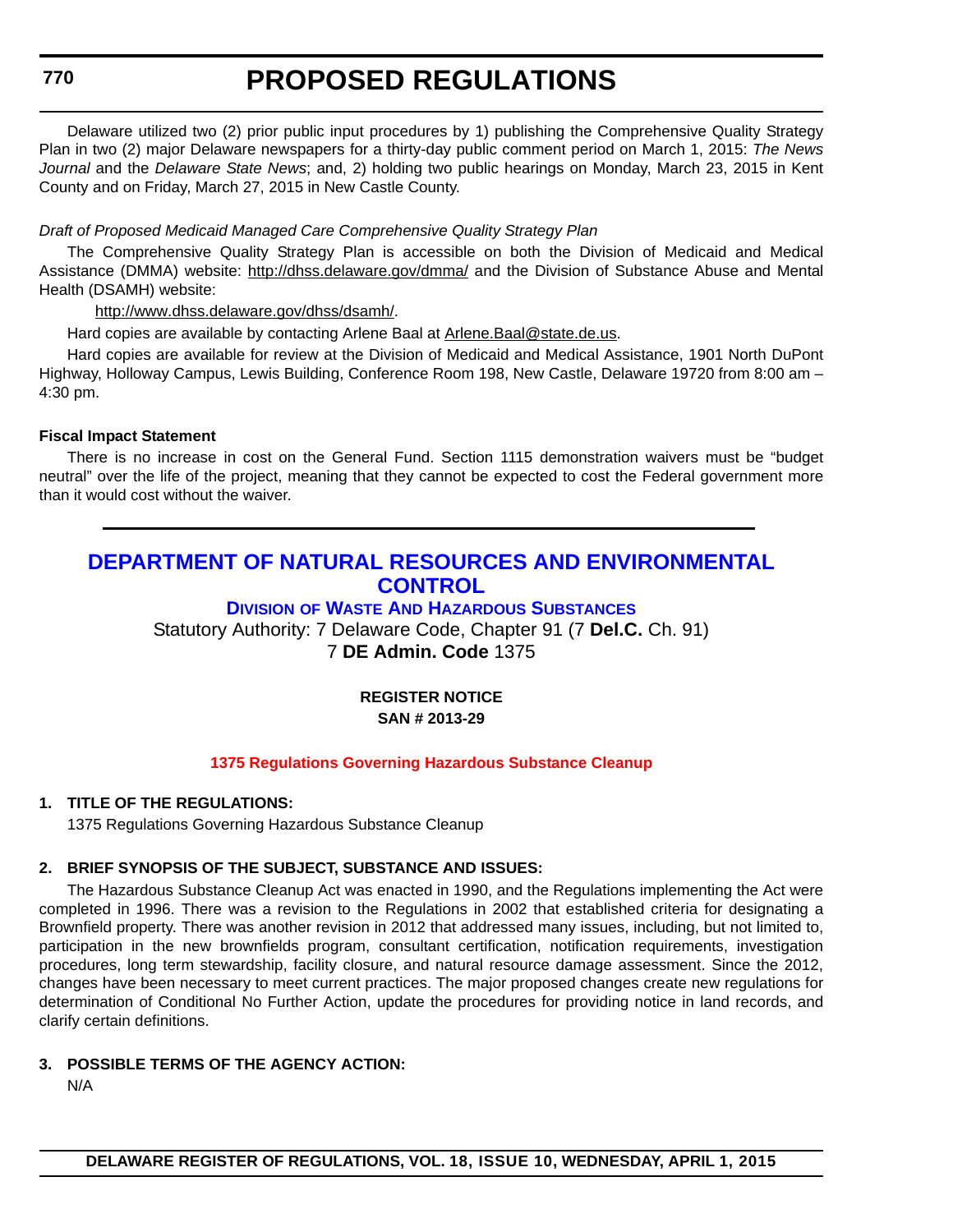#### **4. STATUTORY BASIS OR LEGAL AUTHORITY TO ACT:**

Title 7 Delaware Code, Chapter 91

#### **5. OTHER REGULATIONS THAT MAY BE AFFECTED BY THE PROPOSAL:**

N/A

#### **6. NOTICE OF PUBLIC COMMENT:**

The hearing record on the proposed changes to the Regulations Governing Hazardous Substance Cleanup will be open April 1, 2015, and it will close on May 14, 2015. Individuals may submit written comments regarding the proposed changes via e-mail to [Lisa.Vest@state.de.us](mailto:Lisa.Vest@state.de.us) or via the USPS to Lisa Vest, Hearing Officer, DNREC, 89 Kings Highway, Dover, DE 19901 (302)739-9042. A public hearing on the proposed amendment will be held on April 29, 2015 beginning at 6 pm in the DNREC Auditorium, located at the Richardson & Robbins Building, 89 Kings Highway, Dover, DE 19901.

#### **7. PREPARED BY:**

Kathryn Durant / kathryn.durant@state.de.us / 302-396-2680

#### **1375 Regulations Governing Hazardous Substance Cleanup** *(Break in Continuity of Sections)*

#### **2.0 Definitions and Usage**

2.1 Definitions – The following words, terms and phrases, when used in this regulation, shall have the following meaning unless the context clearly indicates otherwise.

**"Acceptable risk"** means a probability of one additional lifetime incidence of cancer in 100,000 (1x10-

 $<sup>5</sup>$ ) or less for carcinogens, and a hazard index of one (1) or less for non-carcinogens, as applicable. For</sup> certain contaminants, including lead, where cancer or non-cancer risk does not apply, the Department may approve or require other methods that it determines are appropriate for determining risk.

#### *(Break in Continuity Within Section)*

**"Brownfields Development Program"** means the remedial process established by the Deparment Department under 7 **Del.C.** Ch. 91, Subchapter II.

#### *(Break in Continuity Within Section)*

**"Cleanup level"** means the concentration of hazardous substances in the environment that cumulatively meet the acceptable risk for the land use intended by the owner or developer, or the background level established by the Department.

**"Conditional No Further Action"** means that based on the information available following an initial investigation or facility evaluation, the Department determines that: (a) there has been no release or there is no imminent threat of release; (b) a release has occurred which does not pose a threat to public health or welfare or the environment above the acceptable site specific risk under current conditions; or (c) action by another authority is appropriate. The Conditional No Further Action (CNFA) Determination lists all the conditions that have to be met in order to maintain the CNFA Determination under current and future land use scenarios and should be placed in the property record.

**"Consultant"** means a contractor who is hired to provide professional services for remedies with regard to a facility.

**"Contaminant of concern"** means a hazardous substance identified during a remedy, which exceeds the HSCA screening level and contributes to the unacceptable site specific risk where the concentration exceeds the cleanup level.

**"Contaminant of Potential Concern"** means a hazardous substance identified during a remedy where the concentration exceeds the Department's HSCA screening levels.

*(Break in Continuity Within Section)*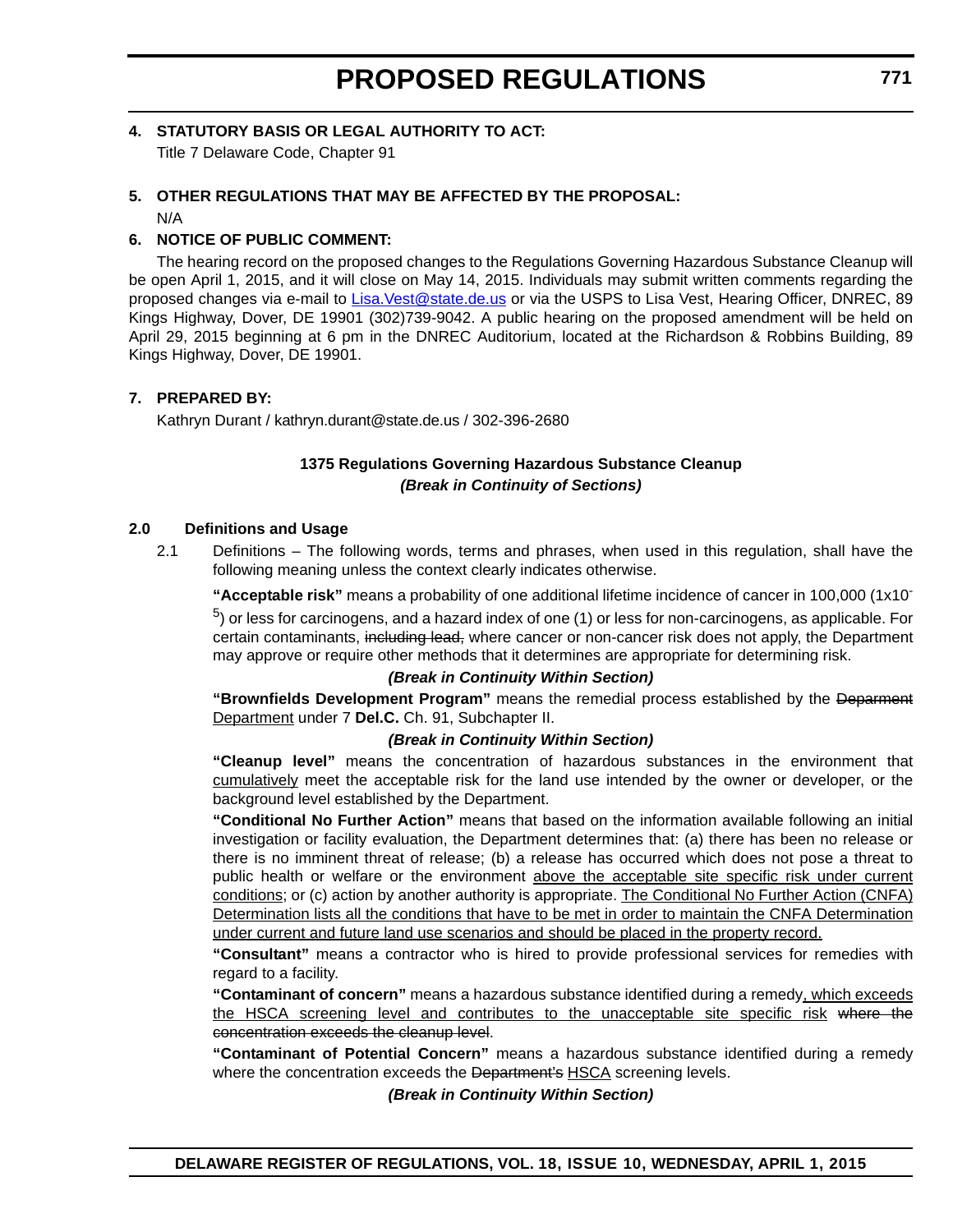**"Hazardous substance"** means: (a) any hazardous waste as defined in 7 **Del.C.** Ch. 63 or any hazardous waste designated by regulation promulgated pursuant to 7 **Del.C.** Ch. 63; (b) any hazardous substance as defined in CERCLA or regulations promulgated pursuant thereto; (c) any substance determined by the Secretary through regulation to present a risk to the public health or welfare or the environment if released into the environment; (d) any polychlorinated biphenyl substance included in the HSCA screening level table that will be updated semiannually; or (e) petroleum, including crude oil or any fraction thereof; however any release of hazardous substances from a storage tank which is regulated by 7 **Del.C.** Ch. 74 or 7 **Del.C.** Ch. 74A or regulations promulgated pursuant thereto is not subject to these Regulations except as provided for in Section 1.2. Notwithstanding the Department's determination under Section 1.2 of these Regulations, any release of petroleum, including crude oil or any fraction thereof, is eligible for funding under the Act.

**"Hourly rate of wages"** means the total annual wages of a State employee divided by 1,650 hours or the monthly wages of an employee divided by the actual number of hours worked by the employee during the month.

**"HSCA Reporting levels"** means the concentrations of hazardous substances in the environment that are at or above the levels established by the Department, except for groundwater for which the reporting level shall be equivalent to the levels contained in the Delaware and federal drinking water standards.

**"HSCA Screening levels"** means the concentrations of hazardous substances in the environment that are the background levels established by the Department, or ten times lower than the cleanup levels.

#### *(Break in Continuity Within Section)*

**"Initial screening"** means the process of comparison of the maximum observed concentrations of analytes found in environmental samples to background levels or risk-based values approved by the Department based on and performance of a preliminary risk assessment based on the maximum observed concentrations found in each environmental medium from the results of the a facility evaluation or equivalent investigation to determine whether a release poses a threat to human health, welfare or the environment above the acceptable site specific risk.

#### *(Break in Continuity Within Section)*

**"Long-term Stewardship"** means the long-term management of contaminated environmental media at sites that is necessary to protect human health and the environment. Long-term stewardship generally includes the establishment and maintenance of physical and legal controls, implementation entities, authorities, accountability mechanisms, information and data management systems, longterm monitoring, operation and maintenance, and/or resources that are necessary to ensure that these sites remain protective of public health or welfare or the environment.

**"Maximum Contaminant Level"** or **"MCL"** means the maximum permissible level of a specific chemical promulgated contaminant in water which is delivered to any user of a public water system, as defined by the EPA pursuant to under the Safe Drinking Water Act, 42 U.S.C. Sec 300(f), et seq., as amended, and/or the State of Delaware under 16 **DE Admin. Code** 4462.

#### *(Break in Continuity Within Section)*

**"Remedy"** or **"Remedial Activity"** means any action, response or expenditure consistent with the purposes of the Act, or any regulations or guidance developed pursuant thereto to identify, minimize or eliminate any imminent threat posed by any hazardous substances to public health or welfare or the environment including preparation of any plans, conducting of any studies and any investigative, oversight of remedy or monitoring activities with respect to any release or imminent threat of release of a hazardous substance and any health assessments, risk assessments, health effect studies or natural resource damage assessments conducted in order to determine the risk or potential risk to public health or welfare or the environment.

#### *(Break in Continuity Within Section)*

**"Reporting levels"** means the concentrations of hazardous substances in the environment that are at or above the levels established by the Department, except for groundwater for which the reporting level shall be equivalent to the levels contained in the Delaware and federal drinking water standards.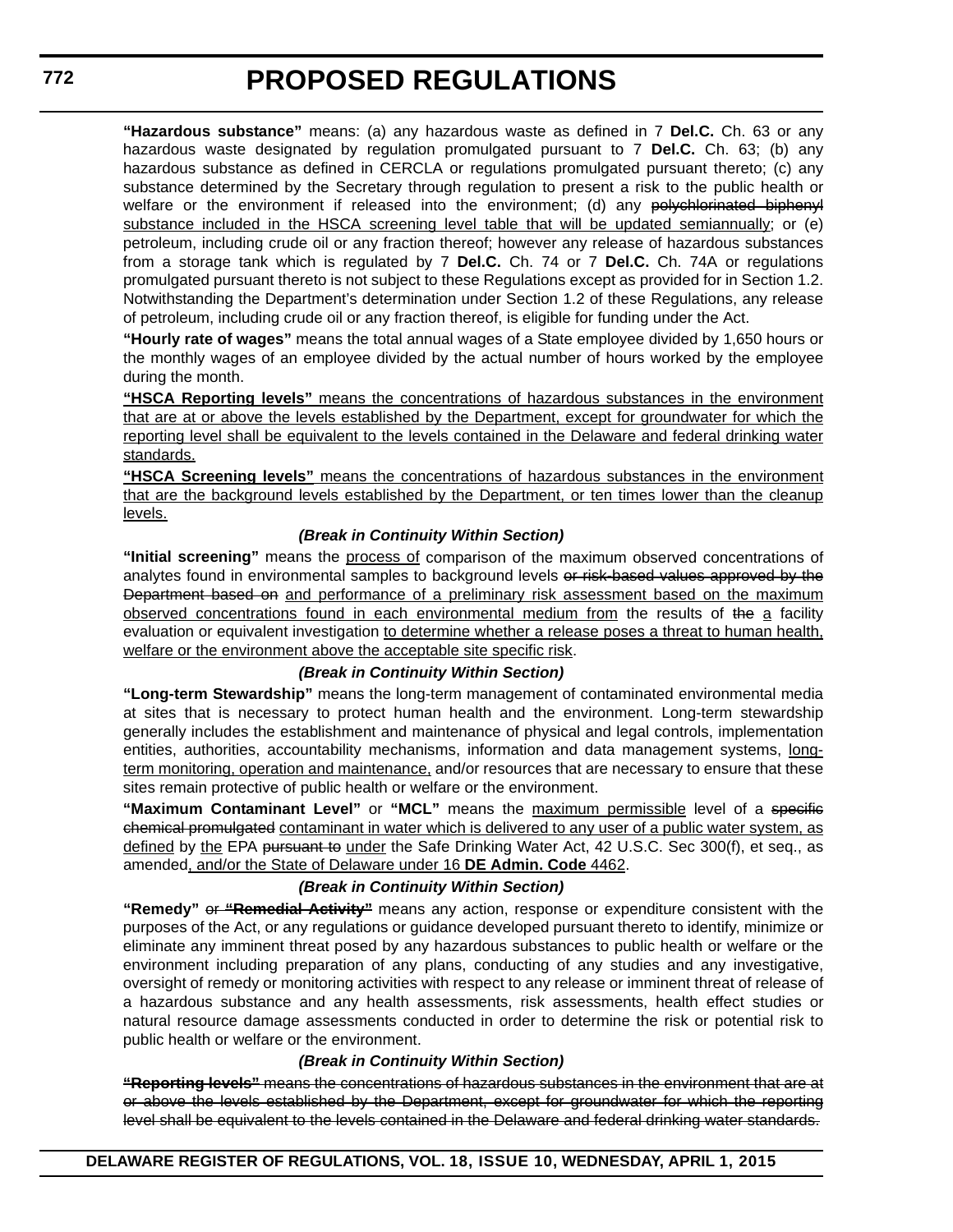#### *(Break in Continuity Within Section)*

**"Screening levels"** means the concentrations of hazardous substances in the environment that are the background levels established by the Department, or ten times lower than the cleanup levels. *(Break in Continuity Within Section)*

#### **3.0 Facility Identification & Prioritization**

- 3.1 Notification Requirements
	- 3.1.1 An owner of or operator of a facility who has knowledge of a release of a hazardous substance at concentrations at or above the reporting levels must notify the SIRS in writing of the release prior to undertaking land disturbing activities in any area potentially affected by the release.

#### *(Break in Continuity Within Section)*

- 3.2 The Department shall establish an inventory of hazardous substance release facilities.
	- 3.2.1 Facilities with a release or imminent threat of release of hazardous substances may be identified by the Department through a variety of mechanisms including any of the following:

#### *(Break in Continuity Within Section)*

3.2.1.2 Reports tow to or from, or investigations by, local, state and federal government agencies including the Delaware Department of Health and Social Services, Delaware Department of Transportation, Delaware Emergency Management Agency, State Police or other law enforcement agencies, State Fire Marshal's Office or any Fire Department, United States Environmental Protection Agency, Department of Defense or other Federal agencies.

#### *(Break in Continuity Within Section)*

3.4 Brownfields Certification and Funding

#### *(Break in Continuity Within Section)*

- 3.4.3 Criteria for Brownfields Property Certification
	- 3.4.3.1 The Department may certify all or part of a parcel of real property as a Brownfield if the property meets the following criteria:

#### *(Break in Continuity Within Section)*

3.4.3.1.3 All or part of the property meets any one (1) of the following conditions:

#### *(Break in Continuity Within Section)*

3.4.3.1.3.2 The property is or has been used in whole or part as:

#### *(Break in Continuity Within Section)*

- 3.4.3.1.3.2.4 A historical tannery;
- 3.4.3.1.3.2.5 A RCRA (Subtitle C) treatment, storage, or disposal facility for which the US EPA or the State RCRA program has expressed in writing no further interest in remediating under these programs;
- 3.4.3.1.3.2.56 A permitted or non-permitted landfill or dump;
- 3.4.3.1.3.2.67 The land contains potentially contaminated material;
- 3.4.3.1.3.2.78 A known hazardous substance release site that has not been remediated to the standard applicable to the intended land use, including those facilities previously identified by the Department; or
- 3.4.3.1.3.2.89 A National Priority Priorities List (NPL) or Federal CERCLIS site that has a "No Further Interest" designation from the US EPA.

#### *(Break in Continuity of Sections)*

### **5.0 Settlement Agreements & Brownfields Development Agreements**

5.1 Settlement agreements and Brownfields Development Agreements shall include the following: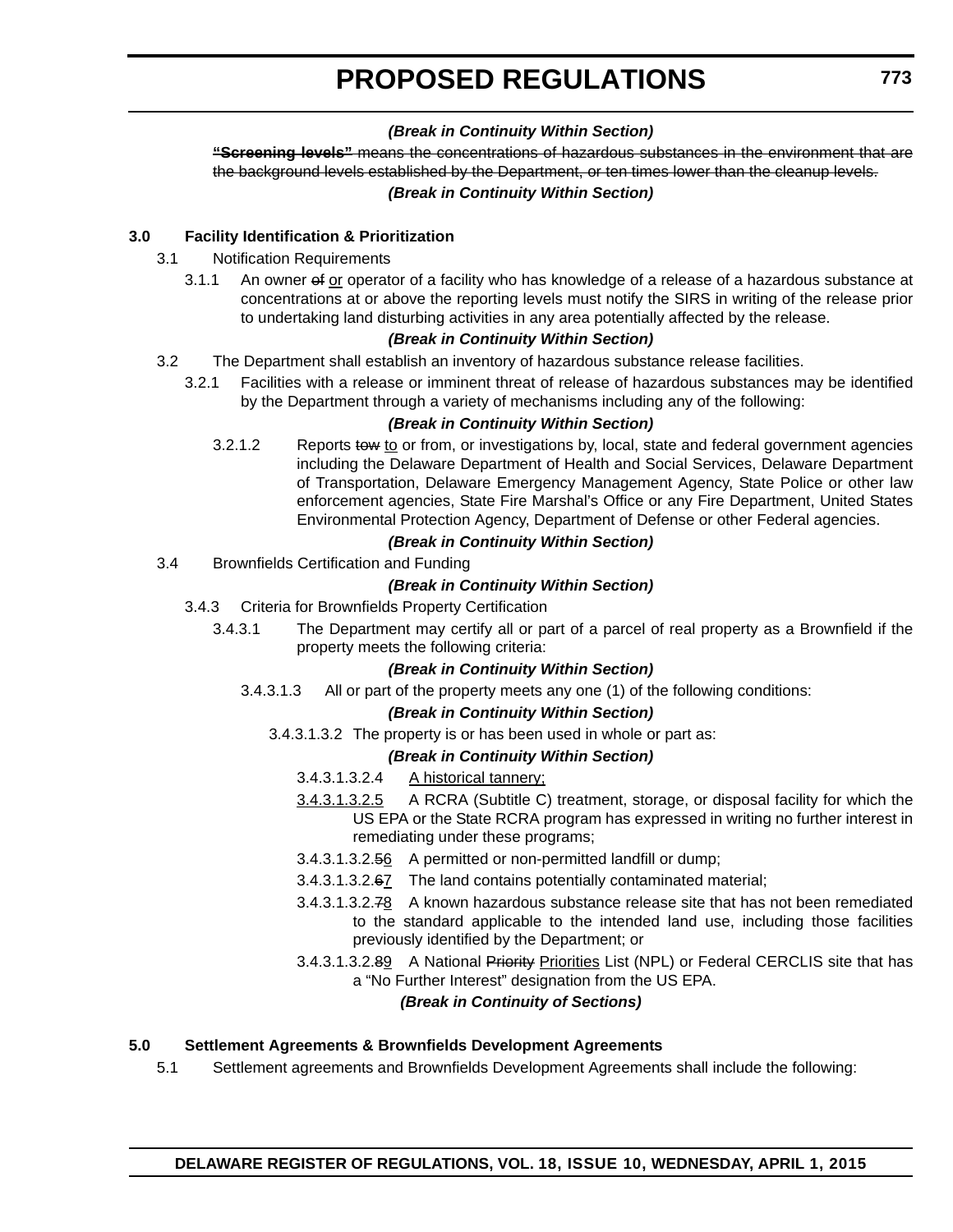5.1.1 The name and address of the potentially responsible party, the prospective purchaser, or the Brownfield Developer, and any other affiliated corporation, entity, or other person that will perform or pay for remedial activity a remedy at the facility;

#### *(Break in Continuity of Sections)*

#### **7.0 Analytical Procedures**

7.1 Analytical procedures must be conducted in accordance with all applicable provisions of the Standard Operating Procedures of the Hazardous Substance Cleanup Act for Chemical Analytical Programs (SOPCAP) under the Hazardous Substance Cleanup Act, as amended by the Department. Other analytical methods, including screening, not addressed under the SOPCAP, which may be necessary to perform the remedy, must be approved by the Department.

#### *(Break in Continuity Within Section)*

#### **8.0 Public Notification related to Remedial Activities under the Act**

- 8.1 Public Notification Land Records
	- 8.1.1 A notice shall be placed in the property record for any facility at which a release of a hazardous substance determined by the Department to be a threat to human health, welfare or the environment has occurred pursuant to 7 **Del.C.** §9115(a).
	- 8.1.2 The Department will determine a release to be a threat to human health, welfare or the environment when:
		- 8.1.2.1 A Department approved risk assessment indicates that a remedy must occur on a facility to meet the acceptable risk; or,
		- 8.1.2.2 At any time determined by the Department during the remedy to meet the intent of 7 **Del.C.** §9115(a).
	- 8.1.3 The owner of the facility on which there is a release that the Department has determined to be a threat to human health, welfare or the environment shall place a notice in the records of real property kept by the Recorder of Deeds in the county in which the property is located. The notice shall:
		- 8.1.3.1 Identify the facility;
		- 8.1.3.2 Identify the owner of the facility and the person causing the notice to appear;
		- 8.1.3.3 State that a release occurred at or from the facility;
		- 8.1.3.4 State the date the release occurred. If the date of the release is not known, then the date of the Department approved risk assessment will be used as the date of the release;
		- 8.1.3.5 Record the Conditional No Further Action determination or the Environmental Covenant from the Department, if necessary; and,
		- 8.1.3.6 Direct further inquiries to the Department.
	- 8.1.4 In the event that the owner does not place the notice within a defined time frame established by the Department, the Department shall follow the provisions of 7 **Del.C.** §9109.
	- 8.1.5 In the event that the Department determines the release at the facility or property no longer poses a threat to human health, welfare or the environment, the Department shall place a notice revoking and rescinding the notice specified in 7 **Del.C.** §9115(a).

#### 8.2 Public Notification – Newspapers

- 8.2.1 Whenever public notice is required by the Act or these Regulations, the Department shall, at a minimum, provide or require notice as described in this Section. Public notice shall be published in a newspaper circulated in the county of the proposed action by display advertisement, legal notice, or any other appropriate format, as determined by the Department.
- 8.2.2 Public notice, as required by the Act, shall be provided within twenty (20) days of the following:
	- 8.2.2.1 Commencement of negotiations for a Brownfields Development Agreement (BDA). The date of Brownfields certification by the Department shall be deemed to be the commencement of negotiations for a BDA.

#### **DELAWARE REGISTER OF REGULATIONS, VOL. 18, ISSUE 10, WEDNESDAY, APRIL 1, 2015**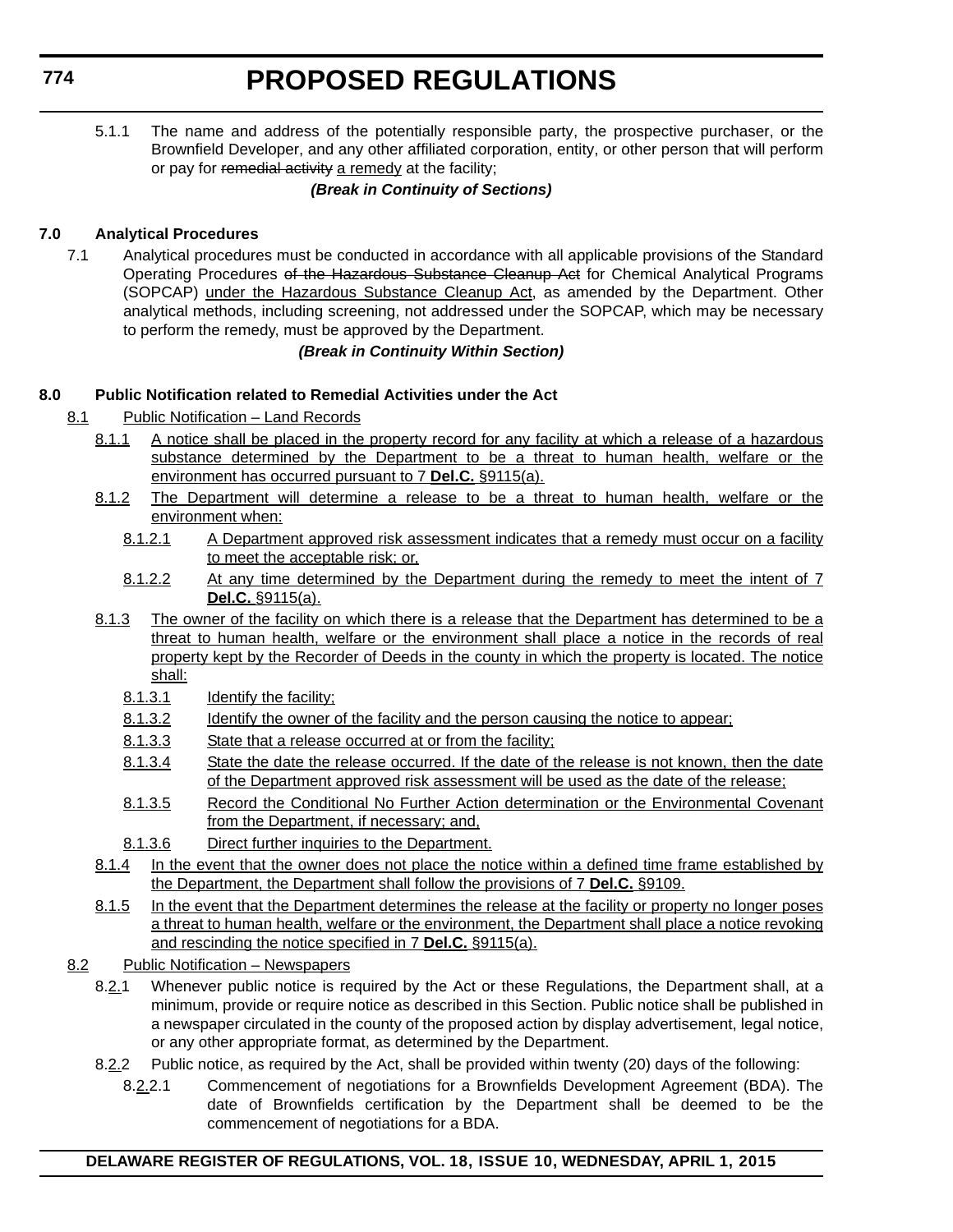- 8.2.2.2 Commencement of negotiations for a Voluntary Cleanup Program (VCP) Agreement. The date of receipt of a VCP Application by the Department shall be deemed to be the commencement of negotiations for a VCP Agreement.
- 8.2.2.3 Determination by the Department that there has been a release or imminent threat of a release of a hazardous substance which will require a remedy.
- 8.2.3 Public notice, as required by the Act, shall be provided to establish a twenty (20) day comment period for the following:
	- 8.2.3.1 Issuance of a Proposed Plan of Remedial Action;
	- 8.2.3.2 Execution of a Consent Decree; and
	- 8.2.3.3 Execution of a BDA.
- 8.2.4 Public notice shall be provided upon the adoption of the Final Plan of Remedial Action (FPRA), including a brief description of the selected remedy and where a copy of the FPRA may be obtained.
- 8.2.5 Public notice shall be provided twenty (20) days prior to public hearings.

#### **9.0 Investigation**

9.1 Initial Investigation

#### *(Break in Continuity Within Section)*

- 9.1.4 Based on the information obtained about the facility during the initial investigation or initial hazard ranking of the facility, the Department may:
	- 9.1.4.1 Require a facility evaluation or a remedial investigation;
	- 9.1.4.2 Require an interim action;
	- 9.1.4.3 Place the facility on the priority list prepared by the Department;
	- 9.1.4.4 Take any other action, or no action, as determined by the Department to be appropriate; or

#### *(Break in Continuity Within Section)*

9.2 Facility Evaluation

#### *(Break in Continuity Within Section)*

9.2.6 Based on the information obtained about the facility during the FE and the initial screening, the Department will:

#### *(Break in Continuity Within Section)*

- 9.2.6.5 Conduct or require any other action, or no action, as determined by the Department; or
- 9.2.6.6 **Issue a Conditional No Further Action Determination.**
- 9.2.7 A Conditional No Further Action Determination pursuant to 9.2.6.6 of these Regulations does not preclude the Department from requiring further action based on additional information or other circumstances as it deems appropriate.

#### 9.3 Initial Screening

- 9.3.1 The methodology described in this Section shall apply to a facility evaluation (FE) or equivalent investigation as specified in Section 9.2 of these Regulations.
- 9.3.2 The purpose of the initial screening shall be to determine whether, based on available data, a release at a facility poses a potential risk to human health, welfare, or the environment above the acceptable site specific risk.

*(Break in Continuity of Sections)*

#### **13.0 Remedy Completion and Site Closure**

*(Break in Continuity Within Section)*

13.2 Facility Closure

*(Break in Continuity Within Section)*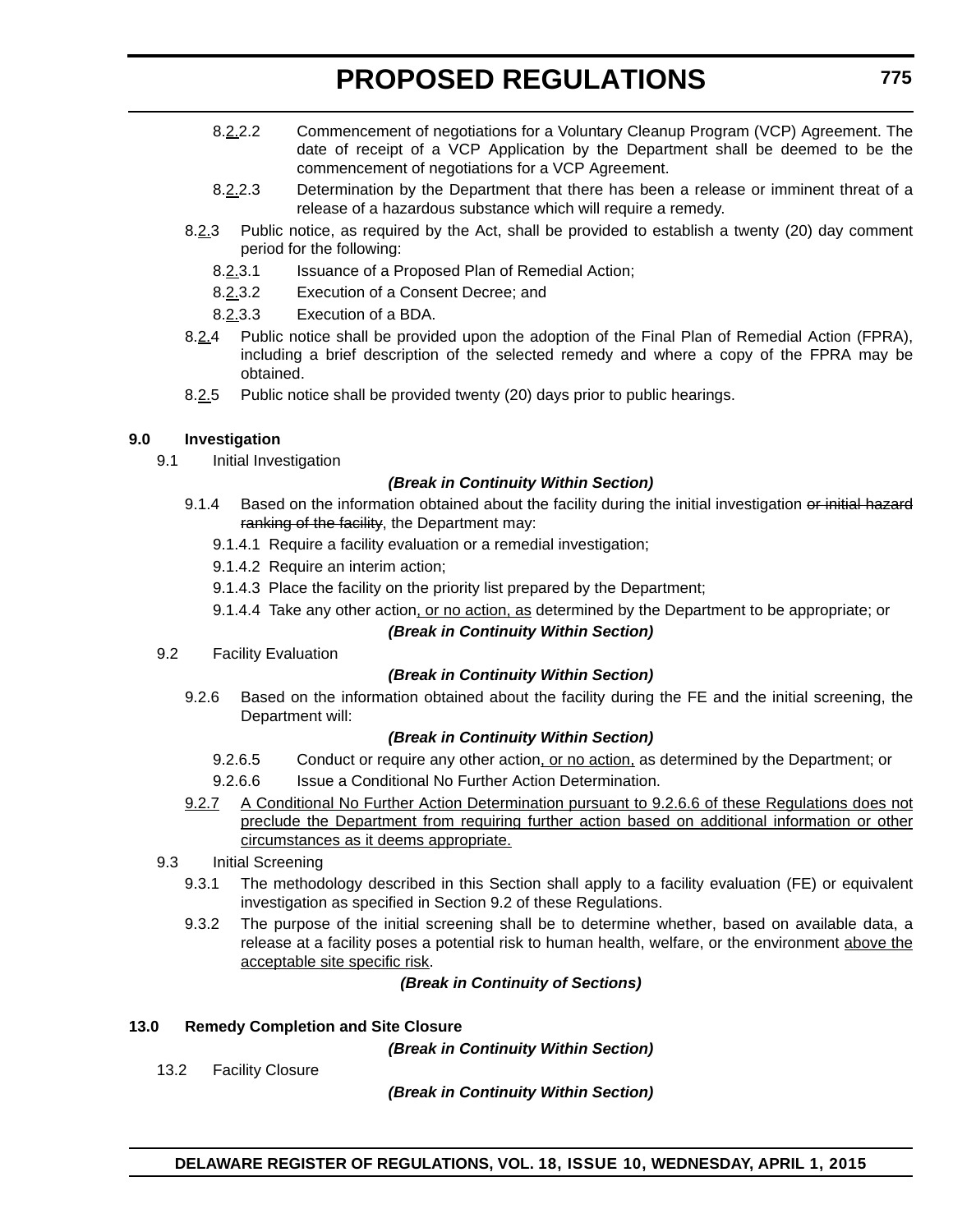- <span id="page-34-0"></span>13.2.2 Facility closure is achieved through the issuance of a facility closure determination by the Department under the following conditions:
	- 13.2.2.1 The Final Plan of Remedial Action requires no remedial activities at the facility; or
	- 13.2.2.2 A Certification of Completion of Remedy is issued or amended by the Department and the Department determines that the remedial action, as described in the Final Plan of Remedial Action, is completed and no restrictions remain on the facility; or.
	- 13.2.2.3 Based on the information obtained about a facility during an initial investigation or facility evaluation, the Department determined that no action is necessary.

**\*Please Note: As the rest of the sections were not amended they are not being published. A copy of the regulation is available at:**

**[1375 Regulations Governing Hazardous Substance Cleanup](http://regulations.delaware.gov/register/april2015/proposed/18 DE Reg 770 04-01-15.htm)**

### **[DEPARTMENT OF SAFETY AND HOMELAND SECURITY](http://dsp.delaware.gov/) DIVISION OF STATE POLICE**

**5500 Bail Enforcement Agents** Statutory Authority: 24 Delaware Code, Section 5504(a) (24 **Del.C.** §5504(a)) 24 **DE Admin. Code** 5500

#### **PUBLIC NOTICE**

#### **[5500 Bail Enforcement Agents](#page-3-0)**

Notice is hereby given that the Board of Examiners of Bail Enforcement Agents, in accordance with 24 **Del.C.** Ch. 55 proposes to amend Adopted Rule 7.0 – Continuing Education and Training, changes the continuing education to add on-line training and clarifies how any missed training can be made up; Adopted Rule 11.0 – Criminal Offenses, gives the Director the authority to take action when necessary and changes the title names to match the Delaware Code changes. If you wish to view the complete Rules, contact Ms. Peggy Anderson at (302) 672-5304. Any persons wishing to present views may submit them in writing, by April 30, 2015, to Delaware State Police, Professional Licensing Section, P. O. Box 430, Dover, DE 19903. The Board will hold its quarterly meeting Friday, May 15, 2015, 10:00am, at the Tatnall Building, 150 Martin Luther King, Jr. Boulevard South, Room 112, Dover, DE.

#### **5500 Bail Enforcement Agents** *(Break in Continuity of Sections)*

#### **7.0 Continuing Education and Training**

- 7.1 Continuing education/training shall be 32 hours every four (4) years with the breakdown being eight (8) hours per year, which must include at least two (2) hours each year in training on the use of deadly force every year. Odd years will be done by completing an on-line modular and test through Delaware Technical Community College (DTCC). Even years will be eight hours of classroom training through DTCC.
- 7.2 All continuing education/training courses must be approved by the Board.
- 7.3 Failure to have complete the eight hours of training every year shall be grounds for suspension or revocation of a current identification card, license and badge or the rejection of a renewal application. Any licensed Bail Enforcement Agent (BEA) not obtaining the continuing education for a given year by the last class offered shall be placed on emergency suspension immediately. Once the continuing education class has been taken for the following year, Professional Licensing may administratively re-

#### **DELAWARE REGISTER OF REGULATIONS, VOL. 18, ISSUE 10, WEDNESDAY, APRIL 1, 2015**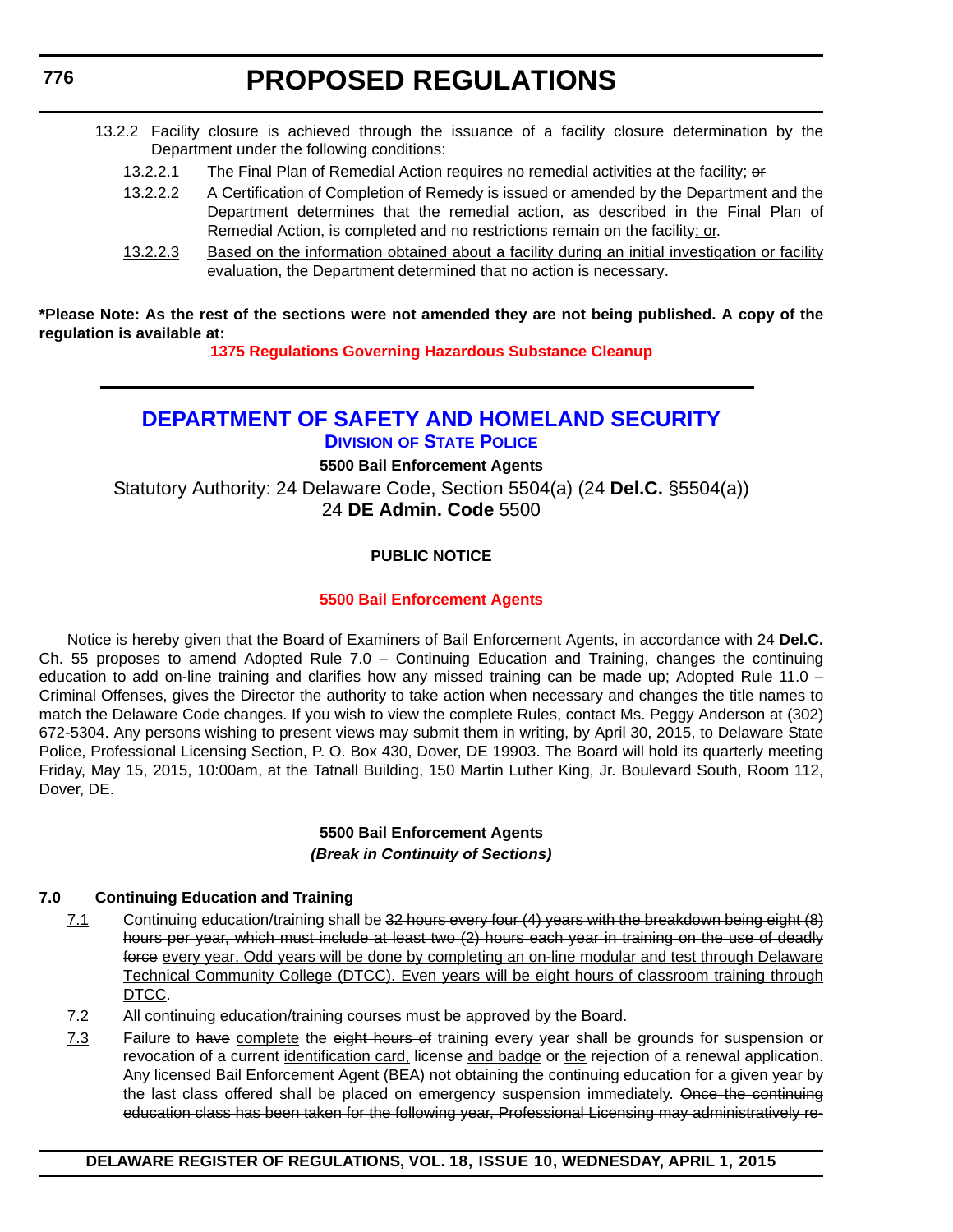instate the BEA. Any training missed, or not completed, by a BEA must be completed before the emergency suspension may be administratively lifted. On-line training must be made up on-line and classroom instruction must be made up in person in the classroom. Notwithstanding the foregoing, the Board may consider extenuating circumstances for reinstatement at its discretion.

7.4 Any continuing education test must be passed with a minimum score of 75%. Any failed test may be taken again within two weeks of the first test. A second failed test will require the individual to take the training again.

#### *(Break in Continuity of Sections)*

#### **11.0 Criminal Offenses**

- 11.1 For the purposes of 24 **Del.C.** Ch. 55, the Board Director of the Professional Licensing Section may deny an application, for a license or suspend, or revoke a an identification card, license and badge if the applicant or licensee has been convicted of a misdemeanor crime involving moral turpitude. A misdemeanor crime involving moral turpitude includes, but is not limited to, the following crimes in the Delaware Code (or similar crimes under the laws of other jurisdictions):
	- 11.1.1 Title 11 Crimes and Criminal Procedures Ch. 5 Specific Offenses:
		- 11.1.1.1 §763 Sexual harassment;
		- 11.1.1.2 §764 Indecent exposure in the second degree;
		- 11.1.1.3 §765 Indecent exposure in the first degree;
		- 11.1.1.4 §766 Incest;
		- 11.1.1.5 §767 Unlawful sexual contact in the third degree;
		- 11.1.1.6 §781 Unlawful imprisonment in the second degree;
		- 11.1.1.7 §840 Shoplifting;
		- 11.1.1.8 §861 Forgery;
		- 11.1.1.9 §871 Falsifying Business Records
		- 11.1.1.10 §881 Bribery
		- 11.1.1.11 §907 Criminal Impersonation
		- 11.1.1.12 §1101 Abandonment of a Child;
		- 11.1.1.13 §1102 Endangering the Welfare of a Child;
		- 11.1.1.14 §1105 Endangering the Welfare of an Incompetent Person Crime Against a Vulnerable Adult;
		- 11.1.1.15 §1106 Unlawfully Dealing with a Child;
		- 11.1.1.16 §1107 Endangering Children;
		- 11.1.1.17 §1245 Falsely Reporting an Incident;
		- 11.1.1.18 §1341 Lewdness;
		- 11.1.1.19 §1342 Prostitution;
		- 11.1.1.20 §1343 Patronizing a Prostitute; and
		- 11.1.1.21 §1355 Permitting Prostitution
	- 11.1.2 Title 16 Health and Safety Ch. 11 Nursing Facilities and Similar Facilities
		- 11.1.2.1 §1166 Patient Neglect or Abuse §1136 Violations.
	- 11.1.3 Title 31 Welfare Ch. 39 Adult Protective Services:
		- 11.1.3.1 §3913 Abuse/Neglect/Exploitation/Mistreatment of an Infirm Adult Violations.

**\*Please Note: As the rest of the sections were not amended they are not being published. A copy of the regulation is available at:**

#### **[5500 Bail Enforcement Agents](http://regulations.delaware.gov/register/april2015/proposed/18 DE Reg 776 04-01-15.htm)**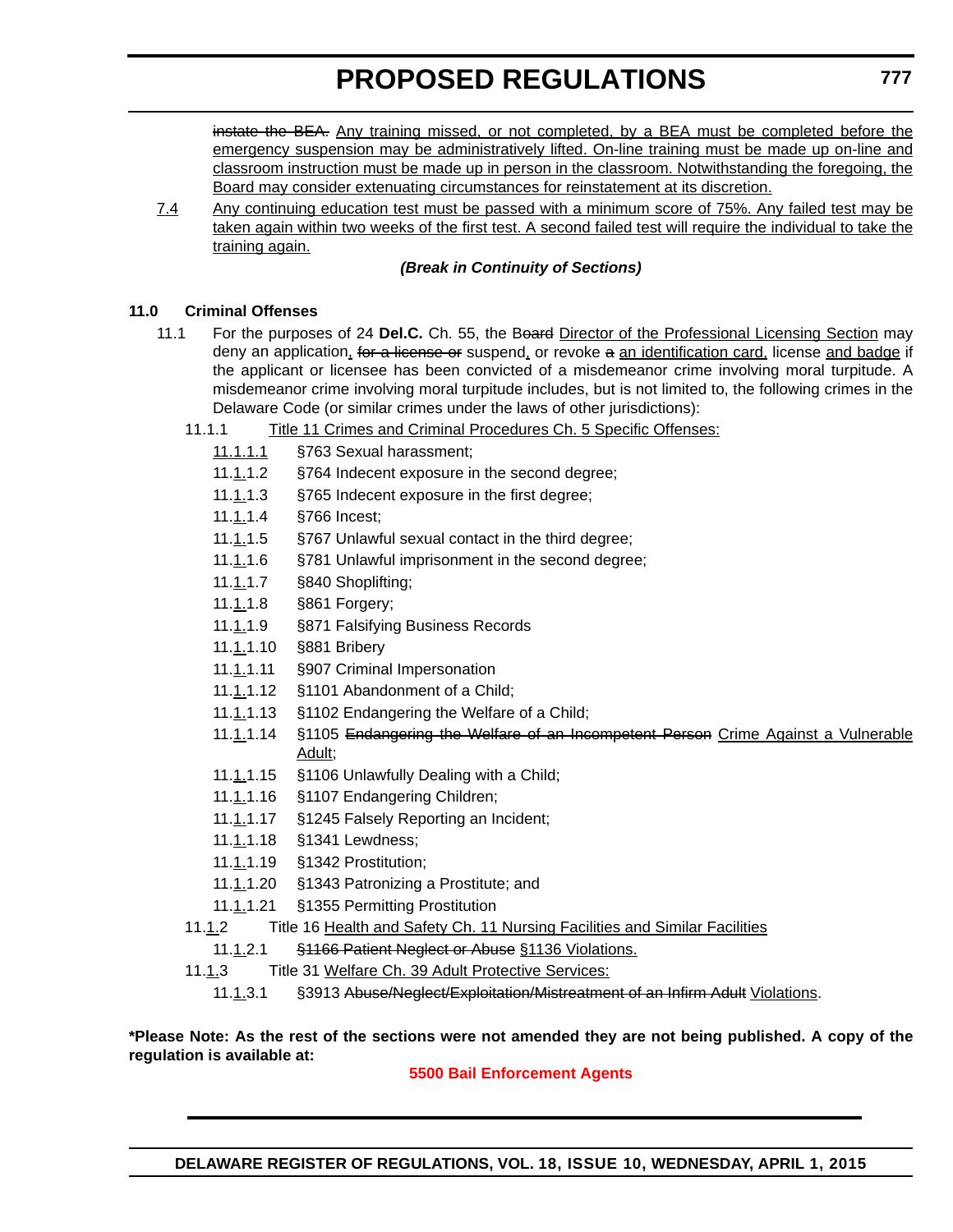<span id="page-36-0"></span>**778**

### **PROPOSED REGULATIONS**

### **[DEPARTMENT OF SERVICES FOR CHILDREN, YOUTH AND THEIR](http://kids.delaware.gov/fs/fs.shtml)  FAMILIES**

**DIVISION OF FAMILY SERVICES**

**OFFICE OF CHILD CARE LICENSING**

Statutory Authority: 29 Delaware Code, Section 9003(7) and 31 Delaware Code, Section 343 (29 **Del.C.** §9003(7); 31 **Del.C.** §343) 9 **DE Admin. Code** 101

#### **PUBLIC NOTICE**

#### **[101 Regulations for Early Care and Education and School-Age Centers](#page-3-0)**

#### **SUMMARY**

The Office of Child Care Licensing (OCCL) proposes to amend the DELACARE: Rules for Early Care and Education and School-Age Centers. A comprehensive review process was held in which all providers were asked to participate as part of the public hearing process for Executive Order 36 and a preliminary draft was created. The proposed regulations were posted in the June 2014 *Register of Regulations* and many comments were received. These comments led to a revised version being posted in the December 2014 *Register of Regulations*.

Numerous comments, both in support of proposed changes as well as additional recommendations for further revision were received during the previous formal comment period that ended January 31, 2015. Each comment requesting additional revision was reviewed by a team for possible inclusion into the revised document. Recognized subject matter experts were consulted and the diverse opinions of all individuals providing comments were considered, as well as reviewing printed best practice resources such as *Caring for Our Children* in the review of comments received. Comments accepted for revising the regulations are reflected in the document printed here. Recommendations reviewed but not accepted by the panel for regulation revision are not included in this publication. Each comment submitted was reviewed for possible changes to the proposed document.

#### **COMMENTS**

Interested parties wishing to offer comments on these proposed regulations or submit written suggestions, data, briefs, or other materials concerning the proposed regulations must submit them to Kelly McDowell, Office of Child Care Licensing, 1825 Faulkland Road, Wilmington, Delaware 19805 or by email to [Kelly.McDowell@state.de.us](mailto:Kelly.McDowell@state.de.us) by the close of business on April 30, 2015. It is anticipated that this will be the final opportunity to offer comments on these proposed regulations.

**\*Please Note: Due to the size of the proposed regulation, it is not being published here. A copy of the regulation is available at:**

**[101 Regulations for Early Care and Education and School-Age Centers](http://regulations.delaware.gov/register/april2015/proposed/18 DE Reg 778 04-01-15.htm)**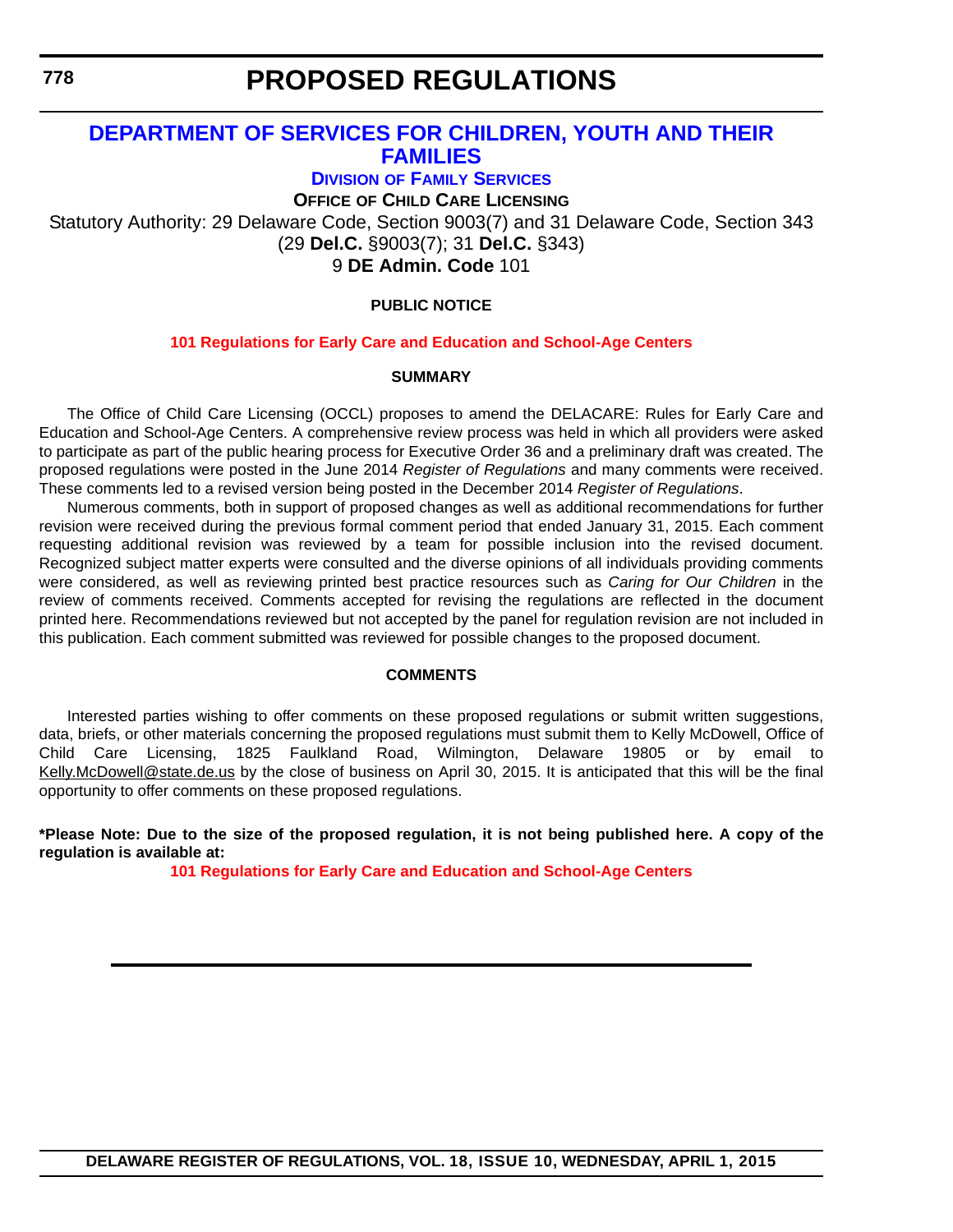### **[DEPARTMENT OF STATE](http://dpr.delaware.gov/) DIVISION OF PROFESSIONAL REGULATION**

**3800 BOARD OF DIETETICS/NUTRITION**

<span id="page-37-0"></span>Statutory Authority: 24 Delaware Code, Section 3805(11) (24 **Del.C.** §3805(11)) 24 **DE Admin. Code** 3800

#### **PUBLIC NOTICE**

#### **[3800 State Board of Dietetics/Nutrition](#page-3-0)**

The Delaware Board of Dietetics/Nutrition, pursuant to 24 **Del.C.** §3805(11), proposes to revise its regulations. The proposed amendments to the regulations seek to further clarify the scope of practice of a Dietitian/Nutritionist by defining various terms set forth in the Board's enabling statute.

The Board will hold a public hearing on the proposed rule change on May 8, 2015 at 1:30 p.m., in the Second Floor Conference Room B, Cannon Building, 861 Silver Lake Blvd., Dover, DE 19904. Written comments should be sent to LaTonya Brown, Administrator of the Delaware Board of Dietetics/Nutrition, Cannon Building, 861 Silver Lake Blvd, Dover, DE 19904. Written comments will be accepted until May 23, 2015.

**\*Please Note: Due to the size of the proposed regulation, it is not being published here. A copy of the regulation is available at:**

**[3800 State Board of Dietetics/Nutrition](http://regulations.delaware.gov/register/april2015/proposed/18 DE Reg 779 04-01-15.htm)**

### **[DEPARTMENT OF TRANSPORTATION](http://www.deldot.gov/home/divisions/)**

**DIVISION OF TRANSPORTATION SOLUTIONS**

Statutory Authority: 17 Delaware Code, Sections 134 and 141; 21 Delaware Code, Chapter 41 (17 **Del.C.** §134, 141 and 21 **Del.C.** Ch. 41)

2 **DE Admin. Code** 2402

#### **PUBLIC NOTICE**

#### **[2402 Delaware Manual on Uniform Traffic Control Devices](#page-3-0)**

Under Title 17 of the **Delaware Code**, Sections 134 and 141, as well as 21 **Delaware Code** Chapter 41, the Delaware Department of Transportation (DelDOT), adopted a Delaware version of the Federal Manual on Uniform Traffic Control Devices (MUTCD). The Department has now drafted revisions to the Delaware MUTCD. A description of the proposed changes accompanies this notice.

The Department will take written comments on the draft changes to the Delaware MUTCD from April 1, 2015 through April 30, 2015. Copies of the Draft Delaware MUTCD Revisions can be obtained by reviewing or downloading a PDF copy at the following web address: http://regulations.delaware.gov/default.shtml

Questions or comments regarding these proposed changes should be directed to: Adam Weiser, P.E., PTOE, Safety Programs Manager, Traffic Section, Division of Transportation Solutions, Delaware Department of Transportation 169 Brick Store Landing Road, Smyrna, DE 19977 (302) 659-4073 (telephone) (302) 653-2859 (fax) adam.weiser@state.de.us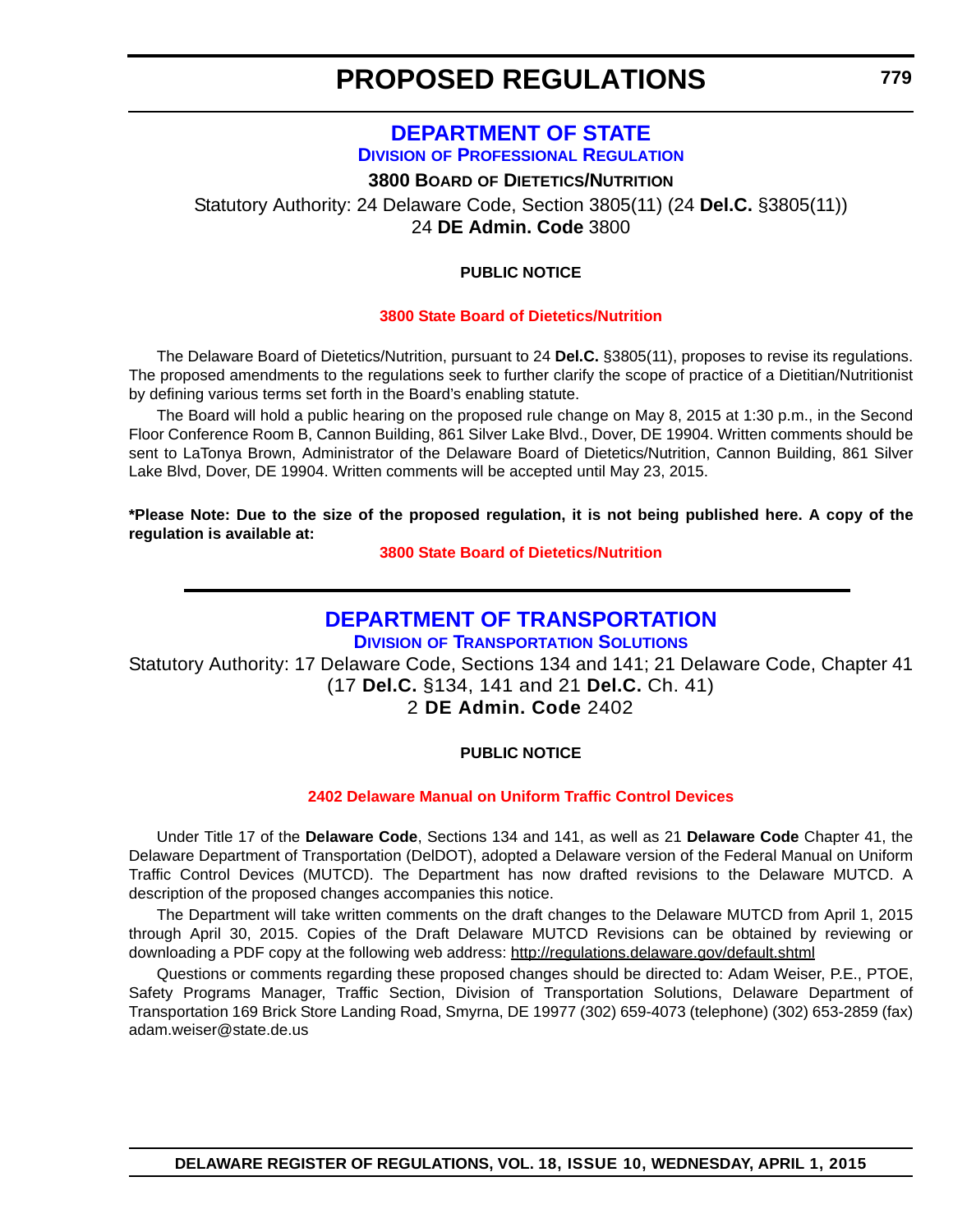The following is a summary of proposed changes to be incorporated into Revision 2, dated March 2015 of Part 2 of the DE MUTCD.

| Page               | Sec/Fig/Table | Para.                                        | DelDOT Comment / Proposed Change                                                                                                                                                       | <b>Modification</b>                                                                                                                                                            |
|--------------------|---------------|----------------------------------------------|----------------------------------------------------------------------------------------------------------------------------------------------------------------------------------------|--------------------------------------------------------------------------------------------------------------------------------------------------------------------------------|
| $2B-5$             | Table 2B-1    |                                              | Remove NO TURN ON RED (ARROW<br>symbol) (R10-11-DE) sign from the table                                                                                                                | Table updated to remove the sign.<br>Justification: The red symbolic arrow is not<br>MUTCD-compliant                                                                           |
| 2B-68              | Figure 2B-27  |                                              | Remove NO TURN ON RED (ARROW<br>symbol) (R10-11-DE) sign                                                                                                                               | Figure updated to remove the sign.<br>Justification: The red symbolic arrow is not<br>MUTCD-compliant                                                                          |
| 2B-69              | Section 2B.54 | 08A                                          | Delete the paragraph providing an option to<br>use the NO TURN ON RED (ARROW symbol)<br>(R10-11-DE) sign                                                                               | Paragraph deleted.<br>Justification: The red symbolic arrow is not<br>MUTCD-compliant                                                                                          |
| $2H-1$             | Table 2H-1    |                                              | Revise the table to update the sign sizes for<br>the modified Welcome to Delaware (SI-1-DE)<br>sign                                                                                    | Table update to reflect the modified sign<br>sizes.<br>Justification: Welcome to Delaware sign has<br>been modified in coordination with DEDO                                  |
| $2H-2$             | Figure 2H-1   |                                              | Replace the Welcome to Delaware (SI-1-DE)<br>sign with a new sign layout                                                                                                               | Figure update to depict the new sign layout.<br>Justification: Welcome to Delaware sign has<br>been modified in coordination with DEDO                                         |
| $2J-1 -$<br>$2J-2$ | Section 2J.01 | 01B<br>01C<br>05A,<br>07B<br>07C,<br>10, 10B | Revise the Specific Service eligibility<br>requirements to be consistent with the recently<br>updated Delaware Logo Sign Program and<br><b>Tourist Attractions Sign Program Policy</b> | Text modified according.<br>Justification: The Delaware Logo Sign<br>Program and Tourist Attractions Sign<br>Program Policy were recently updated in<br>coordination with DEDO |
| $2J-11$            | Section 2J.11 | 01A<br>01B                                   | Revise the text to reflect the recently updated<br>Delaware Logo Sign Program and Tourist<br><b>Attractions Sign Program Policy</b>                                                    | Text modified according.<br>Justification: The Delaware Logo Sign<br>Program and Tourist Attractions Sign<br>Program Policy were recently updated in<br>coordination with DEDO |

#### **\*Please Note: Due to the size of the proposed regulation, the Delaware Manual on Uniform Traffic Control Devices is not being published here.**

PDF Versions of proposed amendments to Part 2 are available at the following locations:

[DE MUTCD Part 2 - Signs - Revisions Only](http://regulations.delaware.gov/register/april2015/proposed/MUTCDPart2SignsRevisions.pdf)  [DE MUTCD Part 2 - Signs](http://regulations.delaware.gov/register/april2015/proposed/MUTCDPart2Signs.pdf) 

**DELAWARE REGISTER OF REGULATIONS, VOL. 18, ISSUE 10, WEDNESDAY, APRIL 1, 2015**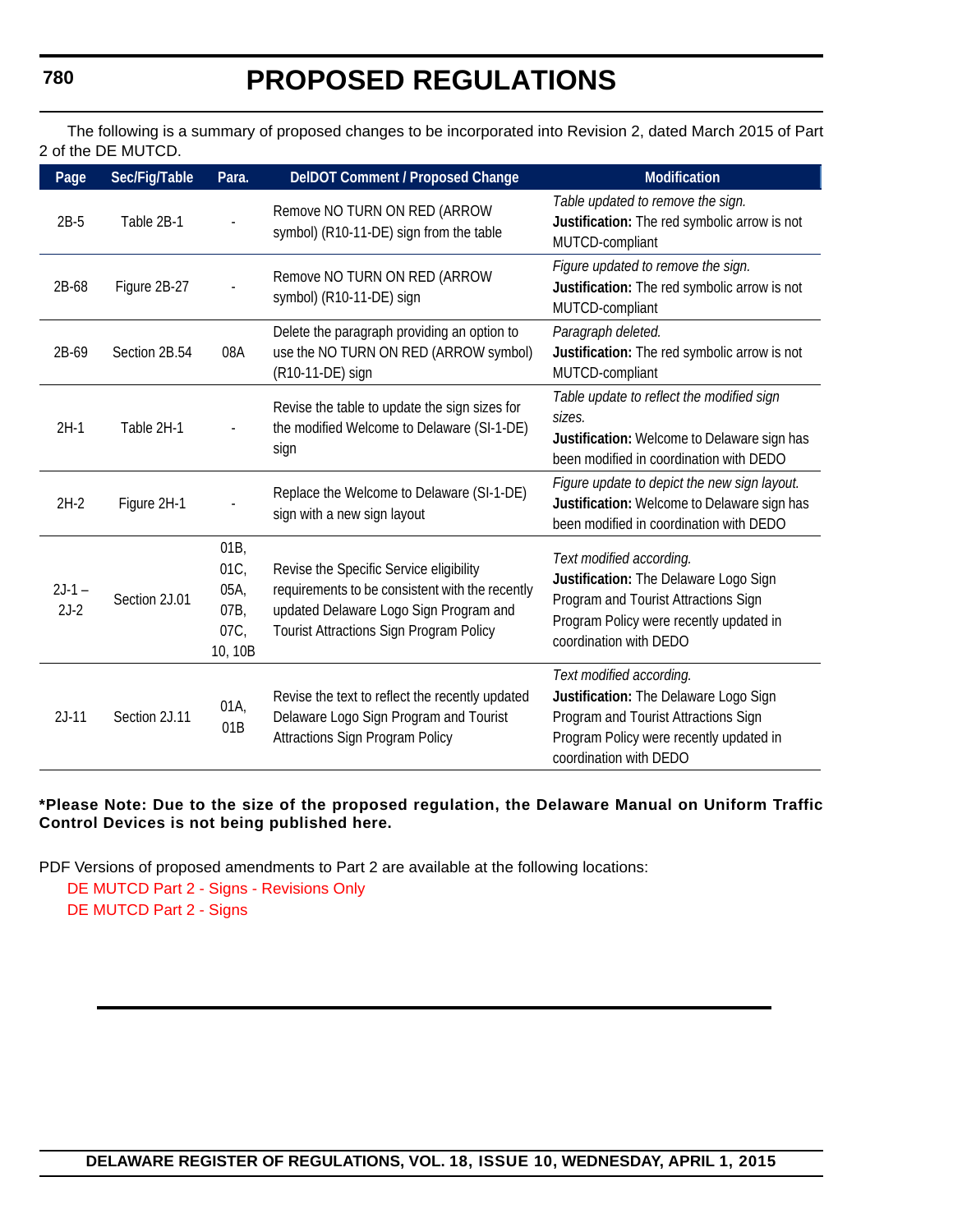#### **Symbol Key**

<span id="page-39-0"></span>Arial type indicates the text existing prior to the regulation being promulgated. Underlined text indicates new text added at the time of the proposed action. Language which is stricken through indicates text being deleted. **[Bracketed Bold language]** indicates text added at the time the final order was issued. **[Bracketed bold stricken through]** indicates language deleted at the time the final order was issued.

#### **Final Regulations**

The opportunity for public comment shall be held open for a minimum of 30 days after the proposal is published in the *Register of Regulations*. At the conclusion of all hearings and after receipt within the time allowed of all written materials, upon all the testimonial and written evidence and information submitted, together with summaries of the evidence and information by subordinates, the agency shall determine whether a regulation should be adopted, amended or repealed and shall issue its conclusion in an order which shall include: (1) A brief summary of the evidence and information submitted; (2) A brief summary of its findings of fact with respect to the evidence and information, except where a rule of procedure is being adopted or amended; (3) A decision to adopt, amend or repeal a regulation or to take no action and the decision shall be supported by its findings on the evidence and information received; (4) The exact text and citation of such regulation adopted, amended or repealed; (5) The effective date of the order; (6) Any other findings or conclusions required by the law under which the agency has authority to act; and (7) The signature of at least a quorum of the agency members.

The effective date of an order which adopts, amends or repeals a regulation shall be not less than 10 days from the date the order adopting, amending or repealing a regulation has been published in its final form in the *Register of Regulations*, unless such adoption, amendment or repeal qualifies as an emergency under §10119.

### **[DEPARTMENT OF AGRICULTURE](http://dda.delaware.gov/harness/)**

**HARNESS RACING COMMISSION** Statutory Authority: 3 Delaware Code, Section 10005 (3 **Del.C.** §10005) 3 **DE Admin. Code** 501

#### **ORDER**

#### **[501 Harness Racing Rules and Regulations](#page-3-0)**

Pursuant to 29 **Del.C.** §10118 and 3 **Del.C.** §10005, the Delaware Harness Racing Commission issues this Order adopting proposed amendments to the Commission's Rules. Following notice and a public hearing on December 2, 2014, the Commission makes the following findings and conclusions:

#### **SUMMARY OF THE EVIDENCE**

 1. The Commission posted public notice of the proposed amendments to DHRC Rule 7.6.13.14.1.3 and Rule 7.6.13.14.1.4 in the January 1, 2015 *Register of Regulations.*

2. The Commission received no written comments. The Commission held the public comment period open until close of business on February 9, 2015. The Delaware Harness Racing Commission finalized the regulations at its regularly scheduled monthly meeting on March 10, 2015. Monthly meetings are noticed public meetings.

#### **FINDINGS OF FACT AND CONCLUSIONS**

3. The public was given notice and an opportunity to provide the Commission with comments in writing and by testimony at the public hearing on the proposed amendments to the Commission's Rules.

4. After considering the rule changes as proposed, the Commission hereby adopts the rule changes to DHRC Rule 7.6.13.14.1.3 as proposed and rejects the changes to DHRC Rule 7.6.13.14.1.4. The Commission believes that these rule changes will allow the Delaware Harness Racing Commission rules to more accurately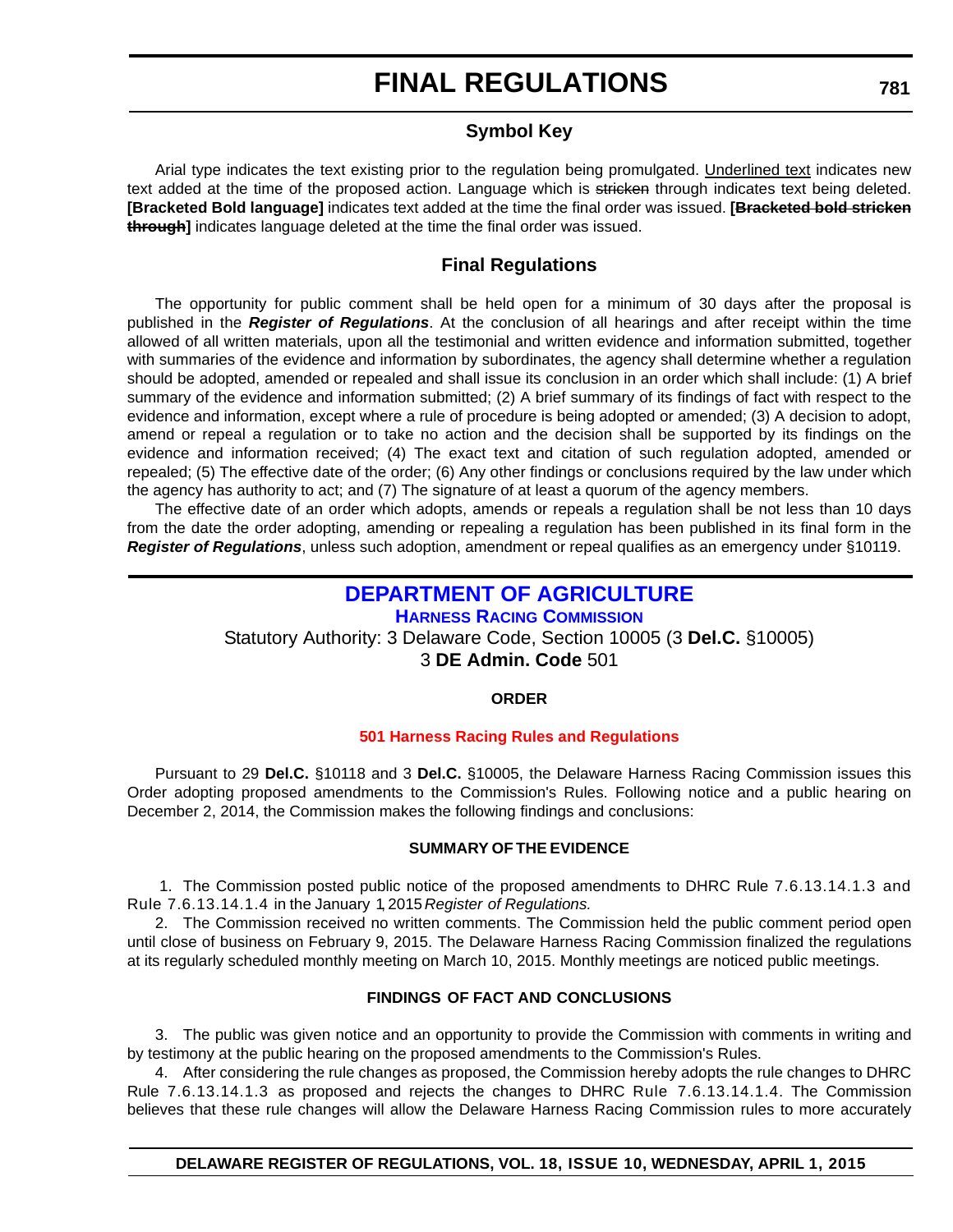#### <span id="page-40-0"></span>**782**

### **FINAL REGULATIONS**

reflect current policy and procedures.

5. The effective date of this Order will be ten (10) days from the publication of this Order in the *Register of Regulations* on April 1, 2015.

**IT IS SO ORDERED** this 10th day of March 2015. Beverly H. (Beth) Steele, Chairman **Patt Wagner, Vice Chairman** Jack Berberian, Commissioner George P. Staats, Commissioner Stephanie Liguori, Commissioner (absent)

#### **501 Harness Racing Rules and Regulations** *(Break in Continuity of Sections)*

**7.0 Rules of the Race**

*(Break in Continuity Within Section)*

7.6 Racing Rules

*(Break in Continuity Within Section)*

7.6.13 Conduct of the Race

*(Break in Continuity Within Section)*

7.6.13.14 Impelling of a Horse

#### *(Break in Continuity Within Section)*

7.6.13.14.1Whips: Drivers will be allowed whips not to exceed 4 feet, plus a snapper not longer than 6 inches. Modification of a whip is prohibited.

#### *(Break in Continuity Within Section)*

- 7.6.13.14.1.3From the quarter pole to the 7/8th pole, a driver may only use the whip once for a maximum of three strokes, but must pause after each strike (NO REPETITIVE WHIPPING).
- 7.6.13.14.1.4 Once the lead horse has reached the 7/8 mile pole, the driver may, in a one handed motion, strike the shaft of the sulky or the saddlepad in a reasonable and responsible manner**[, (approximately 6 strikes) but must pause after 2 strikes (NO REPETITIVE WHIPPING FOR MORE THAN 2 STRIKES)]**.

**\*Please note that no additional changes were made to the regulation as originally proposed and published in the January 2015 issue of the** *Register* **at page 491 (18 DE Reg. 491). Therefore, the final regulation is not being republished here in its entirety. A copy of the final regulation is available at:**

**[501 Harness Racing Rules and Regulations](http://regulations.delaware.gov/register/april2015/final/18 DE Reg 781 04-01-15.htm)**

**[HARNESS RACING COMMISSION](http://dda.delaware.gov/harness/)** Statutory Authority: 3 Delaware Code, Section 10005 (3 **Del.C.** §10005) 3 **DE Admin. Code** 501

#### **ORDER**

#### **[501 Harness Racing Rules and Regulations](#page-3-0)**

Pursuant to 29 **Del.C.** §10118 and 3 **Del.C.** §10005, the Delaware Harness Racing Commission issues this Order adopting proposed amendments to the Commission's Rules. Following notice and a public hearing on December 2, 2014, the Commission makes the following findings and conclusions:

**DELAWARE REGISTER OF REGULATIONS, VOL. 18, ISSUE 10, WEDNESDAY, APRIL 1, 2015**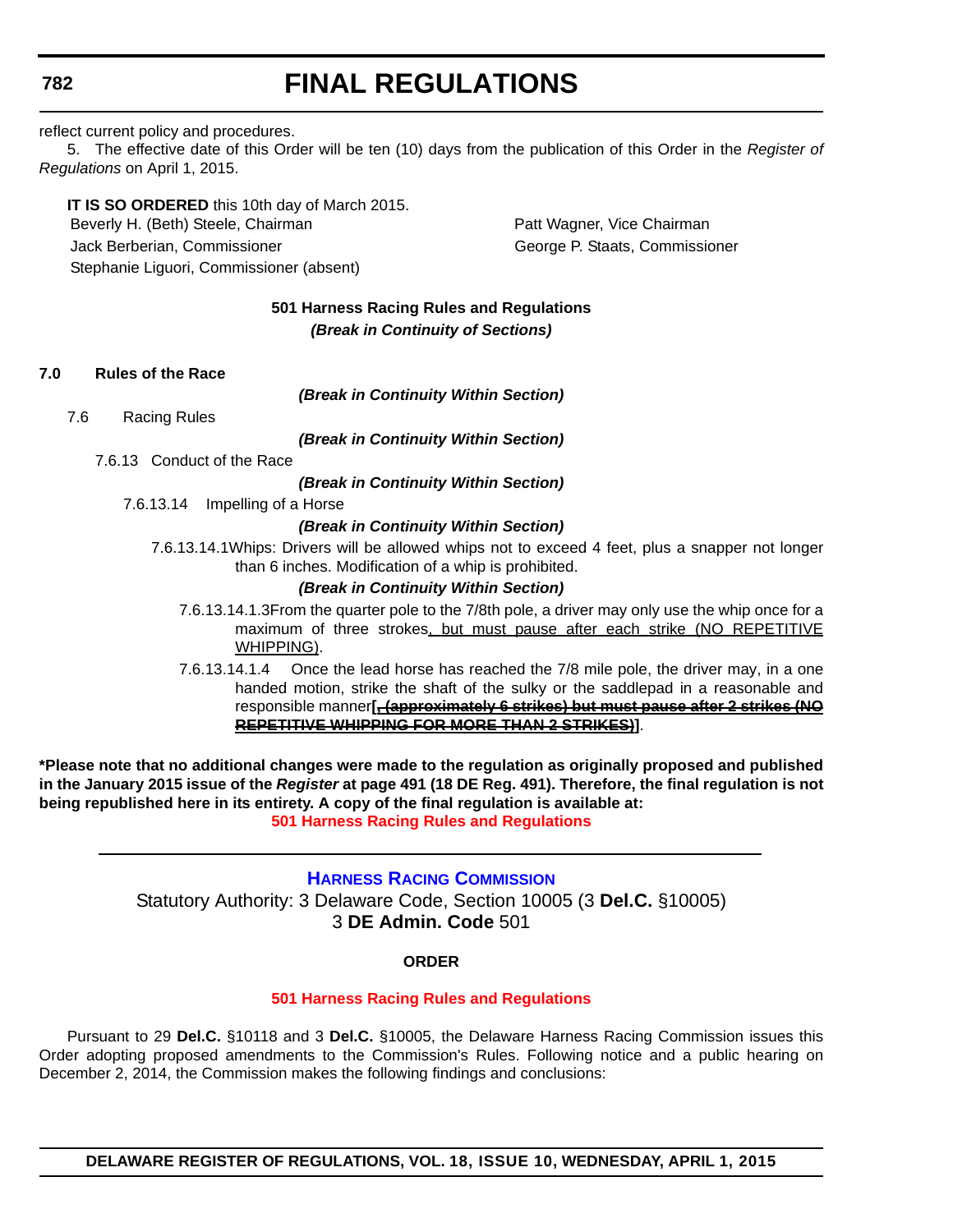#### **SUMMARY OF THE EVIDENCE**

1. The Commission posted public notice of the proposed amendments to DHRC Rule 8.3 and 8.3.1 in the January 1, 2015 *Register of Regulations.*

2. The Commission received no written comments. The Commission held the public comment period open until close of business on February 9, 2015. The Delaware Harness Racing Commission finalized the regulations at its regularly scheduled monthly meeting on March 10, 2015. Monthly meetings are noticed public meetings.

#### **FINDINGS OF FACT AND CONCLUSIONS**

3. The public was given notice and an opportunity to provide the Commission with comments in writing and by testimony at the public hearing on the proposed amendments to the Commission's Rules.

4. After considering the rule changes as proposed, the Commission hereby adopts the rule changes as proposed. The Commission believes that these rule changes will allow the Delaware Harness Racing Commission rules to more accurately reflect current policy and procedures.

5. The effective date of this Order will be ten (10) days from the publication of this Order in the *Register of Regulations* on April 1, 2015.

**IT IS SO ORDERED** this 10th day of March 2015. Beverly H. (Beth) Steele, Chairman Patt Wagner, Vice Chairman Patt Wagner, Vice Chairman Jack Berberian, Commissioner George P. Staats, Commissioner Stephanie Liguori, Commissioner (absent)

#### **501 Harness Racing Rules and Regulations** *(Break in Continuity of Sections)*

#### **8.0 Veterinary Practices, Equine Health Medication**

#### *(Break in Continuity Within Section)*

- 8.3 Medications and Foreign Substances. Foreign substances shall mean all substances, except those which exist naturally in the untreated horse at normal physiological concentration, and shall include all narcotics, stimulants, depressants or other drugs or medications of any type. Except as specifically permitted by these rules, no foreign substance shall be carried in the body of the horse at the time of the running of the race. Upon a finding of a violation of these medication and prohibited substances rules, the Presiding Judge or other designee of the Commission shall consider the classification level of the violation as listed at the time of the violation by the DHRC Uniform Classification Guidelines found in subsection 8.3.1 of this section, and may consider the most recent recommendations by the Uniform Classification Guidelines of Foreign Substances as promulgated by the Association of Racing Commissioners International. In addition, the Presiding Judge or other designee of the Commission and shall consider all other relevant available evidence including but not limited to: i) whether the violation created a risk of injury to the horse or driver; ii) whether the violation undermined or corrupted the integrity of the sport of harness racing; iii) whether the violation misled the wagering public and those desiring to claim the horse as to the condition and ability of the horse; iv) whether the violation permitted the trainer or licensee to alter the performance of the horse or permitted the trainer or licensee to gain an advantage over other horses entered in the race; v) the amount of the purse involved in the race in which the violation occurred. The Presiding Judge may impose penalties and disciplinary measures consistent with the recommendations contained in subsection 8.3.2 of this section.
	- 8.3.1 DHRC Uniform Classification Guidelines. The following outline describes the types of substances placed in each category. This list shall be publicly posted in the offices of the Commission Veterinarian(s) and the racing secretary entry areas.

**\*Please note that no changes were made to the regulation as originally proposed and published in the**

#### **DELAWARE REGISTER OF REGULATIONS, VOL. 18, ISSUE 10, WEDNESDAY, APRIL 1, 2015**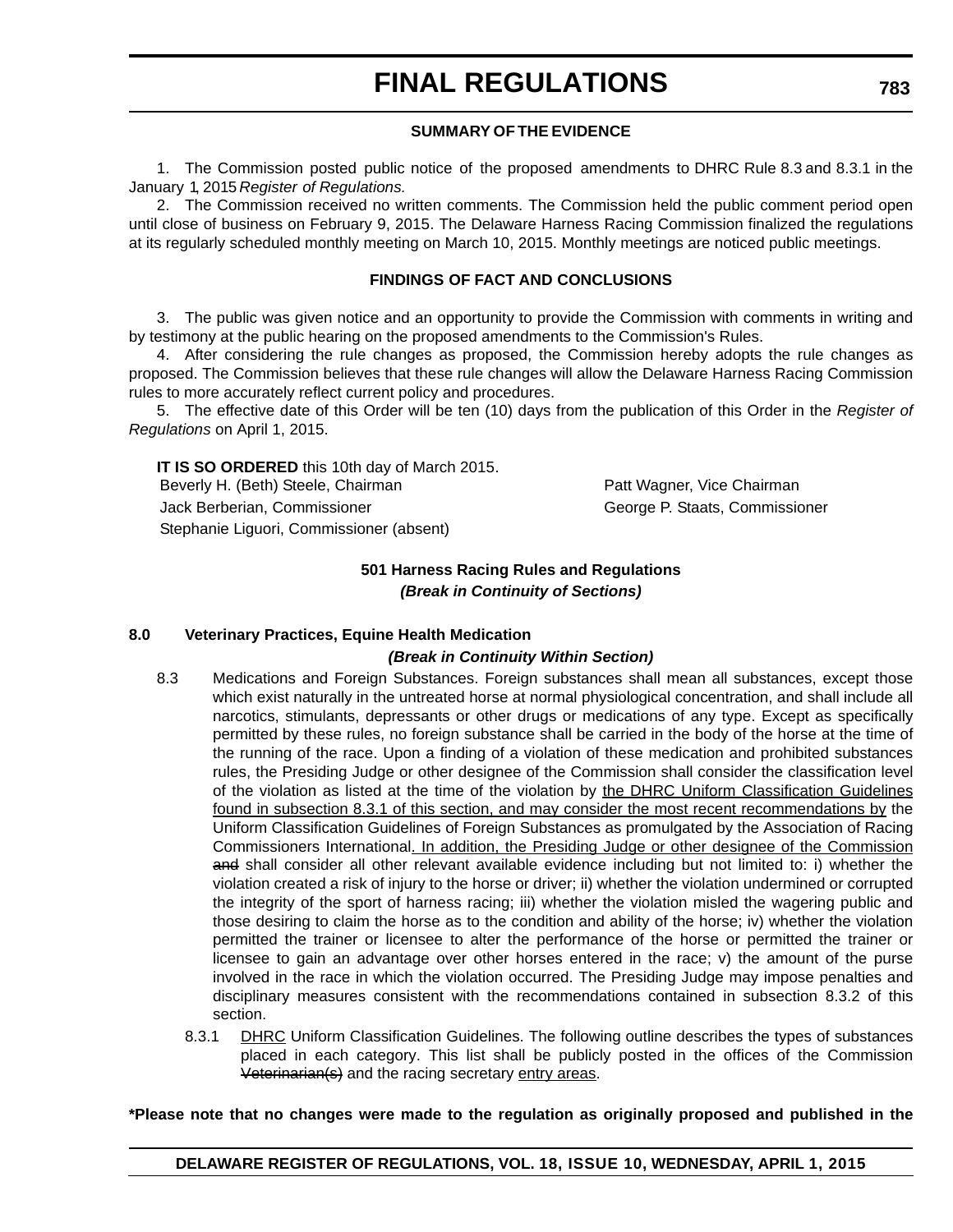<span id="page-42-0"></span>**January 2015 issue of the** *Register* **at page 492 (18 DE Reg. 492). Therefore, the final regulation is not being republished here in its entirety. A copy of the final regulation is available at: [501 Harness Racing Rules and Regulations](http://regulations.delaware.gov/register/april2015/final/18 DE Reg 782 04-01-15.htm)**

### **[DEPARTMENT OF HEALTH AND SOCIAL SERVICES](http://www.dhss.delaware.gov/dhss/dmma/)**

**DIVISION OF MEDICAID AND MEDICAL ASSISTANCE** Statutory Authority: 31 Delaware Code, Section 512 (31 **Del.C.** §512)

#### **ORDER**

#### **Inpatient Hospital Services [Freestanding Inpatient Rehabilitation Hospital Services](#page-4-0)**

#### **NATURE OF THE PROCEEDINGS:**

Delaware Health and Social Services ("Department") / Division of Medicaid and Medical Assistance (DMMA) initiated proceedings to amend the Delaware Title XIX Medicaid State Plan regarding Inpatient Hospital Services, specifically, *Freestanding Inpatient Rehabilitation Hospital Services*. The Department's proceedings to amend its regulations were initiated pursuant to 29 **Delaware Code** Section 10114 and its authority as prescribed by 31 **Delaware Code** Section 512.

The Department published its notice of proposed regulation changes pursuant to 29 **Delaware Code** Section 10115 in the January 2015 Delaware *Register of Regulations*, requiring written materials and suggestions from the public concerning the proposed regulations to be produced by January 31, 2015 at which time the Department would receive information, factual evidence and public comment to the said proposed changes to the regulations.

#### **SUMMARY OF PROPOSAL**

The purpose of this notice is to advise the public that Delaware Health and Social Services/Division of Medicaid and Medical Assistance is proposing to amend the Title XIX Medicaid State Plan regarding Inpatient Hospital Services, specifically, *Freestanding Inpatient Rehabilitation Hospital Services*.

#### **Statutory Authority**

- Section 1886(j) of the Social Security Act, *Prospective Payment for Inpatient Rehabilitation Services*
- 42 CFR §412.604, *Conditions for payment under the prospective payment system for inpatient rehabilitation facilities*
- 42 CFR §440.10, *Inpatient hospital services, other than services in an institution for mental diseases*
- 42 CFR §447, Subpart C *Payment for Inpatient Hospital and Long-Term Care Facility Services*
- 42 CFR §447.205*, Public notice of changes in statewide methods and standards for setting payment rates*

#### **Background**

Delaware Medicaid reimburses enrolled providers for services provided to Medical Assistance recipients, including hospitals, under the authority of Title XIX of the Social Security Act. Federal statutes and regulations require that a state plan be developed that provides the methods and standards for reimbursement of covered services.

Inpatient hospital services means services that are ordinarily furnished in a hospital for the care and treatment of inpatients; are furnished under the direction of a physician or dentist; and, are furnished in an institution that (i) is maintained primarily for the care and treatment of patients with disorders other than mental diseases; (ii) is licensed or formally approved as a hospital by an officially designated authority for State standard-setting; (iii) meets the requirements for participation in Medicare as a hospital; and (iv) has in effect a utilization review plan, applicable to all Medicaid patients, that meets the requirements of 42 CFR §482.30, unless a waiver has been granted by the Secretary. Inpatient hospital services do not include skilled nursing facility (SNF) and intermediate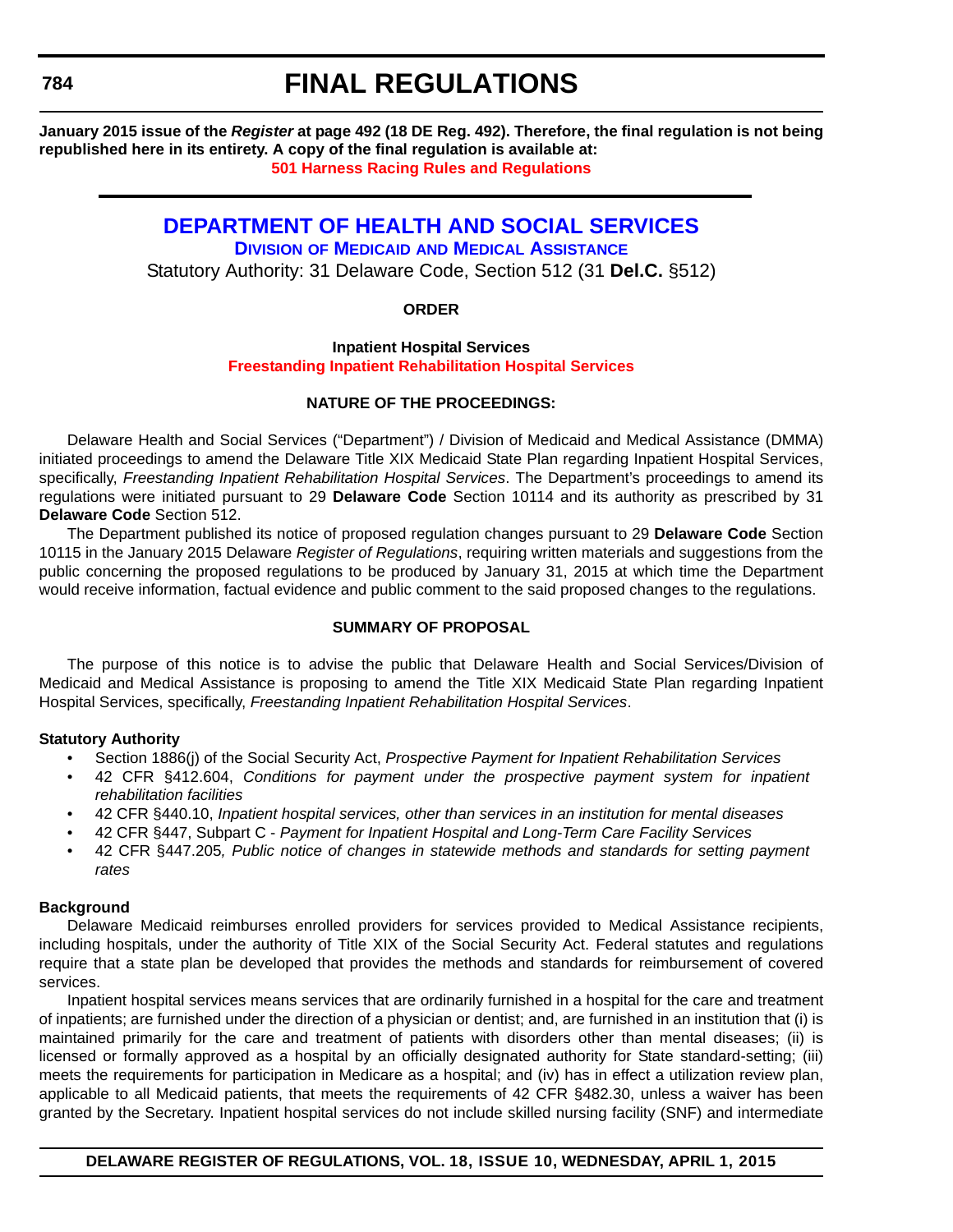care facility (ICF) services furnished by a hospital with a swing-bed approval.

Inpatient hospital services are paid for Medicaid recipients by means of rates determined in accordance with the following principles, methods and standards which comply with Federal regulations at 42 CFR §447.250 through 42 CFR §447.299 and 1902(a)(13)(A), 1902(a)(30), and 1923 of the Social Security Act.

#### *Inpatient Rehabilitation Hospital Services*

In accordance with 42 CFR §485.58, an inpatient rehabilitation hospital must provide a coordinated rehabilitation program that includes, at a minimum, physicians' services, physical therapy services, and social or psychological services. These services must be consistent with the plan of treatment and the results of comprehensive patient assessments.

#### **Summary of Proposal**

#### *Purpose*

To establish payment methodology for freestanding inpatient rehabilitation hospital services reimbursement in the Delaware Medicaid State Plan.

#### *Payment Methodology for Freestanding Rehabilitation Hospital Services*

For claims with dates of discharge on or after December 1, 2014, the Delaware Medical Assistance Program (DMAP) shall reimburse freestanding inpatient rehabilitation hospital services using the Medicare Inpatient Rehabilitation Facility (IRF) Prospective Payment System (PPS).

The Medicare IRF PPS is based on a Patient Assessment Instrument (PAI). The PAI contains patient clinical and demographic information. The PAI classifies the patient into distinct groups based on their clinical characteristics and what the patient's expected resource needs will be. Separate payment rates are then calculated for each group.

Medicare rates are updated annually to reflect changes in local wages using the hospital wage index. Delaware Medicaid will follow Medicare policy on local wage rate increases.

#### *Public Notice*

In accordance with the *federal* public notice requirements established at Section 1902(a)(13)(A) of the Social Security Act and 42 CFR 447.205, Delaware Health and Social Services (DHSS)/Division of Medicaid and Medical Assistance (DMMA) published notice of proposed amendment to the methods and standards governing reimbursement methodology for freestanding inpatient rehabilitation hospitals participating in the Delaware Medical Assistance Program (DMAP) before the proposed effective date of December 1, 2014 on November 15, 2014 in *The News Journal* and on November 17, 2014 in the *Delaware State News*.

To satisfy *state* public notice requirements established at Title 29, Chapter 101 of the Delaware Code, notice appeared in the January 1, 2015 issue of the Delaware *Register of Regulations*.

Upon CMS approval, the applicable Delaware Medical Assistance Program (DMAP) Provider Policy Specific Manuals will be updated. Manual updates, revised pages or additions to the provider manual are issued, as required, for new policy, policy clarification, and/or revisions to the DMAP program. A newsletter system is utilized to distribute new or revised manual material and to provide any other pertinent information regarding manual updates.

#### **Fiscal Impact Statement**

The Title XIX Medicaid State Plan will be amended to add information about the payment methodology for freestanding inpatient rehabilitation hospital services to clarify that the Delaware Medical Assistance Program (DMAP) uses the Medicare Inpatient Rehabilitation Facility (IRF) Prospective Payment System (PPS) methodology.

DMAP's proposal involves no change in the definition of those eligible to receive the inpatient rehabilitation hospital services benefit under Medicaid, and the inpatient rehabilitation hospital services benefit to eligible recipients remains the same. There is no estimated fiscal impact.

#### **SUMMARY OF COMMENTS RECEIVED WITH AGENCY RESPONSE**

The Governor's Advisory Council for Exceptional Citizens (GACEC) and the State Council for Persons with

#### **DELAWARE REGISTER OF REGULATIONS, VOL. 18, ISSUE 10, WEDNESDAY, APRIL 1, 2015**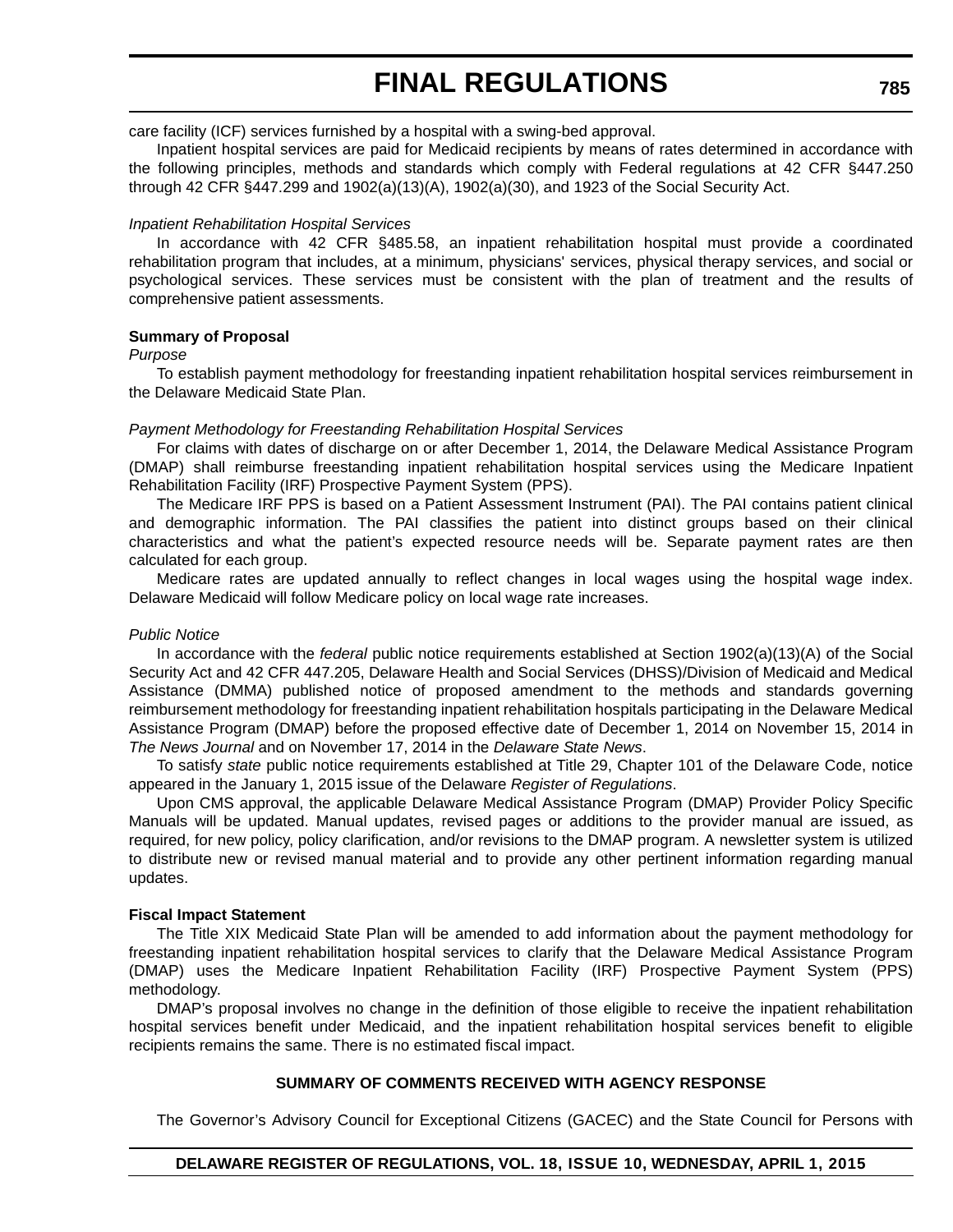Disabilities (SCPD) offered the following comments summarized below. The Division of Medicaid and Medical Assistance (DMMA) has considered each comment and responds as follows.

#### **GACEC and SCPD**

GACEC and SCPD have reviewed DMMA's proposal to amend the Medicaid State Plan in the context of Freestanding Inpatient Hospital Services. The proposed standards would apply to patients discharged on or after December 1, 2014. DMMA is adopting the Medicare payment standards and rates. The Medicare system classifies patients into distinct groups based on their clinical characteristics and what each patient's expected resource needs will be. At p. 512, the Division notes that "Medicare rates are updated annually to reflect changes in local wages using the hospital wage index." At pp. 511 and 512.

The Councils **endorse** the proposed standards. We would like to note however that covered facilities may benefit from using a similar reimbursement system for both Medicaid and Medicare patients.

*Agency Response*: DMMA thanks both councils for the endorsement. Regarding a similar reimbursement system for both Medicaid and Medicare patients, DMMA will take this recommendation into consideration once we have had some experience with this facility.

#### **FINDINGS OF FACT:**

The Department finds that the proposed changes as set forth in the January 2015 *Register of Regulations* should be adopted.

**THEREFORE, IT IS ORDERED**, that the proposed regulation to amend Delaware Title XIX Medicaid State Plan regarding Inpatient Hospital Services, specifically, *Freestanding Inpatient Rehabilitation Hospital Services*, is adopted and shall be final effective April 10, 2015.

Rita M. Landgraf, Secretary, DHSS

#### **DMMA FINAL ODER REGULATION #15-07 REVISION:**

ATTACHMENT 4.19-A.2

#### STATE PLAN UNDER TITLE XIX OF THE SOCIAL SECURITY ACT STATE: DELAWARE

#### METHODS AND STANDARDS FOR ESTABLISHING PAYMENT RATES FOR INPATIENT HOSPITAL SERVICES **CONTINUED**

#### Freestanding Inpatient Rehabilitation Hospital Services

For claims with dates of discharge on or after December 1, 2014, the Delaware Medical Assistance Program (DMAP) shall reimburse freestanding inpatient rehabilitation hospital services using the Medicare Inpatient Rehabilitation Facility (IRF) Prospective Payment System (PPS).

The Medicare IRF PPS is based on a Patient Assessment Instrument (PAI). The PAI contains patient clinical and demographic information. The PAI classifies the patient into distinct groups based on their clinical characteristics and what the patient's expected resource needs will be. Separate payment rates are then calculated for each group.

Medicare rates are updated annually to reflect changes in local wages using the hospital wage index. Delaware Medicaid will follow Medicare policy on local wage rate increases.

[The fee schedule and any annual/periodic adjustments to the fee schedule and effective dates are available on the](http://www.dmap.state.de.us/downloads/feeschedules.html) Delaware Medical Assistance Program (DMAP) website at: http://www.dmap.state.de.us/downloads/ feeschedules.html

**DELAWARE REGISTER OF REGULATIONS, VOL. 18, ISSUE 10, WEDNESDAY, APRIL 1, 2015**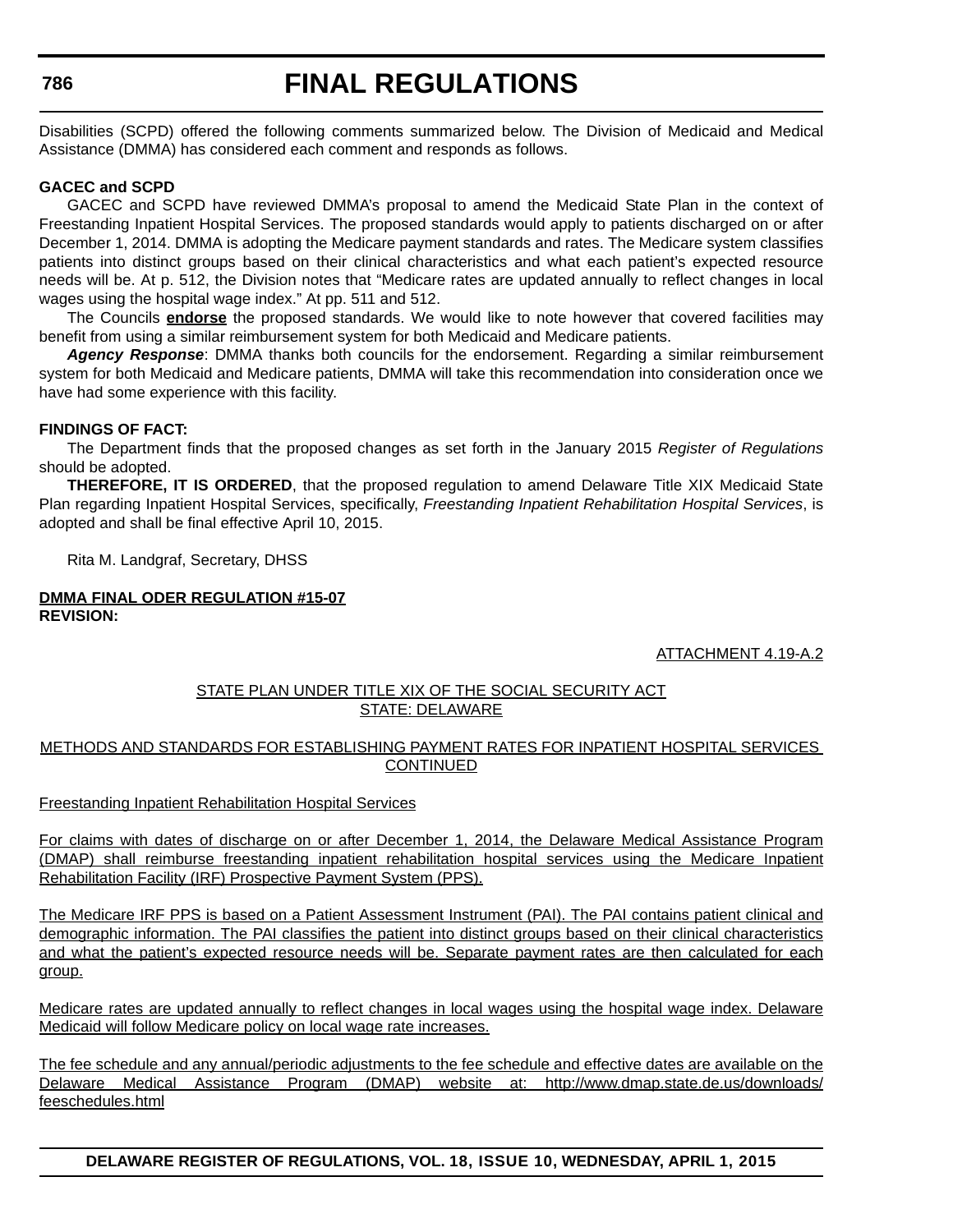<span id="page-45-0"></span>Except as otherwise noted in the plan, payment for these services is based on State-developed fee schedule rates, which are the same for both governmental and private providers of freestanding inpatient rehabilitation hospital services.

### **[DEPARTMENT OF LABOR](http://dia.delawareworks.com/)**

**DIVISION OF INDUSTRIAL AFFAIRS OFFICE OF WORKERS' COMPENSATION** Statutory Authority: 19 Delaware Code, Section 2322B4(19 **Del.C.** §§2322B4) 19 **DE Admin. Code** 1341

#### **ORDER**

#### **[1341 Workers' Compensation Regulations](#page-4-0)**

Pursuant to 29 **Del.C.** §10113, the Secretary of the Department of Labor (DOL) issues this Order adopting an amendment to the Fee Schedule Instructions and Guidelines regarding Ambulatory Surgery Center (ASC) payment of CPT and HCPCS codes not covered in the fee schedule.

Effective April 10, 2015, the Department of Labor (DOL) will put in place changes to subsection 4.6.7.8 of 19 **DE Admin. Code** 1341 to clarify the reimbursement percent ages for non-covered medical codes in this section only apply to Ambulatory Surgery Centers. This change will correct a technical error.

Pursuant to 29 **Del.C.** §10113(b)(4),

(b) Regulations of the following types are exempted from the procedural requirements of this chapter and may be adopted informally:

(4) Nonsubstantive changes in existing regulations to alter style or form or to correct technical errors;

#### **DEPARTMENT OF LABOR**

John McMahon, Secretary

#### **1341 Workers' Compensation Regulations** *(Break in Continuity of Sections)*

**4.0 Workers' Compensation Health Care Payment Rates for Physicians, Other Qualified Health Care Professionals, Hospitals and Hospital Outpatient Facilities, as well as Ambulatory Surgery Centers (the "Fee Schedule"). Instructions and Guidelines**

#### *(Break in Continuity Within Section)*

4.6 Hospital Outpatient and Ambulatory Surgical Treatment Methodology

#### *(Break in Continuity Within Section)*

4.6.7 The following represents the Hospital Outpatient and Ambulatory Surgery Center (ASC) Fee Schedule Methodology:

#### *(Break in Continuity Within Section)*

4.6.7.8 CPT and HCPCS medical codes for treatment in an ambulatory surgery center and not covered in this schedule shall be reimbursed at 64.02% for geozip 197 and 66.5% for geozip 199.

**\*Please Note: As the rest of the sections were not amended they are not being published. A copy of the regulation is available at:**

**[1341 Workers' Compensation Regulations](http://regulations.delaware.gov/register/april2015/final/18 DE Reg 787 04-01-15.htm)**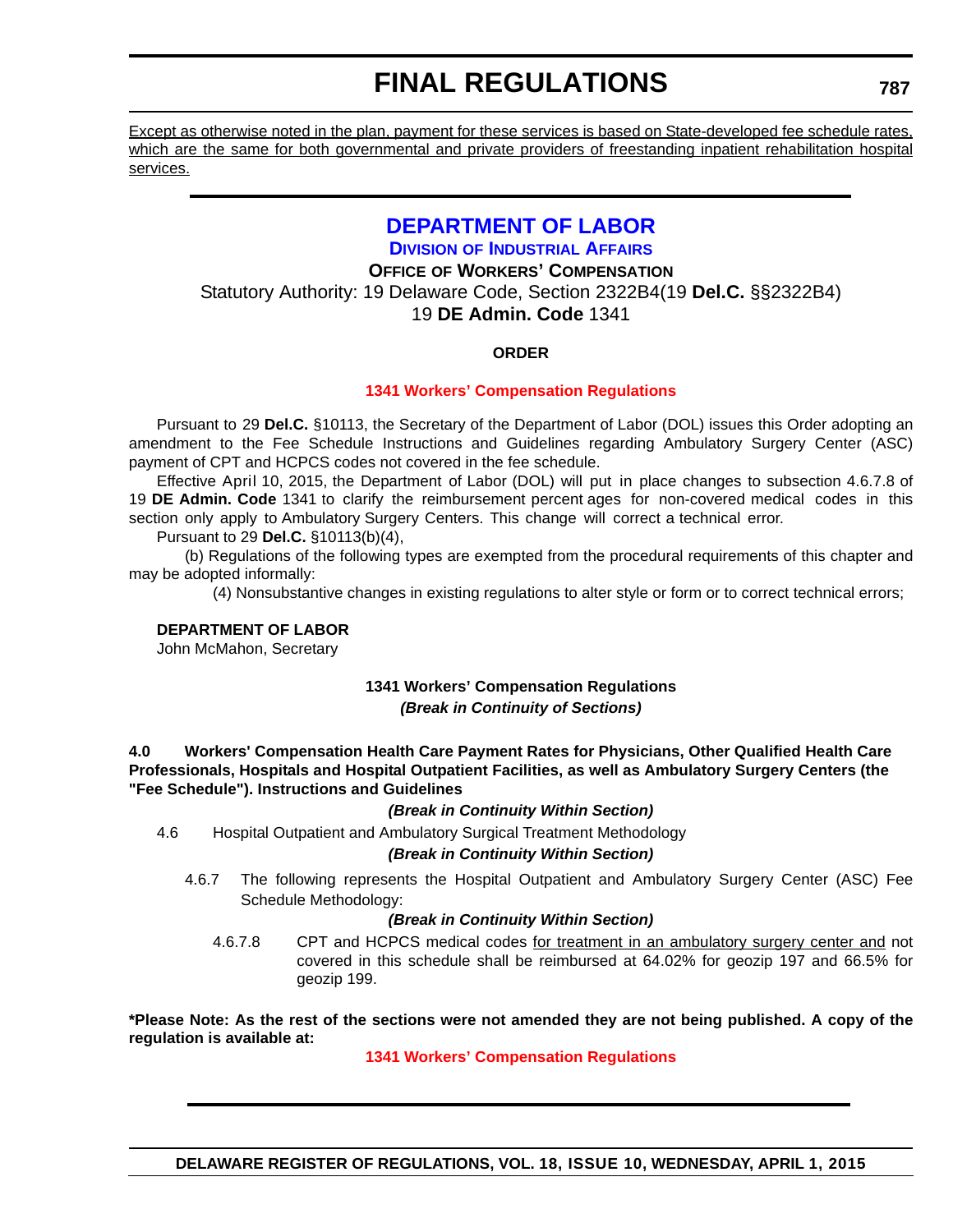### <span id="page-46-0"></span>**[DEPARTMENT OF STATE](http://dpr.delaware.gov/) DIVISION OF PROFESSIONAL REGULATION 1770 RESPIRATORY CARE PRACTICE ADVISORY COUNCIL** Statutory Authority: 24 Delaware Code, Section 1775(c) (24 **Del.C.** §1775(c)) 24 **DE Admin. Code** 1770

#### **ORDER**

#### **[1770 Respiratory Care Practice Advisory Council](#page-4-0)**

After due notice in the *Register of Regulations* and two Delaware newspapers, a public hearing was held on January 14, 2015 before the Respiratory Care Practice Advisory Council ("the Council"), which functions under the auspices of the Board of Medical Licensure and Discipline ("the Board"), to consider amendment of the Council's rules and regulations pertaining to renewal of licenses.

Pursuant to 24 **Del.C.** §1775(c), the Council has proposed revisions to Rule 10.0, pertaining to renewal of licenses. In particular, Rule 10.3 is amended to state that a license that has expired may be renewed within one year after the expiration date. Currently, Rule 10.0 provides for a three year period for late renewal. Revisions to Rule 10.3.1 add the requirement that a license in expired status as of December 31, 2014 must be renewed no later than November 30, 2015. Finally, Rule 10.3.2 is revised to address a licensee whose license has lapsed for more than a year and who claims to have been working in another state. Such person must supply the Board with proof of a certain level of experience.

A public hearing was held on January 14, 2015, with deliberations conducted on February 11, 2015. The proposed changes to the rules and regulations were published in the *Register of Regulations,* Volume 18, Issue 6, on December 1, 2014. Notice of the January 14, 2015 hearing was published in the *News Journal* (Exhibit 1) and the *Delaware State News* (Exhibit 2). Pursuant to 29 **Del.C.** §10118(a), the date to receive final written comments was January 29, 2015, 15 days following the public hearing. The Council deliberated on the proposed revisions at its regularly scheduled meeting on February 11, 2015.

#### **Summary of the Evidence and Information Submitted**

The following exhibits were made a part of the record: **Council Exhibit 1:** *News Journal* Affidavit of Publication. **Council Exhibit 2:** *Delaware State News* Affidavit of Publication. The Council received no written or public comment.

#### **Findings of Fact and Conclusions**

The public was given notice and an opportunity to provide the Council with comments in writing and by testimony on the proposed amendments to the Council's rules and regulations. The Council did not receive any written comments and no members of the public attended the hearing to offer verbal comment.

The proposed amendments address the process whereby licensees renew their licenses. Currently, there is a three year late renewal period, which is inconsistent with procedures for other Title 24 boards, and which creates administrative difficulties for the Division of Professional Regulation. Further, Rule 10.3.2 is revised to address a licensee whose license has lapsed for more than a year and who claims to have been working in another state. Such person must supply the Board with proof of a certain level of experience.

Pursuant to 24 **Del.C.** §1775(c), the Council has the statutory authority to promulgate rules and regulations governing the practice of respiratory care after a public hearing and subject to the approval of the Board. The Council finds that the proposed amendments to the rules and regulations will create greater efficiency and clarity in the renewal process for the benefit of both licensees and the Division of Professional Regulation. The proof of experience requirement in Rule 10.3.2 will serve to ensure that individuals who are renewing late have maintained their skills.

The Council recommends to the Board that it approve the rules and regulations as published and attached hereto as Exhibit A.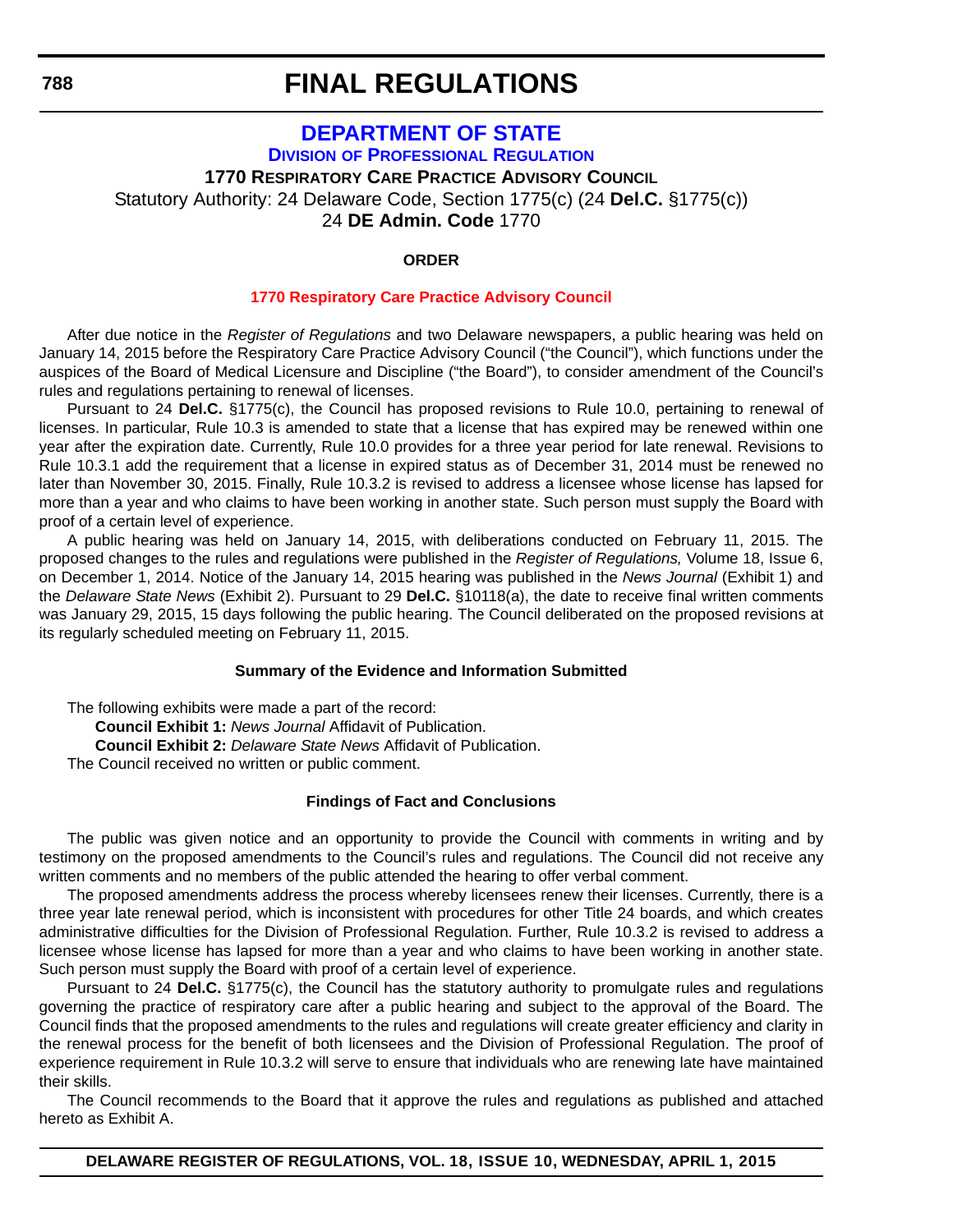#### **RECOMMENDATION TO THE BOARD OF MEDICAL LICENSURE AND DISCIPLINE**

<span id="page-47-0"></span>By the unanimous affirmative vote of the undersigned members, the Respiratory Care Practice Advisory Council hereby adopts the rules and regulations as published in the *Register of Regulations* of December 1, 2014, Volume 18, Issue 6 and recommends approval of such rules and regulations to the Board of Medical Licensure and Discipline.

If approved by the Board, these rules and regulations will be effective ten days after publication of the Board's final order in the *Register of Regulations.*

Respectfully submitted this 11<sup>th</sup> day of February, 2015:

Juanita Bernard, Chairperson Christina Cipolla, Vice Chairperson Joel M. Brown **Crystal Cordrey** Michael Eddy

**AND NOW, this 3<sup>rd</sup> day of March, 2015;** 

**WHEREAS**, the Board of Medical Licensure and Discipline has considered the attached recommendation of the Respiratory Care Practice Advisory Council for approval of amended rules and regulations related to licensure renewal; and

**WHEREAS**, the Board has determined to approve the aforesaid rules and regulations as proposed by the Respiratory Care Practice Advisory Council and attached hereto as Exhibit A.

#### **NOW THEREFORE IT IS ORDERED by the Board of Medical Licensure and Discipline:**

1. The rules and regulations recommended by the Respiratory Care Practice Advisory Council governing licensure renewal are hereby approved by the Board of Medical Licensure and Discipline.

2. The rules and regulations shall be effective ten days after publication of this Final Order in the *Register of Regulations.*

### **IT IS SO ORDERED this 3rd day of March, 2015:**

| Barry Bakst, D.O.       | Mary Lomax             |  |
|-------------------------|------------------------|--|
| Vonda Calhoun           | Joseph Parise, D.O.    |  |
| Garrett Colmorgen, M.D. | Malvine Richard, Ed.D. |  |
| Stephen Cooper, M.D.    | Mary K. Ryan           |  |
| Georges Dahr, M.D.      | Daryl Sharman, M.D.    |  |
| Stephen Lawless         | Sharon Williams-Mayo   |  |

**\*Please note that no changes were made to the regulation as originally proposed and published in the December 2014 issue of the** *Register* **at page 444 (18 DE Reg. 444). Therefore, the final regulation is not being republished. A copy of the final regulation is available at:**

**[1770 Respiratory Care Practice Advisory Council](http://regulations.delaware.gov/register/april2015/final/18 DE Reg 788 04-01-15.htm)**

#### **DIVISION [OF PROFESSIONAL REGULATION](http://dpr.delaware.gov/)** Statutory Authority: 24 Delaware Code, Section 2906(a)(1) (24 **Del.C.** §2906(a)(1)) 24 **DE Admin. Code** 2900

#### **ORDER**

#### **[2900 Real Estate Commission](#page-4-0)**

After due notice in the *Delaware Register of Regulations* and two Delaware newspapers, a public hearing was held on January 15, 2015 at a scheduled meeting of the Delaware Real Estate Commission ("the Commission") to receive comments regarding proposed amendments to the Commission's Rules and Regulations. The Commission proposed a new Rule 1.4.1 and revisions to Rule 8.0 which are designed to implement and clarify the auctioneer

**DELAWARE REGISTER OF REGULATIONS, VOL. 18, ISSUE 10, WEDNESDAY, APRIL 1, 2015**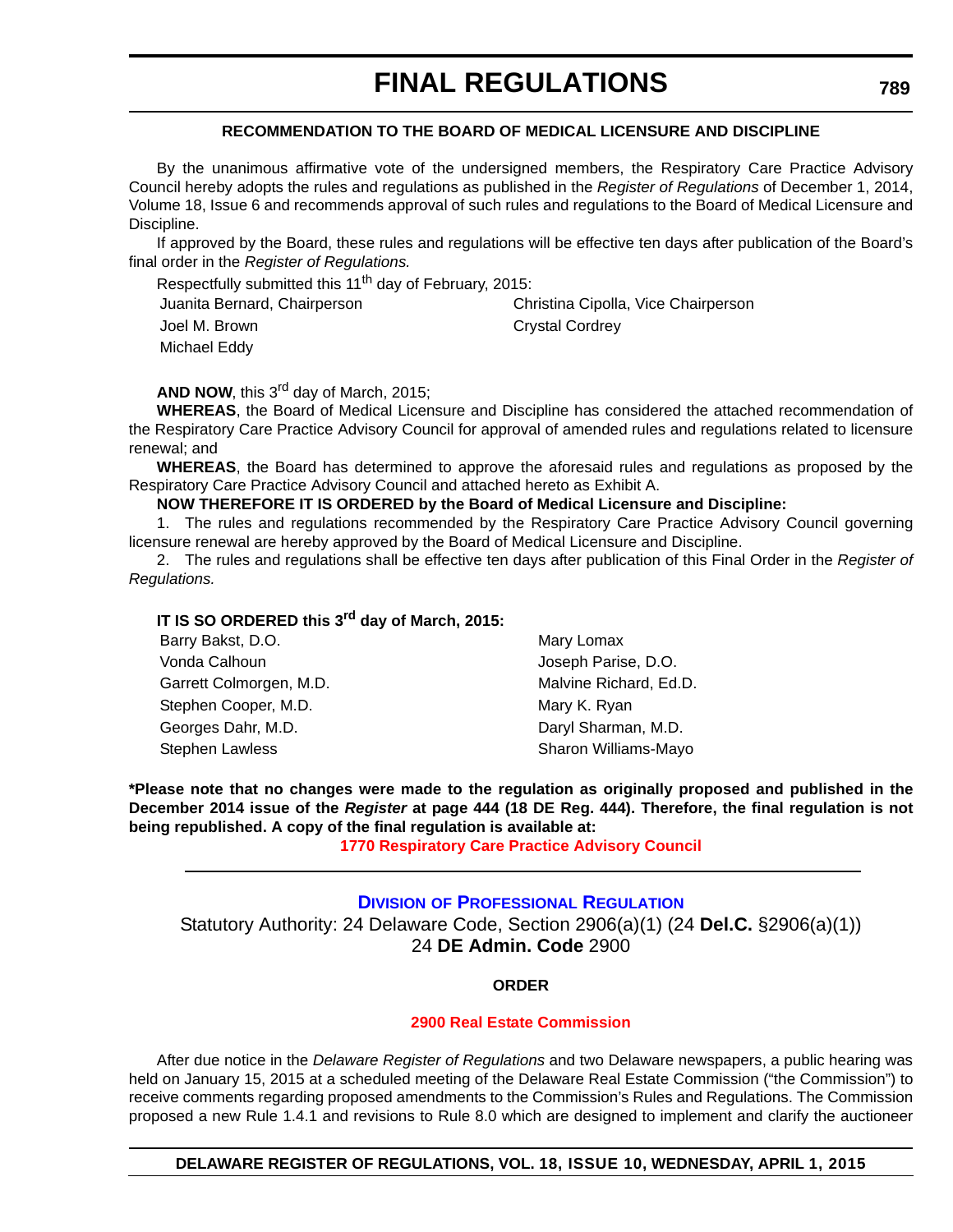exemption set forth in 24 **Del.C.** §2901(e)(4). A new Rule 8.5.5.6 is added to provide advertising requirements for on-site unlicensed salespeople. Finally, Rule 13.0 is amended to clarify the continuing education pro-ration requirements.

Pursuant to the Administrative Procedure Act, 29 **Del.C.** §10115, notice of the proposed amendments to the Rules and Regulations was published on December 1, 2014 in the *Delaware Register of Regulations,* Volume 18, Issue 6. Pursuant to 29 **Del.C.** §10118(a), the date to receive final written comments was January 30, 2015, 15 days following the public hearing. The Commission deliberated on the proposed revisions at its regularly scheduled meeting on February 12, 2015.

#### **Summary of the Evidence and Information Submitted – Public Hearing**

The Commission received written and verbal comments at the public hearing on January 15, 2015. The following notices, written comments and documents were admitted as exhibits and made part of the record:

**Exhibit 1:** *News Journal* Affidavit of Publication.

**Exhibit 2:** *Delaware State News* Affidavit of Publication.

- **Exhibit 3:** December 30, 2014 letter from David S. Swayze, Esquire and Elio Battista, Jr., Esquire, submitted on behalf of the Delaware Auctioneers Association, opposing the rule revisions concerning auctioneers. Specifically, counsel for the Auctioneers Association asserted that the Commission lacked statutory authority to adopt these proposed rules.
- **Exhibit 4:** January 15, 2015 letter from Rob Harmon, President of the Delaware Association of Realtors, requesting that the Commission close a "loophole" in the regulations and prohibit the unlicensed sale of real property by auctioneers, as 48 other states have done.
- **Exhibit 5:** Written documentation from Christopher J. Whitfield, former member and Chairperson of the Commission, urging the Commission to adopt the proposed rule changes pertaining to auctioneers to clarify that the exemption extends to the business of crying sales and that a blanket exemption is dangerous for the public.

The following individuals provided verbal comment at the public hearing:

The first witness to address the Commission was Elio Battista, Jr., Esquire, representing the Delaware Auctioneer Association. Mr. Battista reviewed the content of his correspondence to the Commission (Exhibit 3). He argued that the proposed regulations pertaining to auctioneers must be withdrawn. While the regulations purport to clarify statutory provisions, they instead flatly contradict the clear and unambiguous language of the auctioneer exemption. Mr. Battista further stated that, as an administrative agency, the Commission's role is to administer the law, not make it. Mr. Battista argued that the Commission can't make substantive changes to the statute by adopting rules and regulations. The proposed regulations would create a new category of oversight that contradicts the unequivocal exemption for auctioneers in the Commission's licensing law. Mr. Battista stated that by attempting to adopt the proposed regulations, the Commission is circumventing the legislative process. Mr. Battista added that if the Commission adopts the proposed rules and regulations as written, an appeal will be filed.

The next witness to address the Commission was Rob Harmon, the President of the Delaware Association of Realtors. Mr. Harmon stated that there is a loophole in the law which permits auctioneers to negotiate for the sale of real property after the gavel drops. Negotiating the sale of real property is the practice of real estate, which requires licensure. Mr. Harmon further offered that Delaware is out of sync with the law in other states.

Christopher J. Whitfield, former Commissioner and Chairperson of the Commission, addressed the Commission. Mr. Whitfield explained that he was a Commissioner from 2008 – 2014 and was the Chairperson of the committee addressing the Joint Sunset Review of the Commission. Mr. Whitfield is also a current public member of the Commission's standing legislative committee. Mr. Whitfield offered that the auctioneer exemption in the licensing law is ambiguous. The language pertaining to the exemption incorporates the definition of "auctioneer" in Title 30. Pursuant to this definition, the exemption is limited to the "crying of sales." The purpose of the proposed regulations is to clarify that "crying of sales" is limited to the day of auction. Mr. Whitfield further stated that the issue concerns public protection. Mr. Whitfield also offered that he would support a decision by the Commission to strike the proposed amendments to Rule 8.0, concerning cooperation agreements.

Glenn Watson, Jr. next addressed the Commission. Mr. Watson stated his view that the proposed amendments to the regulations would encompass the sale of both real and personal property. The sale of personal property is not the practice of real estate.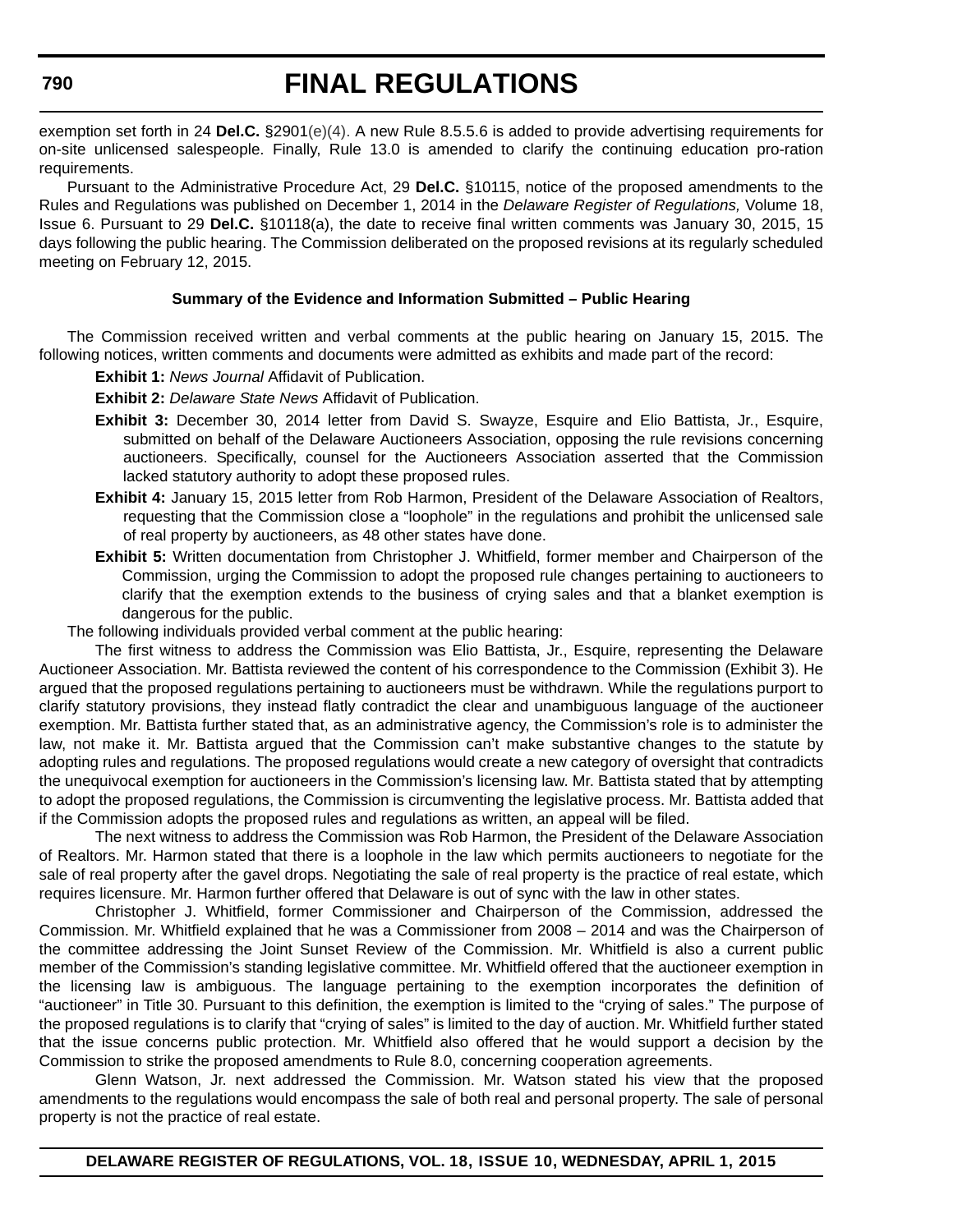David Villabona addressed the Commission, stating that the debate around the auctioneer exemption has been going on a long time and there is misunderstanding on both sides. The auctioneer exemption is absolute and can't be changed by an administrative body. Mr. Villabona further stated that this is not a public protection issue. Rather it is an issue of the real estate profession losing business. The auctioneers wanted to be regulated for protection. Their proposed bill included licensure and continuing education requirements. DAR [Delaware Association of Realtors] fought the bill. DAR didn't want the auctioneers to sell real estate the day after the auction, which was unfair to the seller and buyer because there would not be the opportunity to put the deal together. Mr. Villabona offered that the interested parties should work together. The proposed regulations would stifle competition and affect the auctioneers' ability to make a living.

Andrew Taylor, Esquire was the next witness to address the Commission. Mr. Taylor stated that attorneys are exempt from licensure pursuant to the Commission's licensing act, at Section 2901(e)(3). However, an Attorney General's opinion from 1978 states that the attorney exemption doesn't permit attorneys to sell real estate. Similarly, the auctioneer exemption doesn't exempt auctioneers completely and needs clarification in the Commission's regulations. Mr. Taylor offered that technology has broadly expanded what auctioneers can do. An auction used to be limited to the day of sale. Now, if the property doesn't sell at auction, the auctioneer can get in touch with other bidders after the auction. The regulations need to catch up with technology. Mr. Taylor stated that brokers and salespeople have education and experience which serve public protection. At auctions, there are no disclosures, such as radon and lead. Mr. Taylor asked that the Commission clarify that the auctioneer exemption is limited to the "day of sale." Mr. Taylor also suggested that the second line of proposed regulation 1.4.1.3 be amended to state *bona fide* auction.

Joe Fitzgerald, of Fitzgerald Consulting, addressed the Commission. Mr. Fitzgerald stated that the best way to address the auctioneer exemption would be to work out a compromise through the appropriate channels, and regulatory amendment is not the appropriate channel. If the Commission does not intend to regulate the sale of real property, that should be clarified. Mr. Fitzgerald noted that the auctioneers have been voluntarily seeking regulation.

Maria Evans, from DAR, addressed the Commission by stating that she always assumed auctioneers held real estate licenses and that is the public's perception. Ms. Evans stated that 37 states require that auctioneers either have a real estate license or affiliate with a broker. Ms. Evans offered her view that the auction ends when the gavel drops.

Mr. Whitfield addressed the Commission for a second time to express his understanding that the proposed regulations are intended to apply to real property only and should be amended accordingly.

Mr. Battista addressed the Commission a final time to note that the auctioneer exemption is obviously a legislative issue.

#### **Summary of the Written Comments Submitted After the Public Hearing**

The Commission received written comments during the 15 day public comment period after the public hearing on January 15, 2015. The following written comments were admitted as exhibits and made part of the record at the time of deliberations on February 12, 2015:

**Exhibit 1 (2/12/15):** January 27, 2015 email from Andrew Taylor, Esquire listing points in support of Rule 1.4 revisions pertaining to auctioneers and attachments consisting of HB 438 from 1990 pertaining to the statutory auctioneer exemption and an Attorney General opinion from 1978 concerning the statutory exemption for attorneys.

**Exhibit 2 (2/12/15):** Written comments and questions from Michele Twilley objecting to the proposed rule revisions pertaining to auctioneers and stating in particular that the auctioneer exemption is clear as written and does not require clarification.

**Exhibit 3 (2/12/15):**January 27, 2015 letter from Michael Dunning, President of the New Castle County Board of Realtors voicing support for the proposed rules pertaining to auctioneers, stating in particular that auctioneers use a "perceived loophole" to negotiate sales of real property "after the gavel has dropped."

#### **Findings of Fact and Conclusions**

The Commission considered the written and verbal comments provided at the public hearing and the exhibits submitted during the written comment period.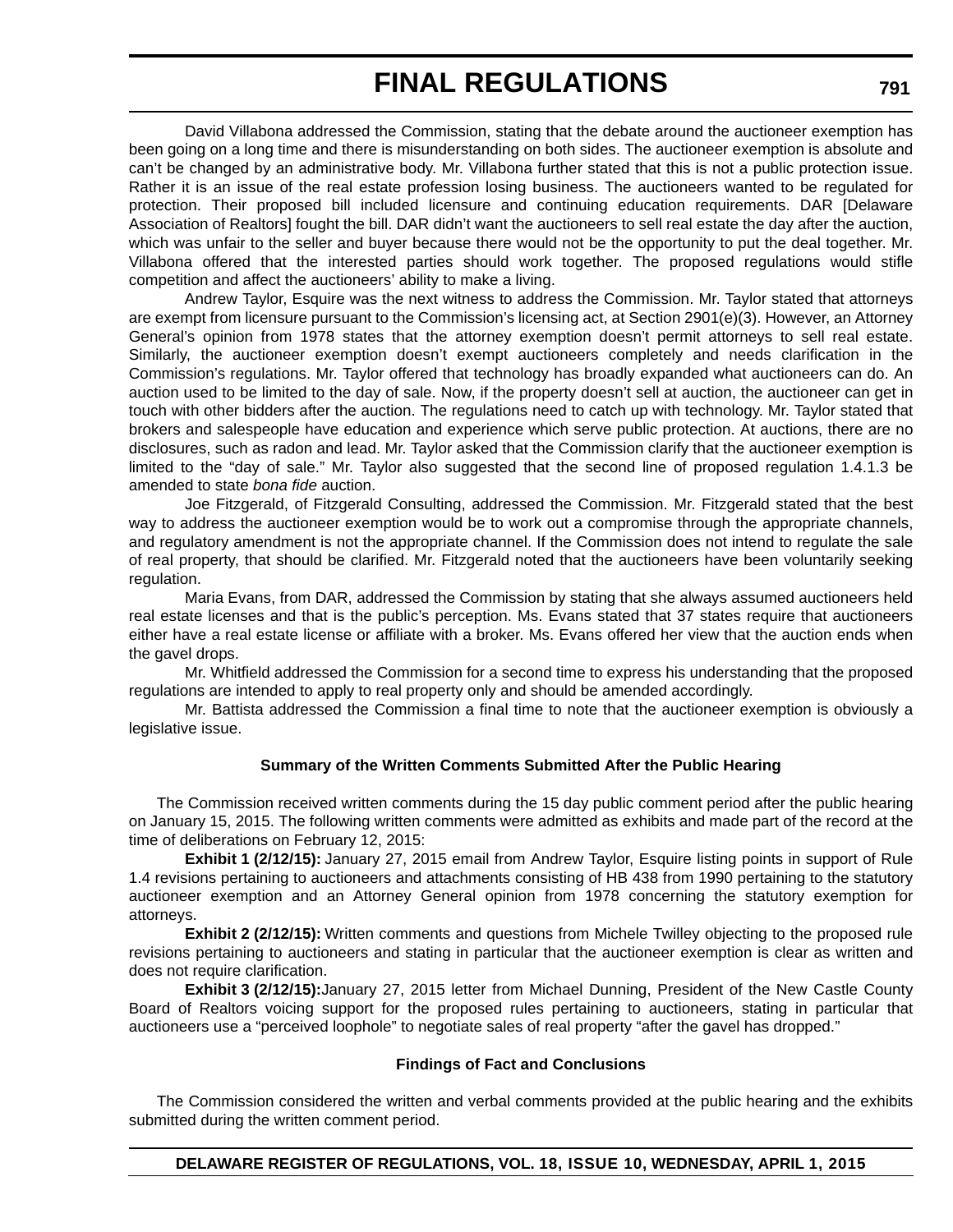As a threshold matter, the Commission considered the legal argument presented by several members of the public that the Commission does not have the authority to promulgate and adopt the proposed rule revisions pertaining to the auctioneer exemption. (See, for example, Exhibit 3 and testimony of Mr. Battista). The argument is that the auctioneer exemption is a clear, unambiguous, blanket exemption, and the Commission does not have the legal authority to limit the exemption through rule-making. Rather, this is an issue for the legislature.

Review of the language in the exemption shows that it is *not* a blanket exemption. In fact, the exemption is limited by explicit incorporation of the statutory definition of "auctioneer" in Section 2301(a)(3) of Title 30. The auctioneer exemption, set forth in 29 **Del.C.** §2901(e)(4) provides as follows:

(e) This chapter shall not apply to:

(4) An "auctioneer" as defined in §2301(a)(3) of Title 30.

In Section 2301(a)(3) of Title 30, "auctioneer" is defined as follows:

§2301 Occupations requiring licenses; definitions; fees; exemptions.

(a) "Persons" as defined in § 2701 of this title engaged in the occupations listed and defined in this section shall pay annual license taxes at the rates specified below. In addition to the license fee indicated below, each such person shall pay a fee of \$25 for each additional branch or business location, except that a finance or small loan agency as defined in this section shall pay the basic annual fee for each place of business.

(3) *Auctioneer,* \$75. "Auctioneer" includes *every person engaged in the business of crying sales* of real or personal property on behalf of other persons for profit, except as otherwise provided by the provisions of this chapter.

It is meaningful that the legislature limited the auctioneer exemption to the "business of crying sales" by explicit incorporation of the definition of "auctioneer" from 30 **Del.C.** §2301(a)(3). This language makes it clear that the exemption is not an unambiguous, blanket exemption. Rather, the exemption is unambiguously limited to the "crying of sales."

As set forth in the Commission's list of "Powers and Duties" the Commission has the authority to promulgate rules and regulations that "implement or clarify" a specific statutory provision:

§2906 Powers and duties.

(a) The Commission shall have the authority to:

(1) Formulate rules and regulations, with appropriate notice to those affected; all rules and regulations shall be promulgated in accordance with the procedures specified in the Administrative Procedures Act, Chapter 101 of Title 29. Each rule or regulation shall implement or clarify a specific section of this chapter.

As set forth in the proposed Rule 1.4.1, the purpose of the amendments pertaining to auctioneers is to implement and clarify the term "business of crying sales" with respect to the auctioneer exemption only. In short, the Commission is acting within its statutory authority in promulgating the rules and regulations pertaining to the auctioneer exemption.

During deliberations, the Commission addressed each proposed rule revision individually and in sequence. First, the Commission discussed Rule 1.4 – "Exemptions." Finding that Rule 1.4.1 simply states the auctioneer definition found in Section 2301(a)(3) of Title 30, the Commission considered Rule 1.4.1.1 which presents the point of disagreement with respect to the proposed regulations. Specifically, Rule 1.4.1.1 clarifies and implements the term "the business of crying sales" as follows:

1.4.1.1 For the purpose of the Auctioneer exemption set forth in 24 Del. C. § 2901(e)(4), the "business of crying sales of real or personal property" shall mean the public event or sale occurring on an advertised date, when an auctioneer engages in the act of crying or calling for, the recognition of, and the acceptance of bids where the sale price of the property offered is determined by the increasing of competitive bids until the highest accepted bidder becomes the purchaser. The exemption shall only apply to the day of the auction.

The issue presented in Rule 1.4.1.1 is whether an auctioneer needs a real estate license if he or she conducts negotiations after the auction. The last sentence of proposed Rule 1.4.1.1 states that the auctioneer exemption "shall only apply to the day of auction." The Commission found that this provision served to protect the public while permitting the auctioneer the opportunity to complete the transaction by the end of the day. In support of this conclusion, the Commissioners discussed that public perception is that the auction encompasses the actual day of the auction. Once the highest bidder is selected, the auction is over. If the auctioneer is permitted to negotiate with other bidders after the actual auction, the auctioneer will be practicing real estate without a license. Requiring licensure for the practice of real estate ensures accountability pursuant to the jurisdiction of the Commission. Thirty-seven states require an auctioneer to have either a real estate license or broker affiliation. The proposed rule will put Delaware in line with the majority of other states. The Commission agreed that the "day of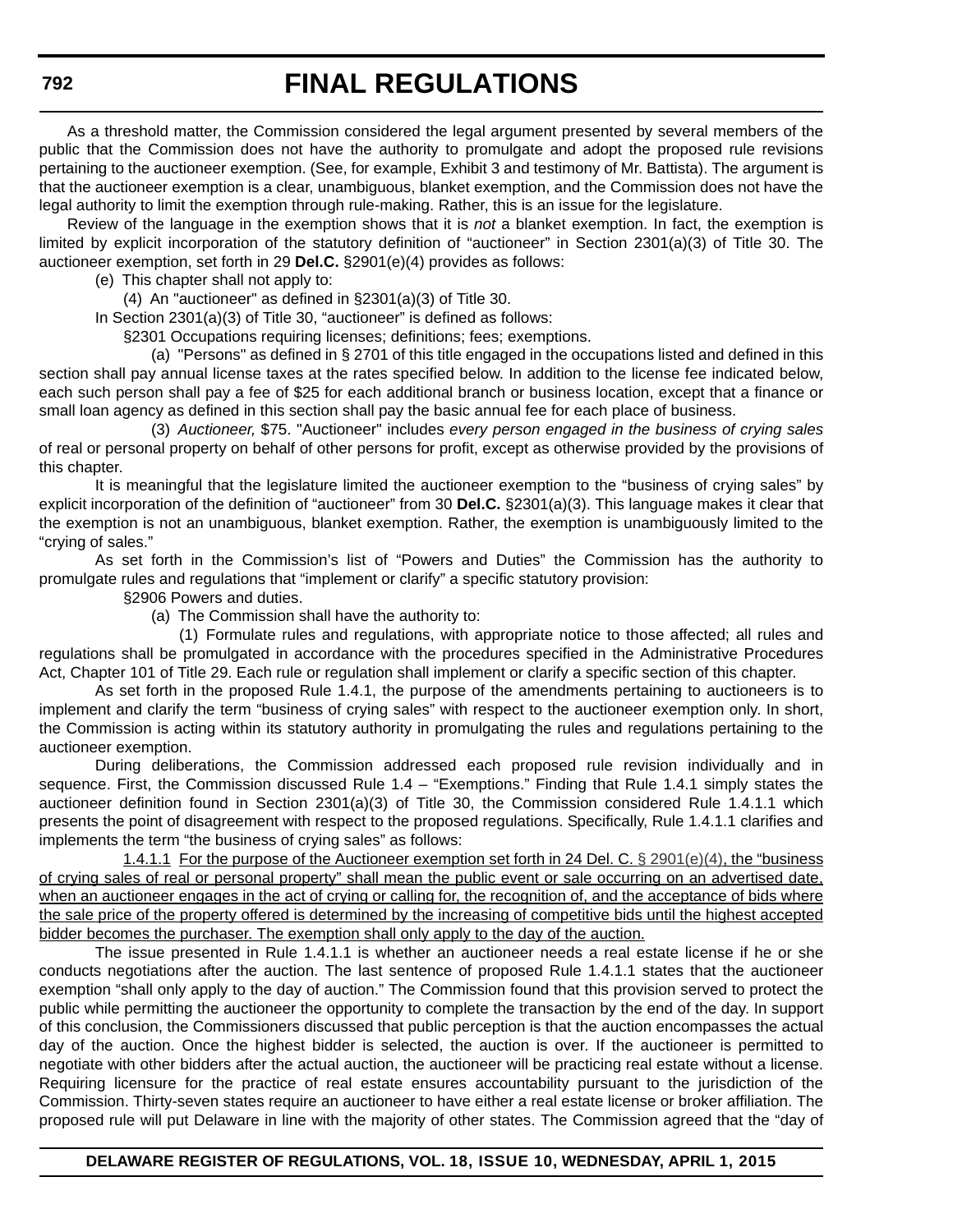auction" would conclude at midnight and that the auctioneer exemption shall only encompass acceptance of the highest bid. The "day of auction" language will permit the auctioneer and purchaser to wrap up the details of the transaction by the end of the day. Further, Rule 1.4.1.1.1 explicitly permits an auctioneer to advertise the auction prior to the date of the auction.

With respect to Rule 1.4 the Commission also addressed proposed Rule 1.4.1.2:

1.4.1.2 Notwithstanding the Auctioneer exemption set forth in 24 **Del.C.** §2901(e)(4), a Licensee acting or providing service under this exemption, may be subject to discipline for violation of 24 **Del.C.** §2912.

The intent of this Rule is to clarify the language in 24 **Del.C.** §2912(e) to the effect that a licensee acting as an auctioneer is still a real estate licensee and is subject to the range of disciplinary sanctions available under Section 2912.

The Commission found that Rule 1.4.1.3 was confusing in terms of the wording and needed grammatical revision in the interests of clarity. The Commission approved the following revised language which merely provides clarity and is therefore a non-substantive change that does not require further rule-making:

1.4.1.3 An Auctioneer actively engaged by written agreement with an owner of real property to sell real property at auction may enter into a written cooperation agreement with a licensed Broker to cooperate in selling the property pursuant to the terms of a written Listing Agreement between the Broker and the property owner. In the event the property is sold by the broker, either before or after the auction date, the Auctioneer may be paid compensation from the sale of the property according to the terms of the written cooperation agreement, *where an Auctioneer is actively engaged by written agreement with an owner of real property to sell real property at auction*.

Having reviewed and deliberated on Rule 1.4, the Commission unanimously voted to approve the proposed additions to the rules and regulations, with the non-substantive revision to Rule 1.4.1.3 noted herein.

The Commission next considered the proposed revisions to Rule 8.0. The Commission found that Rule 8.3 is added to specify that cooperation agreements between Brokers and Auctioneers, referenced in Rule 1.4.1.3, must be in writing. Further, Rule 8.4.1 is amended to state that executed copies of such cooperation agreements must be provided to all parties to the agreement. Rule 8.7.1 is amended to state that, while generally licensees can't pay fees to non-licensees, such fees may be paid pursuant to a written cooperation agreement signed by the parties.

Rule 8.5.5.6 is added to address unlicensed salesperson conducting on-site sales. This rule requires that in this situation, any advertising shall disclose that "On-site unlicensed salespeople represent the seller only." This proposed rule will serve to enhance public protection by ensuring that consumers understand that the unlicensed salespeople do not represent such consumers.

Having reviewed and deliberated on the changes and additions to Rule 8.0, the Commission voted unanimously to approve such changes and additions as proposed.

Finally, the Commission considered proposed changes to Rule 13.0. These changes serve to clarify the standards for pro ration of continuing education completed by new licensees. The Commission voted unanimously to approve these changes.

#### **The Law**

The Commission's rulemaking authority is provided by 24 **Del.C.** §2906(a)(1).

#### **Decision and Effective Date**

The Commission hereby adopts the proposed amendments to the Rules and Regulations, with the nonsubstantive amendment to Rule 1.4.1.3 noted herein, as effective 10 days following publication of this Order in the *Delaware Register of Regulations.*

#### **Text and Citation**

The text of the revised Rules and Regulations is attached hereto as "Exhibit A."

#### **SO ORDERED this 12th day of March 2015.**

#### **DELAWARE REAL ESTATE COMMISSION**

Andrew Staton, Professional Member, Chairperson Joseph F. McCann, Public Member Justin Healy, Professional Member, Vice-Chairperson Lynne Newlin, Public Member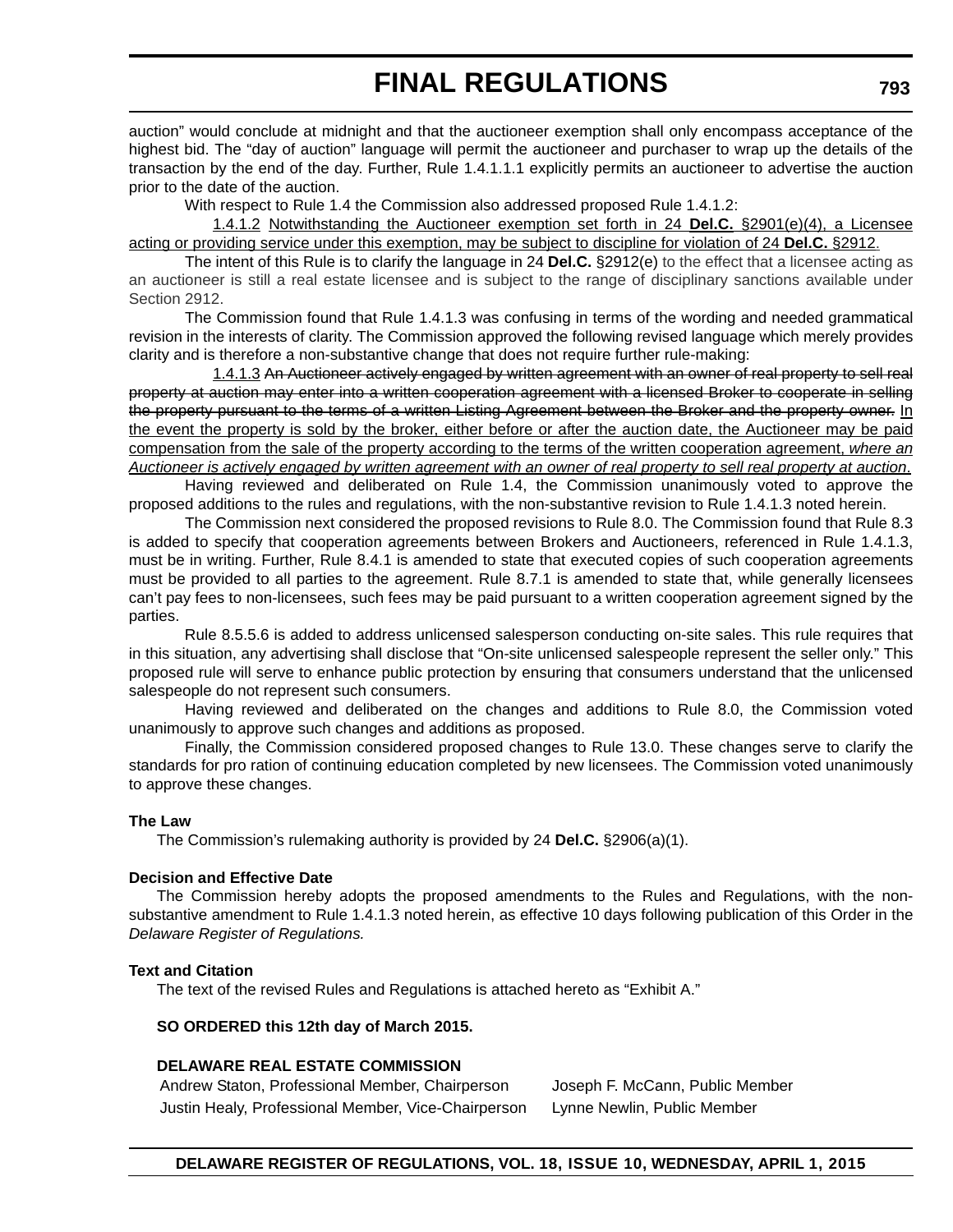<span id="page-52-0"></span>**794**

# **FINAL REGULATIONS**

Jason Giles, Professional Member, Secretary Lynn Rogers, Public Member

#### **2900 Real Estate Commission**

#### **1.0 Introduction**

#### *(Break in Continuity Within Section)*

- 1.4 Exemptions [24 **Del.C.** §2901(e)(4)]
	- 1.4.1 Pursuant 24 **Del.C.** §2901(e)(4), Auctioneers are exempt from the Commission's licensing law, as the term "Auctioneer" is defined in 30 **Del.C.** §2301(a)(3): "every person engaged in the business of crying sales of real or personal property on behalf of others for profit."
		- 1.4.1.1 For the purpose of the Auctioneer exemption set forth in 24 **Del.C.** §2901(e)(4), the "business of crying sales of real or personal property" shall mean the public event or sale occurring on an advertised date, when an auctioneer engages in the act of crying or calling for, the recognition of, and the acceptance of bids where the sale price of the property offered is determined by the increasing of competitive bids until the highest accepted bidder becomes the purchaser. The exemption shall only apply to the day of the auction.
			- 1.4.1.1.1 Rule 1.4.1.1 does not prohibit an Auctioneer from advertising the auction prior to the date of the event.
		- 1.4.1.2 Notwithstanding the Auctioneer exemption set forth in 24 **Del.C.** §2901(e)(4), a Licensee acting or providing service under this exemption, may be subject to discipline for violation of 24 **Del.C.** §2912.
		- 1.4.1.3 **[An Auctioneer actively engaged by written agreement with an owner of real property to sell real property at auction may enter into a written cooperation agreement with a licensed Broker to cooperate in selling the property pursuant to the terms of a written Listing Agreement between the Broker and the property owner.**] In the event the property is sold by the broker, either before or after the auction date, the Auctioneer may be paid compensation from the sale of the property according to the terms of the written cooperation agreement**[, where an Auctioneer is actively engaged by written agreement with an owner of real property to sell real property at auction]**.

**\*Please note that no additional changes were made to the regulation as originally proposed and published in the December 2014 issue of the** *Register* **at page 447 (18 DE Reg. 447). Therefore, the final regulation is not being republished here in its entirety. A copy of the final regulation is available at: [2900 Real Estate Commission](http://regulations.delaware.gov/register/april2015/final/18 DE Reg 789 04-01-15.htm)**

#### **DIVISION [OF PROFESSIONAL REGULATION](http://dpr.delaware.gov/)**

Statutory Authority: 24 Delaware Code, Section 4106(a)(1) (24 **Del.C.** §4106(a)(1)) 24 **DE Admin. Code** 4100

#### **ORDER**

#### **[4100 Board of Home Inspectors](#page-4-0)**

#### **NATURE AND STAGE OF THE PROCEEDINGS**

On November 1, 2014, the Delaware Board of Home Inspectors published proposed regulations in the Delaware *Register of Regulations*, Volume 18, Issue 5. This notice further indicated that written comments would be accepted by the Board for thirty days, a public hearing would be held, and written comments would be accepted

**DELAWARE REGISTER OF REGULATIONS, VOL. 18, ISSUE 10, WEDNESDAY, APRIL 1, 2015**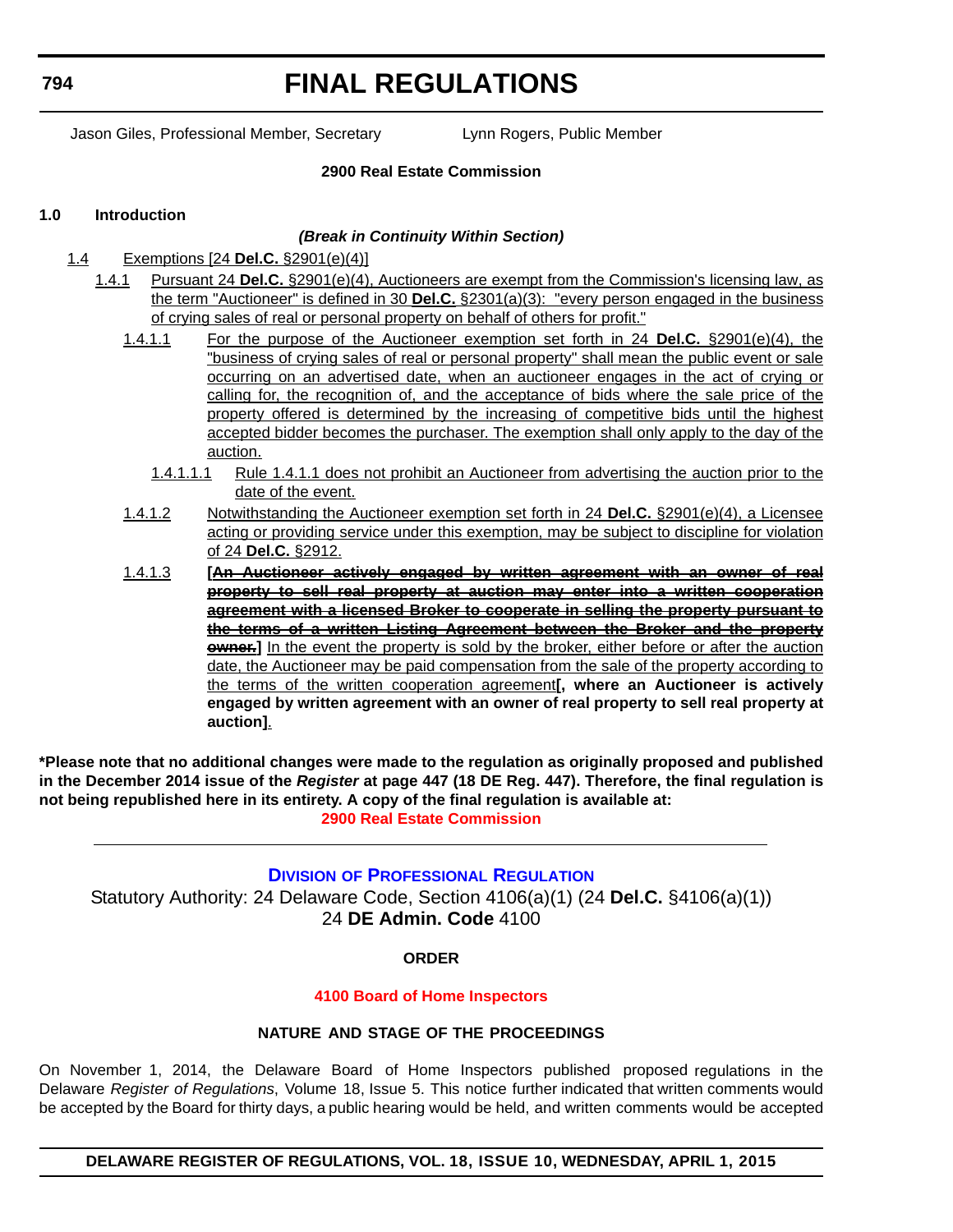for fifteen days thereafter. After due notice in the *Register of Regulations* and two Delaware newspapers, a public hearing was held on February 10, 2015 at a regularly scheduled meeting of the Delaware Board of Home Inspectors to receive verbal comments regarding the Board's proposed amendments to its regulations.

#### **SUMMARY OF THE EVIDENCE AND INFORMATION SUBMITTED**

At the time of the deliberations, the Board considered the following documents:

**Board Exhibit 1** -Affidavit of publication of the public hearing notice in the *News Journal*; and

**Board Exhibit 2** - Affidavit of publication of the public hearing notice in the *Delaware State News*.

There was no verbal testimony given at the public hearing on February 10, 2015. No written comments were received by the Board during the initial thirty day public comment period; nor were any written comments received after the public hearing during the fifteen day 29 **Del.C.** §10118(a) second public comment period.

#### **FINDINGS OF FACT AND CONCLUSIONS**

1. The public was given notice and an opportunity to provide the Board with comments in writing and by testimony at the public hearing on the proposed regulations.

2. There were no public comments provided to the Board during the initial written public comment period, public hearing or fifteen day period following the public hearing.

3. Pursuant to 24 **Del.C.** §4106(a)(1), the Board has statutory authority to promulgate rules and regulations clarifying specific statutory sections of its statute.

4. The proposed rules and regulations decrease the number of supervised inspections a trainee inspector must complete prior to being eligible for full licensure and decreases the number of inspections an experience applicant must complete to be eligible for licensure. The changes are being proposed in light of a recent statutory change that decreased the number of inspections endorsement candidates are required to complete to be eligible for licensure. The changes also eliminate INTERNACHI membership as a qualification for licensure as an experience applicant as the Board believes that INTERNACHI membership is not as strong an indicator of an applicant's qualifications as ASHI and NAHI membership.

5. Having received no public comments, the Board finds no reason to amend the regulations as proposed.

#### **DECISION AND EFFECTIVE DATE**

The Board hereby adopts the rules and regulations as proposed, to be effective 10 days following publication of this order in the *Register of Regulations*. The new regulations are attached hereto as Exhibit A.

**SO ORDERED** this 10<sup>th</sup> day of March, 2015. **BY THE DELAWARE BOARD OF HOME INSPECTORS** Donald Pyle, Sr., Chairman Timothy Harriger Dennis Theoharis, Vice Chairman J. Wes Mast Joyce Edwards

**\*Please note that no changes were made to the regulation as originally proposed and published in the November 2014 issue of the** *Register* **at page 358 (18 DE Reg. 358). Therefore, the final regulation is not being republished. A copy of the final regulation is available at:**

**[4100 Board of Home Inspectors](http://regulations.delaware.gov/register/april2015/final/18 DE Reg 794 04-01-15.htm)**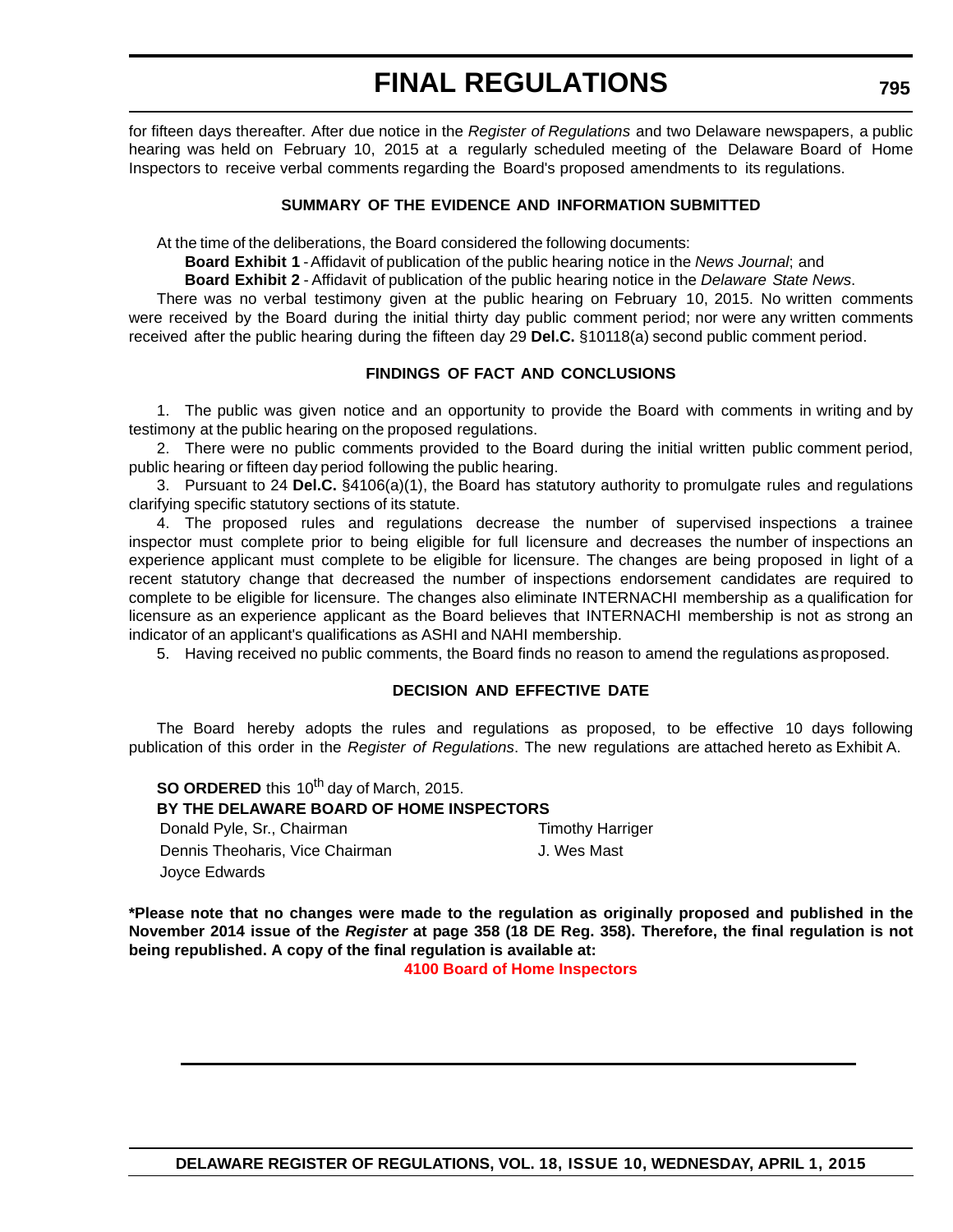### <span id="page-54-0"></span>**CALENDAR OF EVENTS/HEARING NOTICES**

#### **[DEPARTMENT OF AGRICULTURE](http://dda.delaware.gov/thoroughbred/) THOROUGHBRED RACING COMMISSION [PUBLIC NOTICE](#page-4-0)**

#### **1001 Thoroughbred Racing Rules and Regulations**

The Thoroughbred Racing Commission proposes to amend its Regulations adopted in accordance with Title 3, Chapter 101. The purpose of the amended regulations is to adopt by reference the Association of Racing Commissioners International Non-Steroidal Anti-Inflammatory Drug Stacking rule (ARCI-011-020, Part E.(1)(C)). Other regulations issued by the Thoroughbred Racing Commission are not affected by this proposal. The Thoroughbred Racing Commission is issuing these proposed regulations in accordance with Title 3 of the Delaware Code. This notice is issued pursuant to the requirements of Chapter 101 of Title 29 of the Delaware Code.

A copy of the proposed regulations is being published in the April 1, 2015 edition of the Delaware *Register of Regulations*. A copy is also on file in the office of the Thoroughbred Racing Commission, 777 Delaware Park Boulevard, Wilmington, Delaware 19804 and is available for inspection during regular office hours. Copies are also published online at the *Register of Regulations* website: http://regulations.delaware.gov/services/ current\_issue.shtml.

Interested parties may offer written comments on the proposed regulations or submit written suggestions, data, briefs or other materials to the Thoroughbred Racing Commission at the above address as to whether these proposed regulations should be adopted, rejected or modified. Pursuant to 29 **Del.C.** §10118(a), public comments must be received on or before May 1, 2015. Written materials submitted will be available for inspection at the above address.

On or after May 1, 2015, following review of the public comment, the Thoroughbred Racing Commission will determine whether to adopt the proposed amended Regulations or make additional changes because of the public comments received.

### **[DEPARTMENT OF EDUCATION](http://www.doe.k12.de.us/site/default.aspx?PageID=1) [PUBLIC NOTICE](#page-4-0)**

The State Board of Education will hold its monthly meeting on Thursday, April 16, 2015 at 1:00 p.m. in the Townsend Building, Dover, Delaware.

#### **[DEPARTMENT OF HEALTH AND SOCIAL SERVICES](http://www.dhss.delaware.gov/dhss/dltcrp/index.html) DIVISION OF LONG TERM CARE RESIDENTS PROTECTION [PUBLIC NOTICE](#page-4-0)**

#### **3325 Financial Capability Reporting**

In compliance with the State's Administrative Procedures Act (APA - Title 29, Chapter 101 of the Delaware Code) and under the authority of Title 29 of the Delaware Code, Section 7903(10), Delaware Health and Social Services (DHSS) / Division of Long Term Care Residents Protection is proposing to create Regulation 3325, Financial Capability Reporting.

Any person who wishes to make written suggestions, compilations of data, testimony, briefs or other written materials concerning the proposed new regulations must submit same to Thomas Murray, Deputy Director, Division of Long Term Care Resident Protection, 3 Mill Road, Suite 308, Wilmington, Delaware 19806 by April 30, 2015.

The action concerning the determination of whether to adopt the proposed regulation will be based upon the results of Department and Division staff analysis and the consideration of the comments and written materials filed by other interested persons.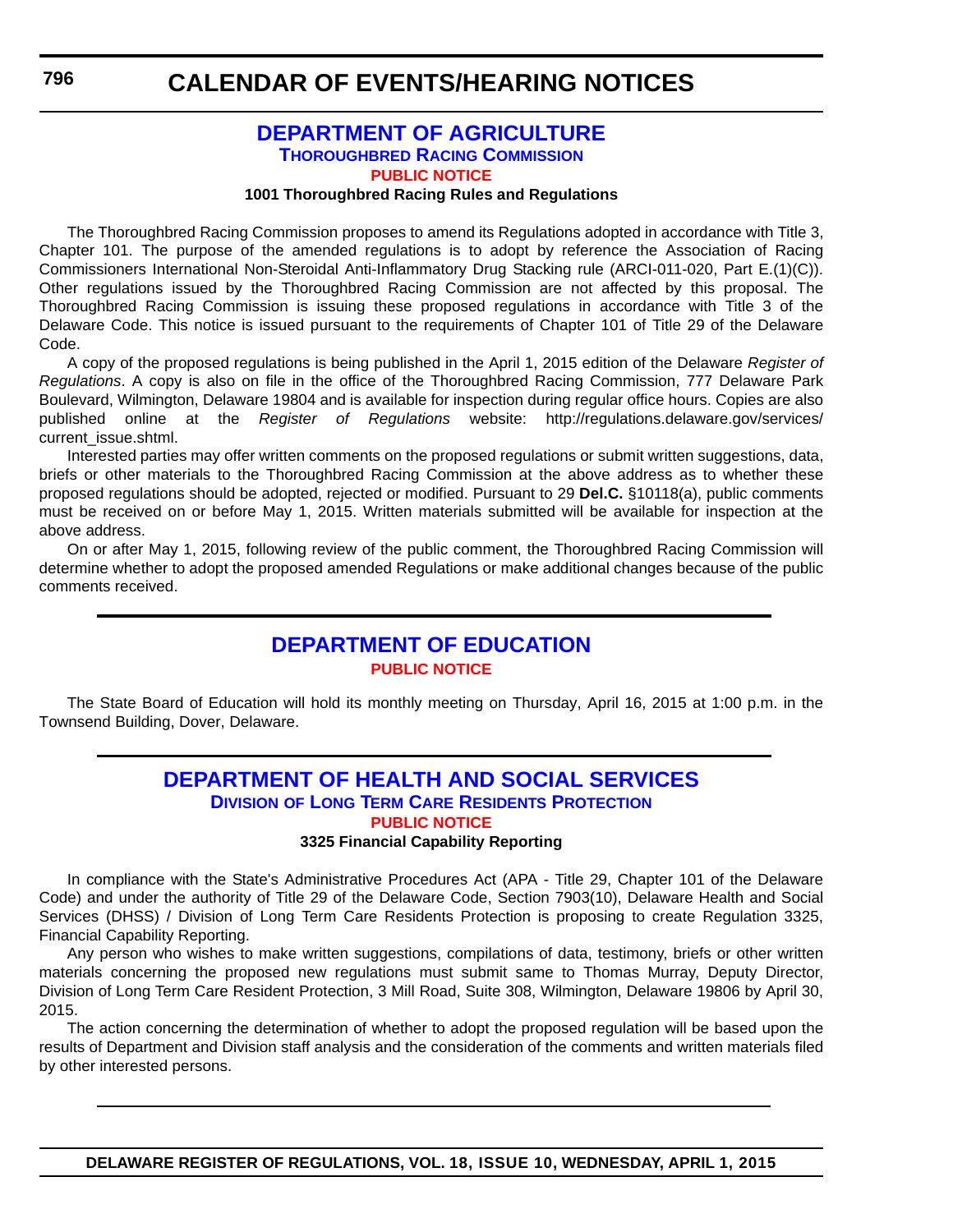### <span id="page-55-0"></span>**CALENDAR OF EVENTS/HEARING NOTICES**

#### **DIVISION OF MEDICAID [AND MEDICAL ASSISTANCE](http://www.dhss.delaware.gov/dhss/dmma/) [PUBLIC NOTICE](#page-4-0)**

#### **Draft 1115 Waiver Medicaid Managed Care Comprehensive Quality Strategy Plan**

 In compliance with the public notice requirements of the State's Administrative Procedures Act (APA - Title 29, Chapter 101 of the Delaware Code), 42 U.S.C. §1315(d), 42 CFR Part 431, Subpart G and 42 CFR 447.205, Delaware Health and Social Services (DHSS), Division of Medicaid and Medical Assistance (DMMA), Division of Substance Abuse and Mental Health (DSAMH) is seeking public comment on Delaware's Draft 1115 Waiver Comprehensive Quality Strategy Plan that will be submitted to the Centers for Medicare and Medicaid Services (CMS).

Any person who wishes to make written suggestions, compilations of data, testimony, briefs or other written materials concerning the proposed new regulations must submit same to Sharon L. Summers, Planning, Policy and Quality Unit, Division of Medicaid and Medical Assistance, 1901 North DuPont Highway, P.O. Box 906, New Castle, Delaware 19720-0906 or by fax to 302-255-4425 by April 30, 2015.

The action concerning the determination of whether to adopt the proposed regulation will be based upon the results of Department and Division staff analysis and the consideration of the comments and written materials filed by other interested persons.

### **[DEPARTMENT OF NATURAL RESOURCES AND ENVIRONMENTAL](http://www.dnrec.delaware.gov/dwhs/Pages/default.aspx)  CONTROL**

**DIVISION OF WASTE AND HAZARDOUS SUBSTANCES 1375 Regulations Governing Hazardous Substance Cleanup [PUBLIC NOTICE](#page-4-0)**

The Hazardous Substance Cleanup Act was enacted in 1990, and the Regulations implementing the Act were completed in 1996. There was a revision to the Regulations in 2002 that established criteria for designating a Brownfield property. There was another revision in 2012 that addressed many issues, including, but not limited to, participation in the new brownfields program, consultant certification, notification requirements, investigation procedures, long term stewardship, facility closure, and natural resource damage assessment. Since the 2012, changes have been necessary to meet current practices. The major proposed changes create new regulations for determination of Conditional No Further Action, update the procedures for providing notice in land records, and clarify certain definitions.

The hearing record on the proposed changes to the Regulations Governing Hazardous Substance Cleanup will be open April 1, 2015, and it will close on May 14, 2015. Individuals may submit written comments regarding the proposed changes via e-mail to [Lisa.Vest@state.de.us](mailto:Lisa.Vest@state.de.us) or via the USPS to Lisa Vest, Hearing Officer, DNREC, 89 Kings Highway, Dover, DE 19901 (302)739-9042. A public hearing on the proposed amendment will be held on April 29, 2015 beginning at 6 pm in the DNREC Auditorium, located at the Richardson & Robbins Building, 89 Kings Highway, Dover, DE 19901.

#### **[DEPARTMENT OF SAFETY AND HOMELAND SECURITY](http://dsp.delaware.gov/) DIVISION OF STATE POLICE 5500 Bail Enforcement Agents [PUBLIC NOTICE](#page-4-0)**

Notice is hereby given that the Board of Examiners of Bail Enforcement Agents, in accordance with 24 **Del.C.** Ch. 55 proposes to amend Adopted Rule 7.0 – Continuing Education and Training, changes the continuing education to add on-line training and clarifies how any missed training can be made up; Adopted Rule 11.0 – Criminal Offenses, gives the Director the authority to take action when necessary and changes the title names to match the Delaware Code changes. If you wish to view the complete Rules, contact Ms. Peggy Anderson at (302) 672-5304. Any persons wishing to present views may submit them in writing, by April 30, 2015, to Delaware State Police, Pro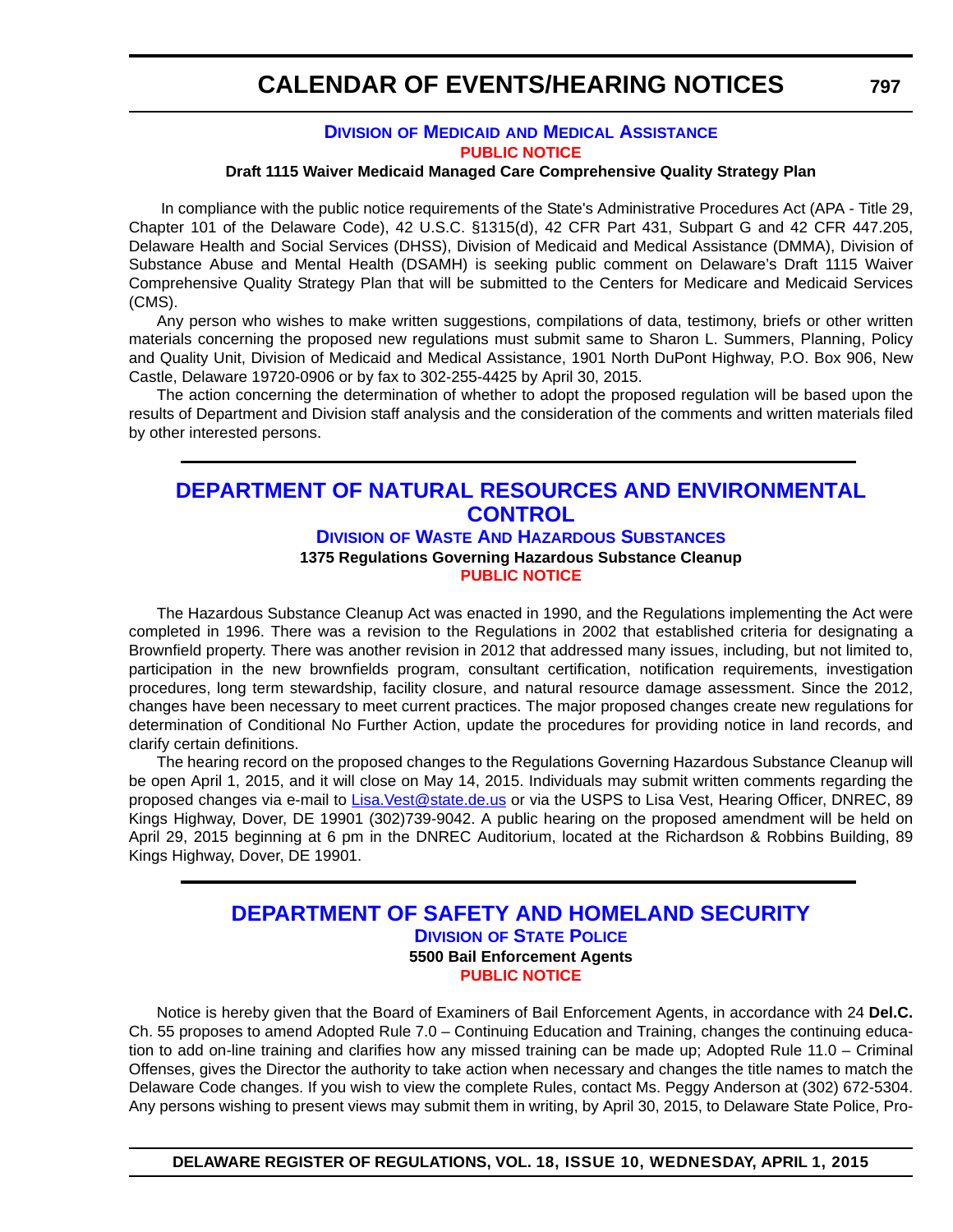<span id="page-56-0"></span>**798**

### **CALENDAR OF EVENTS/HEARING NOTICES**

fessional Licensing Section, P. O. Box 430, Dover, DE 19903. The Board will hold its quarterly meeting Friday, May 15, 2015, 10:00am, at the Tatnall Building, 150 Martin Luther King, Jr. Boulevard South, Room 112, Dover, DE.

### **[DEPARTMENT OF SERVICES FOR CHILDREN, YOUTH AND THEIR](http://kids.delaware.gov/fs/fs.shtml)  FAMILIES**

#### **DIVISION OF FAMILY SERVICES OFFICE OF CHILD CARE LICENSING 101 Rules for Early Care and Education and School-Age Centers [PUBLIC NOTICE](#page-4-0)**

The Office of Child Care Licensing (OCCL) proposes to amend the DELACARE: Rules for Early Care and Education and School-Age Centers. A comprehensive review process was held in which all providers were asked to participate as part of the public hearing process for Executive Order 36 and a preliminary draft was created. The proposed regulations were posted in the June 2014 *Register of Regulations* and many comments were received. These comments led to a revised version being posted in the December 2014 *Register of Regulations*.

Numerous comments, both in support of proposed changes as well as additional recommendations for further revision were received during the previous formal comment period that ended January 31, 2015. Each comment requesting additional revision was reviewed by a team for possible inclusion into the revised document. Recognized subject matter experts were consulted and the diverse opinions of all individuals providing comments were considered, as well as reviewing printed best practice resources such as *Caring for Our Children* in the review of comments received. Comments accepted for revising the regulations are reflected in the document printed here. Recommendations reviewed but not accepted by the panel for regulation revision are not included in this publication. Each comment submitted was reviewed for possible changes to the proposed document.

Interested parties wishing to offer comments on these proposed regulations or submit written suggestions, data, briefs, or other materials concerning the proposed regulations must submit them to Kelly McDowell, Office of Child Care Licensing, 1825 Faulkland Road, Wilmington, Delaware 19805 or by email to [Kelly.McDow](mailto:Kelly.McDowell@state.de.us)[ell@state.de.us](mailto:Kelly.McDowell@state.de.us) by the close of business on April 30, 2015. It is anticipated that this will be the final opportunity to offer comments on these proposed regulations.

#### **[DEPARTMENT OF STATE](http://dpr.delaware.gov/) DIVISION OF PROFESSIONAL REGULATION 2700 BOARD OF REGISTRATION FOR PROFESSIONAL LAND SURVEYORS [PUBLIC NOTICE](#page-4-0)**

The Delaware Board of Professional Land Surveyors, in accordance with 24 **Del.C.** §2706(a)(1), has proposed revisions to its rules and regulations. The proposed revisions to the Rules and Regulations are intended to automatically approve, for continuing education credit, courses sponsored or offered by other states' surveying societies and to clarify the statutory definition of "responsible charge.". The Board will hold a public hearing on the proposed rule changes on May 21, 2015 at 8:30 a.m., Second Floor Conference Room A, Cannon Building, 861 Silver Lake Blvd., Dover, DE 19904. Written comments should be sent to Amanda McAtee, Administrator of the Delaware Board of Professional Land Surveyors, Cannon Building, 861 Silver Lake Blvd., Dover, DE 19904.

#### **DIVISION [OF PROFESSIONAL REGULATION](http://dpr.delaware.gov/) 2930 COUNCIL ON REAL ESTATE APPRAISERS [PUBLIC NOTICE](#page-4-0)**

Pursuant to 24 **Del.C.** §4006(a)(1), the Delaware Council on Real Estate Appraisers has proposed revisions to its rules and regulations. The rules pertaining to continuing education and the responsibilities of state licensed supervisory appraisers and appraiser trainees are amended to conform to new Appraisal Qualifications Board

**DELAWARE REGISTER OF REGULATIONS, VOL. 18, ISSUE 10, WEDNESDAY, APRIL 1, 2015**